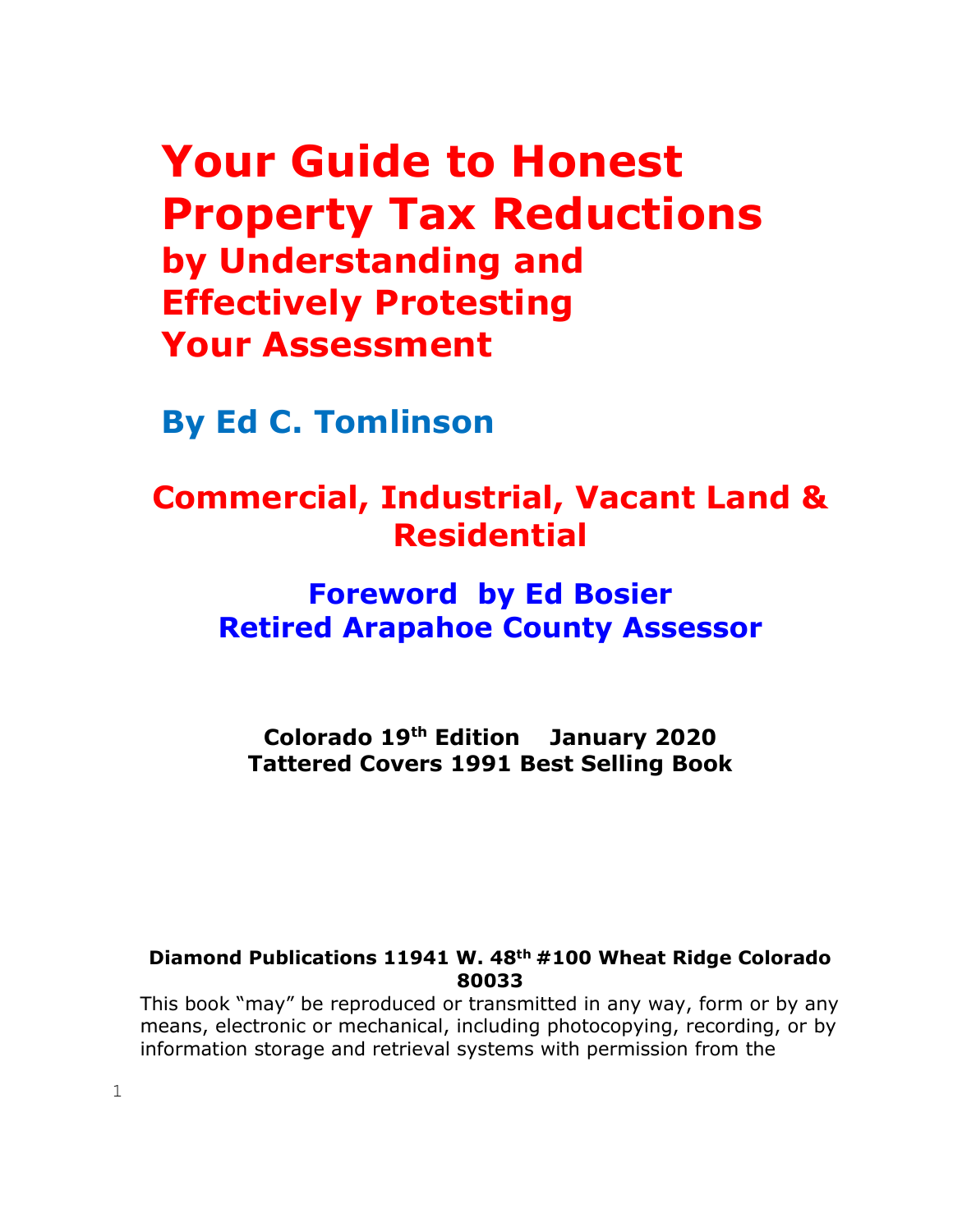publisher. It cannot be used for direct or indirect personal gain or profit other than for the properties you own. For information, please contact Diamond Publications, 11941 W. 48<sup>th</sup> #100 Wheat Ridge, Colorado, 80033 (303) 596 5555

The author and publisher have made every effort to ensure the accuracy and completeness of information contained in this book. We assume no responsibility for errors, inaccuracies, omissions, or any inconsistency herein. Any slights of people, places or organizations are unintentional.

The following trademark appears throughout this book: Realtor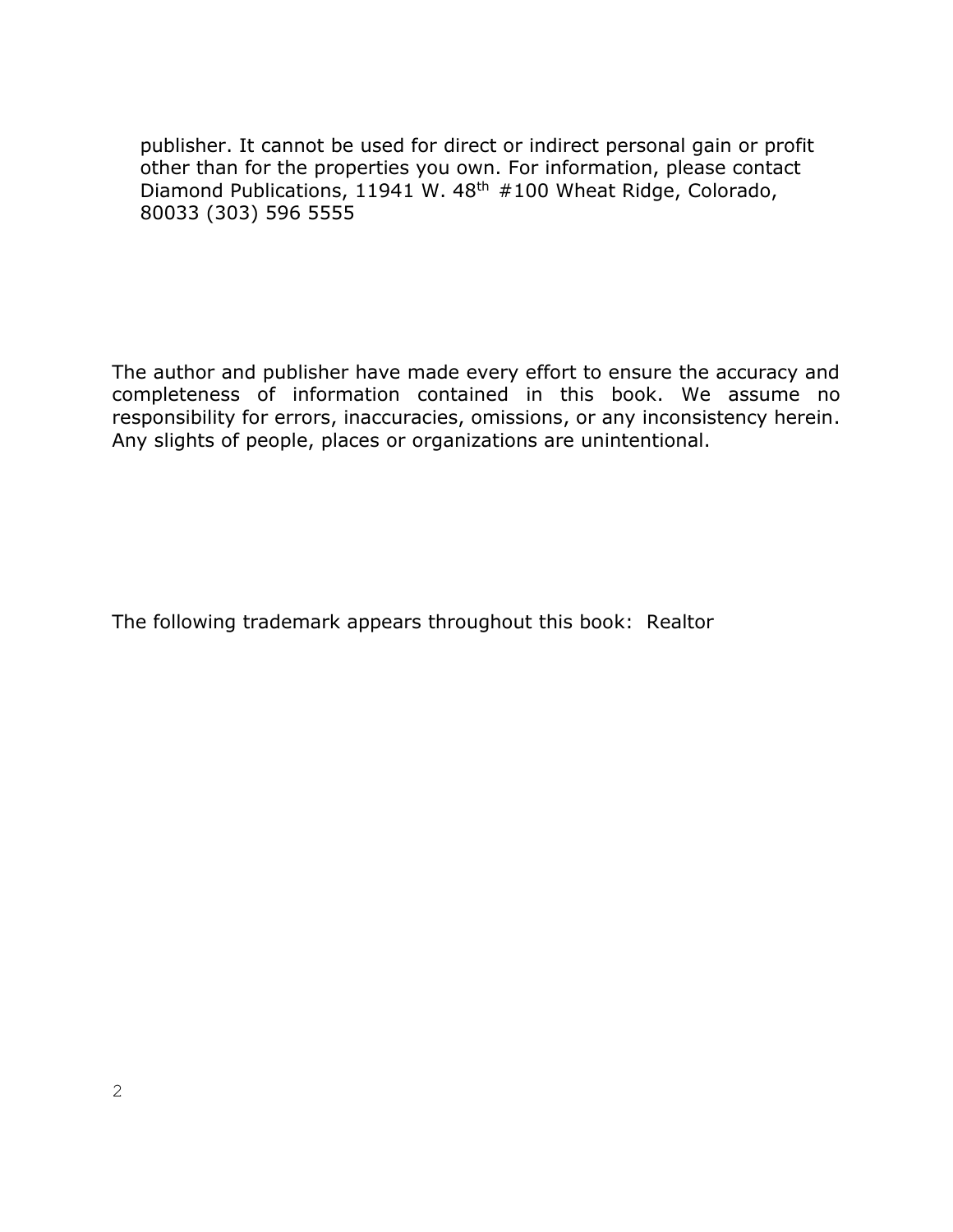# **DEDICATION**

**-------------------------------------------**

**--------------------------------------------**

To the Tomlinson Family:

TODAY YESTERDAY TOMORROW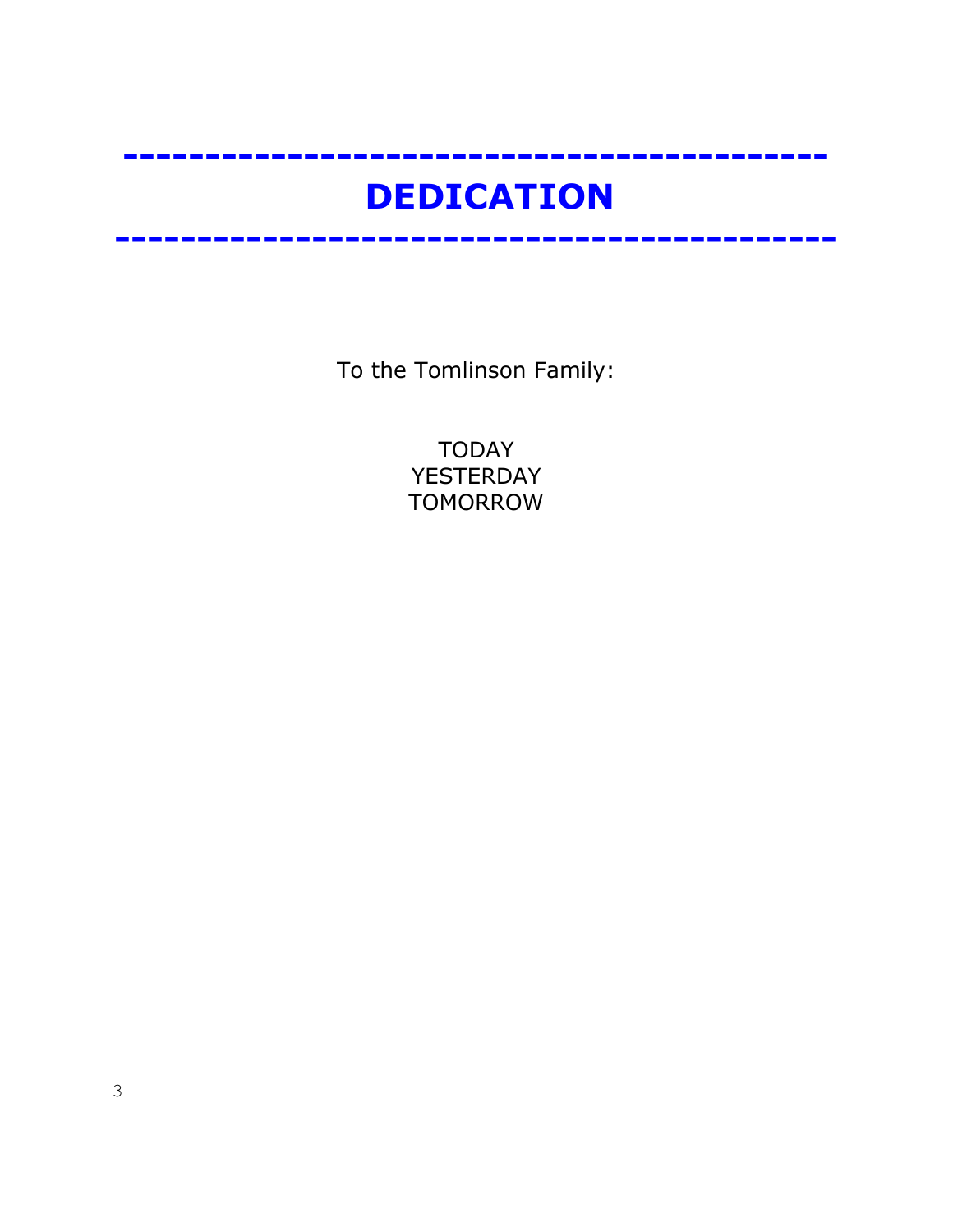# **ACKNOWLEDGEMENTS**

**--------------------------------------------**

Many people and organizations contributed their thought, time, and talent to the original book.

**--------------------------------------------**

 I thank the dozens and dozens of radio and broadcast stations, magazines, and newspapers around the state*,* whose coverage has served to help the people of Colorado.

 On the legislative front, the Colorado State Legislative Council reprinted and distributed my prior guide and invited me to address the Senate committee on property tax assessments where I was able to make recommendations for improving the property tax system. Legislators and others helped me by sponsoring a bill to improve the system.

 Finally, I acknowledge the thousands of people who have sought help from me. Their appreciation and feedback has let me know that one person can make a difference. Thank you.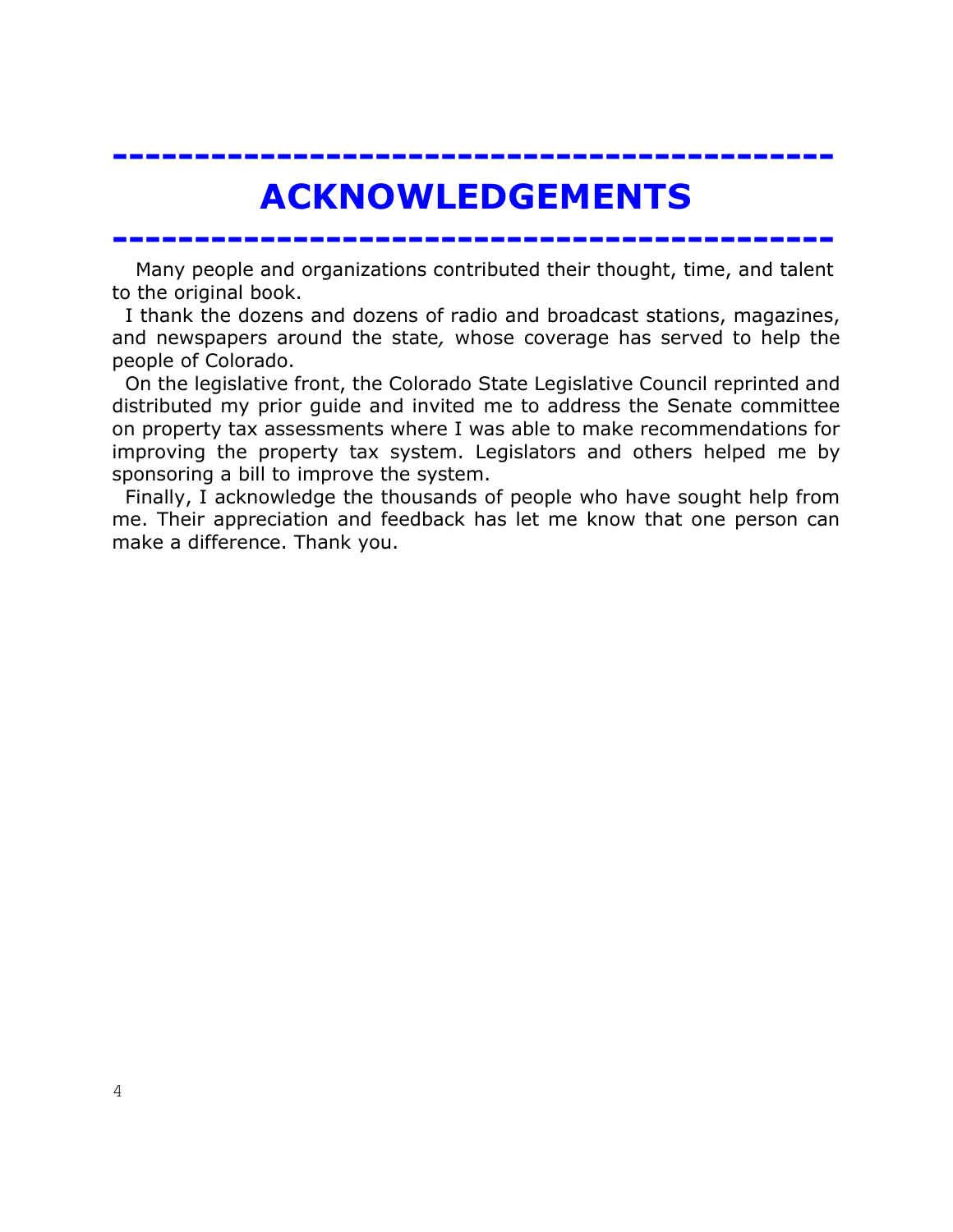## **FOREWORD - 1991**

**--------------------------------------------**

**----------------------------------------------**

 Property tax in Colorado represents an assessment of the value of your property expressed as a market value. The tax is an important component of local government service delivery. Property tax is assessed by most local governments and is used to fund many of the services each of us expects. These services include K thru 12 educations, law enforcement, water and sewer service, fire protection, and others. The tax is a locally based tax and the State of Colorado does not collect any property tax for state uses. When you are asked to pay this tax you are being asked to pay your share of these services. Your "fair share" is measured by the value assigned to your property. If the value of your property as assigned by the Assessor is not correct, then you are not paying your fair share. The responsibility falls on us individually to make sure that the tax base is representative of the correct value of property. This becomes more important for the non-residential owners who are constitutionally required to pay 55% of the property tax, and also pay at a higher rate.

 Ed Tomlinson has provided an invaluable resource in your determination of an accurate value on your property. If you follow the steps outlined thoroughly in this book, you can be sure you are carrying out your civil responsibility of insuring the tax value of your property is correct under the rules outlined.

 The county assessors all have professional appraisal staff that set the value on your property every other year. In order to accomplish this, the staff uses mass appraisal techniques that allow for appraisal on a large scale. This is an efficient method of valuing lots of property in a relatively short time, and does establish acceptable values for most property. This book gives you the tools to determine if you own one of the properties that are not properly valued using these mass appraisal techniques, and tells you what to do if you determine that your property is not correctly valued. During my years as County Assessor, I heard many stories from folks like you relating that they did not feel comfortable protesting the value of their property because they did not have the knowledge they felt was required to be successful. As some say, "this is not rocket science". If you follow the steps outlined in this book you can be successful.

 All that is required of you is a little time. Read this book and then use it as a guide in determining your value. If you decide that your value is high, protest to the assessor and do it with confidence.

Ed Bosier Retired Arapahoe County Assessor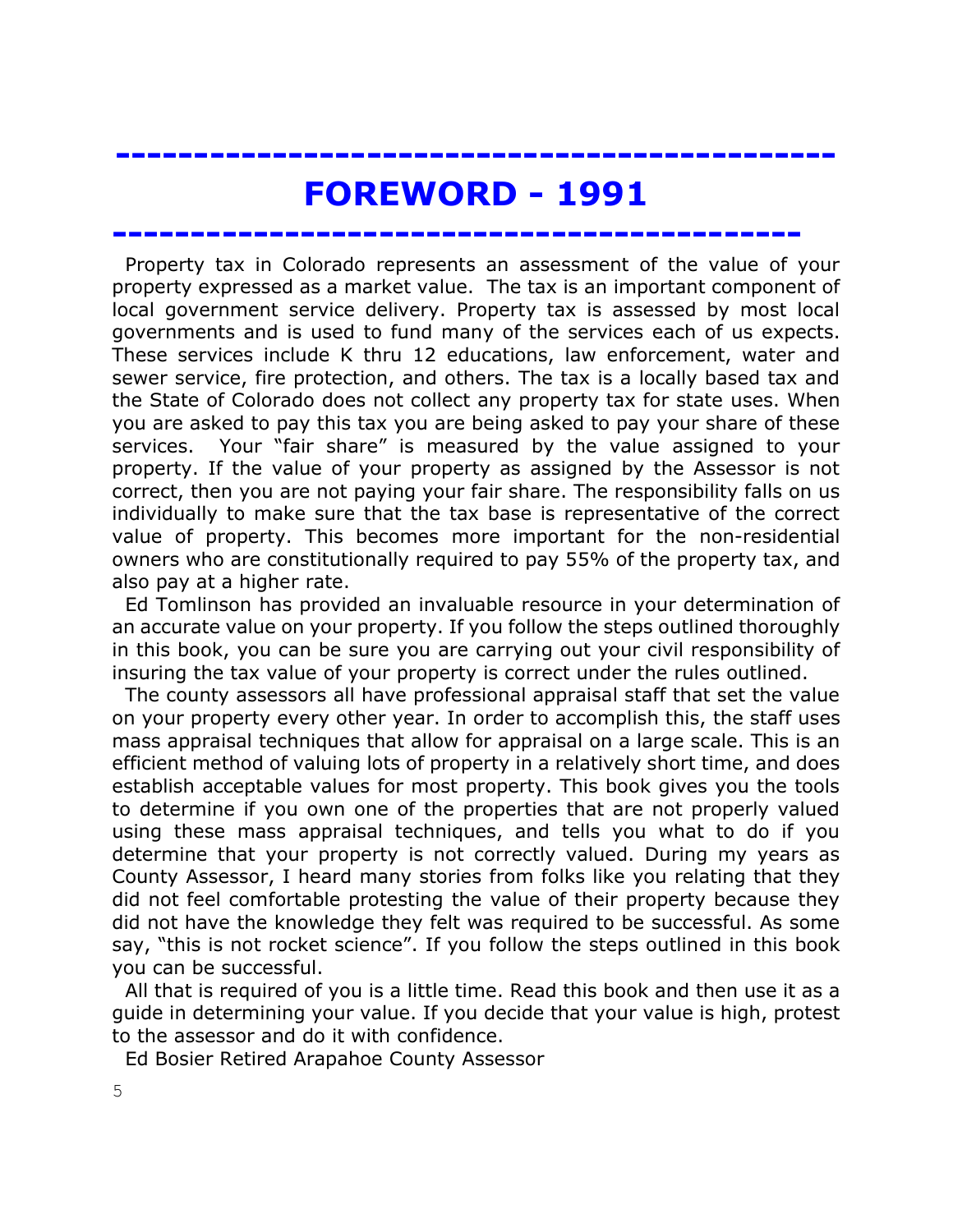# **TABLE OF CONTENTS**

**--------------------------------------------**

**--------------------------------------------**

| <b>CHAPTER 1</b><br>How Your Property Taxes Are Determined ---------------------------11<br>The appraisal<br>Three approaches to determining appraisals<br>Assessment<br>Property tax calculation<br>Reappraisal                                                                 |
|----------------------------------------------------------------------------------------------------------------------------------------------------------------------------------------------------------------------------------------------------------------------------------|
| <b>CHAPTER 2</b><br>Why Your Property Tax Bill May Be Incorrect -----------------------16<br><b>Mass Appraisal Method</b>                                                                                                                                                        |
| <b>CHAPTER 3</b><br>Deferrals, Rebates, Refunds, Credits, Exemptions, Disabled, Work                                                                                                                                                                                             |
| <b>Chapter 4</b><br>Reviewing Your Appraisal Card Data ---------------------------------22<br>The appraisal card data<br>When to review your appraisal card data<br>How to obtain a copy of your appraisal card data<br>Reviewing your property appraisal card data for accuracy |
| <b>CHAPTER 5</b><br>Report Property Appraisal Card Errors --------------------------------25<br>Report errors to the assessor<br>File for a tax refund                                                                                                                           |
| <b>CHAPTER 6</b><br>Reviewing the Assessor's Appraisal Notice of Value -----------------27<br>Receipt of appraisal notice                                                                                                                                                        |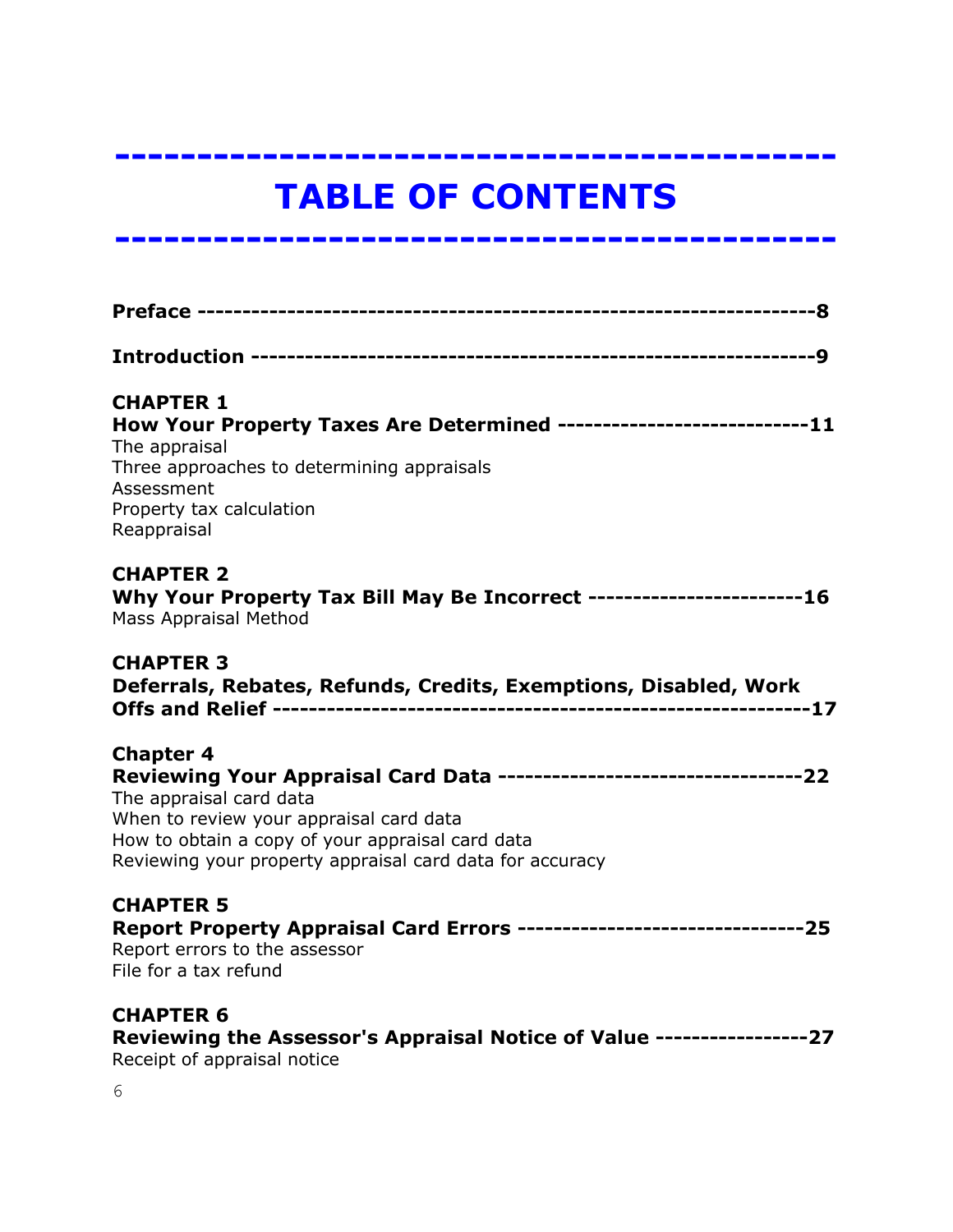Information contained in notice

| <b>CHAPTER 7</b>                                                          |  |
|---------------------------------------------------------------------------|--|
| Determine the base period                                                 |  |
| Verify taxing districts                                                   |  |
| Conduct research through one or more methods                              |  |
|                                                                           |  |
| <b>CHAPTER 8</b>                                                          |  |
| Analyze the Data Through One or More Methods ---------------------36      |  |
| Comparable Method                                                         |  |
| Income/Expenses                                                           |  |
|                                                                           |  |
| <b>CHAPTER 9</b>                                                          |  |
| File a First-Round Protest (Assessor) -------------------------------- 40 |  |
| Basis of protest                                                          |  |
| When to protest                                                           |  |
| How to file<br>Vacant lots                                                |  |
|                                                                           |  |
| <b>CHAPTER 10</b>                                                         |  |
|                                                                           |  |
| First-round protest results                                               |  |
| Deciding to appeal the first-round decision                               |  |
| Negotiation                                                               |  |
| <b>CHAPTER 11</b>                                                         |  |
| File a Second-Round Protest (Board of Equalization) ----------------45    |  |
| The hearing                                                               |  |
| Preparation                                                               |  |
|                                                                           |  |
| <b>CHAPTER 12</b>                                                         |  |
| Board of Assessment Appeals                                               |  |
| <b>District Court</b>                                                     |  |
| <b>Binding Arbitration</b>                                                |  |
|                                                                           |  |
| <b>CHAPTER 13</b>                                                         |  |
| File a Fourth-Round Protest (Court of Appeals) ----------------------50   |  |
|                                                                           |  |
|                                                                           |  |
|                                                                           |  |
|                                                                           |  |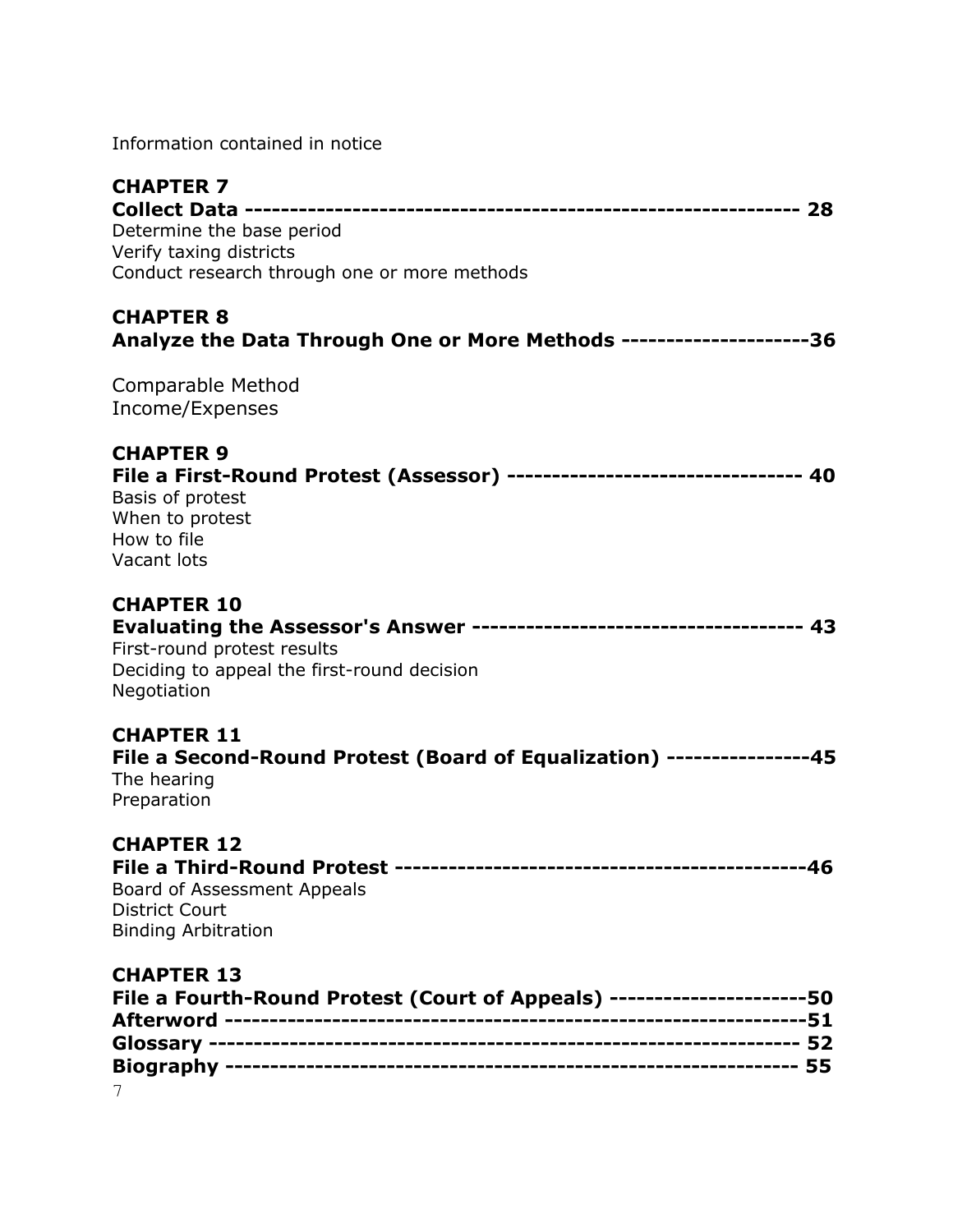## **PREFACE**

**--------------------------------------------**

**--------------------------------------------**

 Thank you for your interest in my work in the Colorado property tax assessment system. I have written this book to help you evaluate your own tax assessment position.

 In 2018, over 120,000 property owners, who protested, resulted in millions of dollars in proper appraisal reductions and honest refunds of over 60 million in back taxes. Fully understanding how the state's property tax assessment system works will give you the best opportunity to intelligently review your property's valuation for fairness and accuracy. Yearly, over one hundred thousand of residential, commercial, industrial, vacant land and state assessed property owners throughout the state have reduced their taxes substantially by identifying errors in the valuations and appraisals made by the county assessors.

 I commend you on your decision to take responsibility for your property taxes. Since county assessors update property appraisals every other year, it is in your best interest to find out what your role is in the tax assessment system. Reviewing your tax position is not difficult or expensive, but it does require some time and patience.

 If you need help, I will usually help you for free. All I ask is that you read this manuscript and if you ever decide to sell your property that you consider interviewing me for the position or consider sending me a real estate referral.

 If you are a tax attorney, simply charged with the responsibility of property tax management, or have state assessed property, this book has helped others drop their taxes by hundreds of thousands of dollars. If your property value is appraised over five million, I have teamed up with a former assessor with 25 years' experience and a former commercial manager of a county assessor office and others to protest your taxes for you. These credentials, plus a 95% success rate, are unsurpassed in Colorado.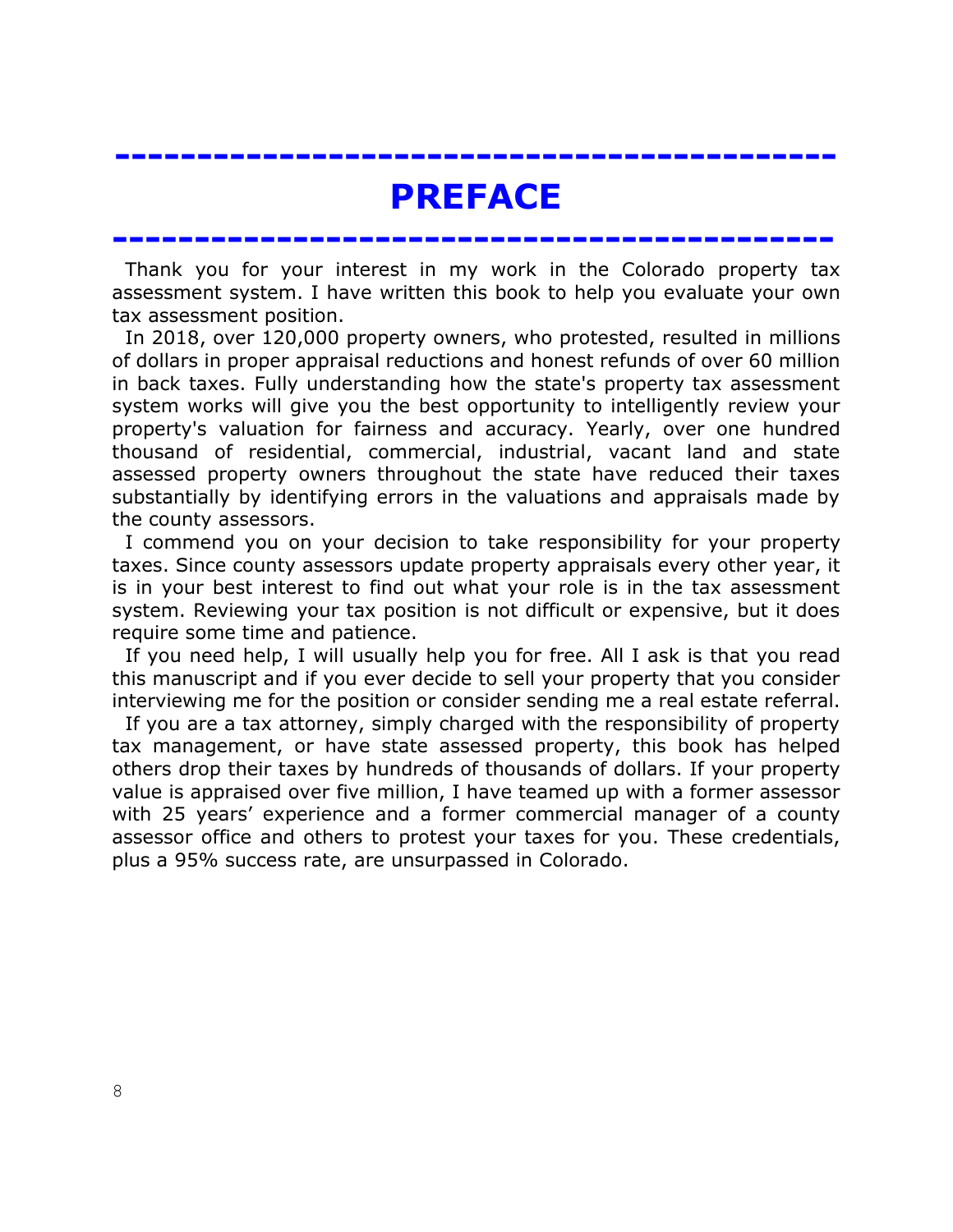## **INTRODUCTION**

**--------------------------------------------**

**--------------------------------------------**

 This free book is a gift that is designed for busy people who want to understand and learn how to review and lower property tax assessments efficiently and effectively on residential, vacant land, commercial and industrial properties. This includes property owners, Realtors, property managers, attorneys, appraisers, legislators and those corporate employees trusted to know these things. The book is meant to be read from beginning to end. Once you have read it entirely, you can easily refer to specific sections.

 Over \$9.6 billion was collected in property taxes in 2017, the largest collection of taxes in the state outside of federal income taxes. The property tax system includes over \$9.3 billion of real estate value on about 2.6 million individual properties. In such a large system, mistakes are bound to be mademistakes which can cost you a bundle in taxes and your properties resale value.

 But these mistakes won't correct themselves. It's simple: if you don't file a protest, and your assessment is inaccurate, you will end up paying more than you should. The burden of proof is not on you, but the responsibility is yours.

 The problem is that over 2.6 million property owners just look at their property tax bills each year and pay them, assuming they can't do much about them. The average property owner just pays the bill and lets the issue pass. On the other hand, 120,235 owners of houses, commercial, industrial vacant land, and apartment buildings protested to lower their property tax assessments and get about \$63 million in refunds just in 2018.

 But most of us really can't afford to ignore our property tax bills. Look at reviewing your tax position and protesting as part of maintaining your home or business. If you are like most people, real estate is the biggest investment in your life. You take pride in your property and don't hesitate to repair your property when essential maintenance is required. That's the way you should perceive your property tax assessment-you have to be ready to step in to repair your assessment when a correction is required.

 You can save anywhere from a few dollars to hundreds of thousands of dollars if you are successful in appealing your assessment. Whether you are successful or not depends on how well you prepare and present your case.

Property taxes in Colorado are determined in large part through an appraisal system administered by county assessors.

 This book will prepare you, the property owner, for any situation that may arise while working with assessors.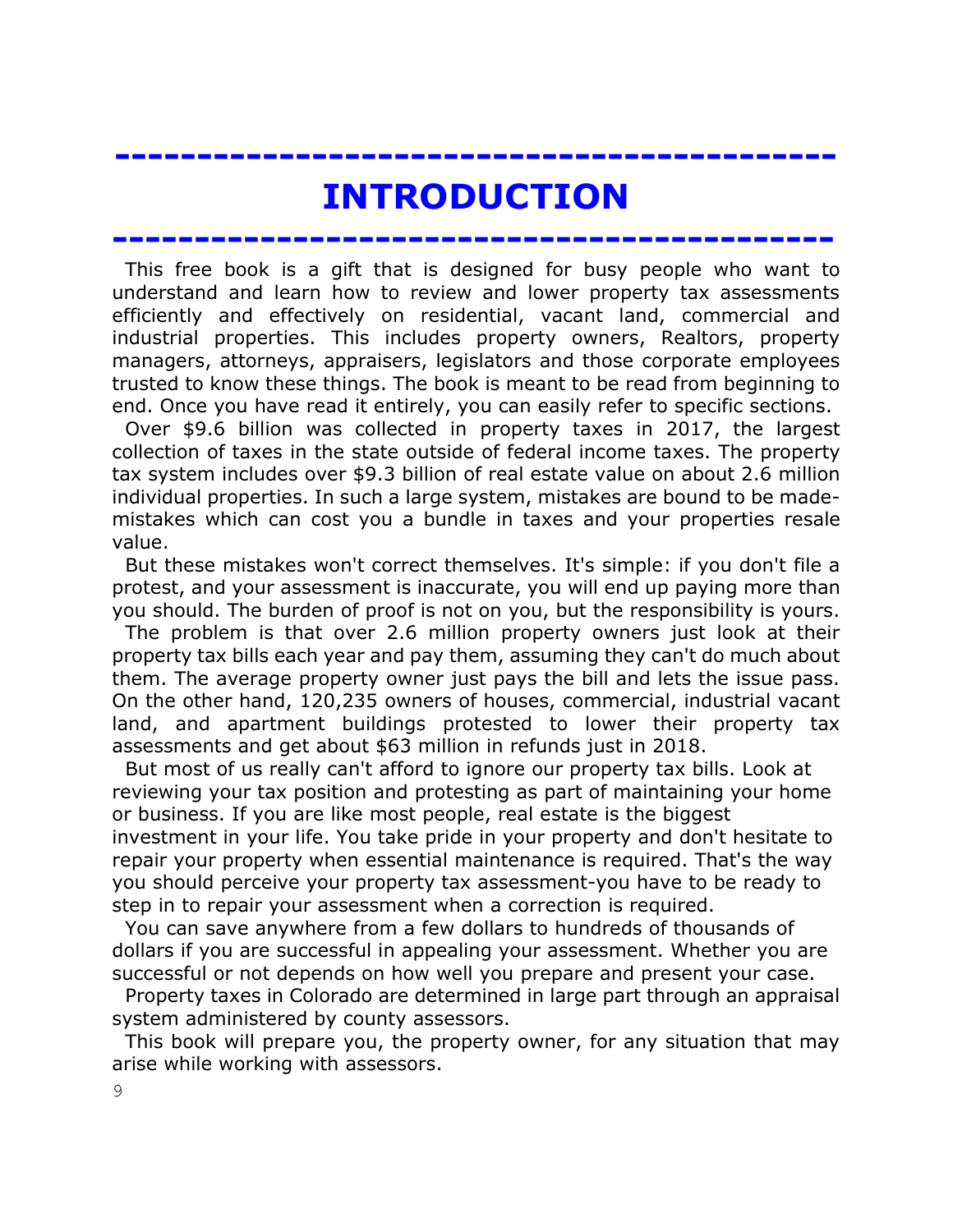The book can be used very effectively for all residential, commercial, industrial and vacant land properties. Residential properties are defined by assessors as houses, mobile homes, duplexes, and *apartment buildings.*

 If you need information on agricultural properties, large land holdings, or personal property, contact me or the State Division of Property Taxation at (303) 864-7777. You can review or download a copy of the rules and regulations for these types of properties from the Colorado Division of Property Taxation. They include Administrative and Assessment Procedures Manual, a Real Property Valuation Manual and a Personal Property Manual.

<https://www.colorado.gov/pacific/dola/assessors-reference-library-manuals>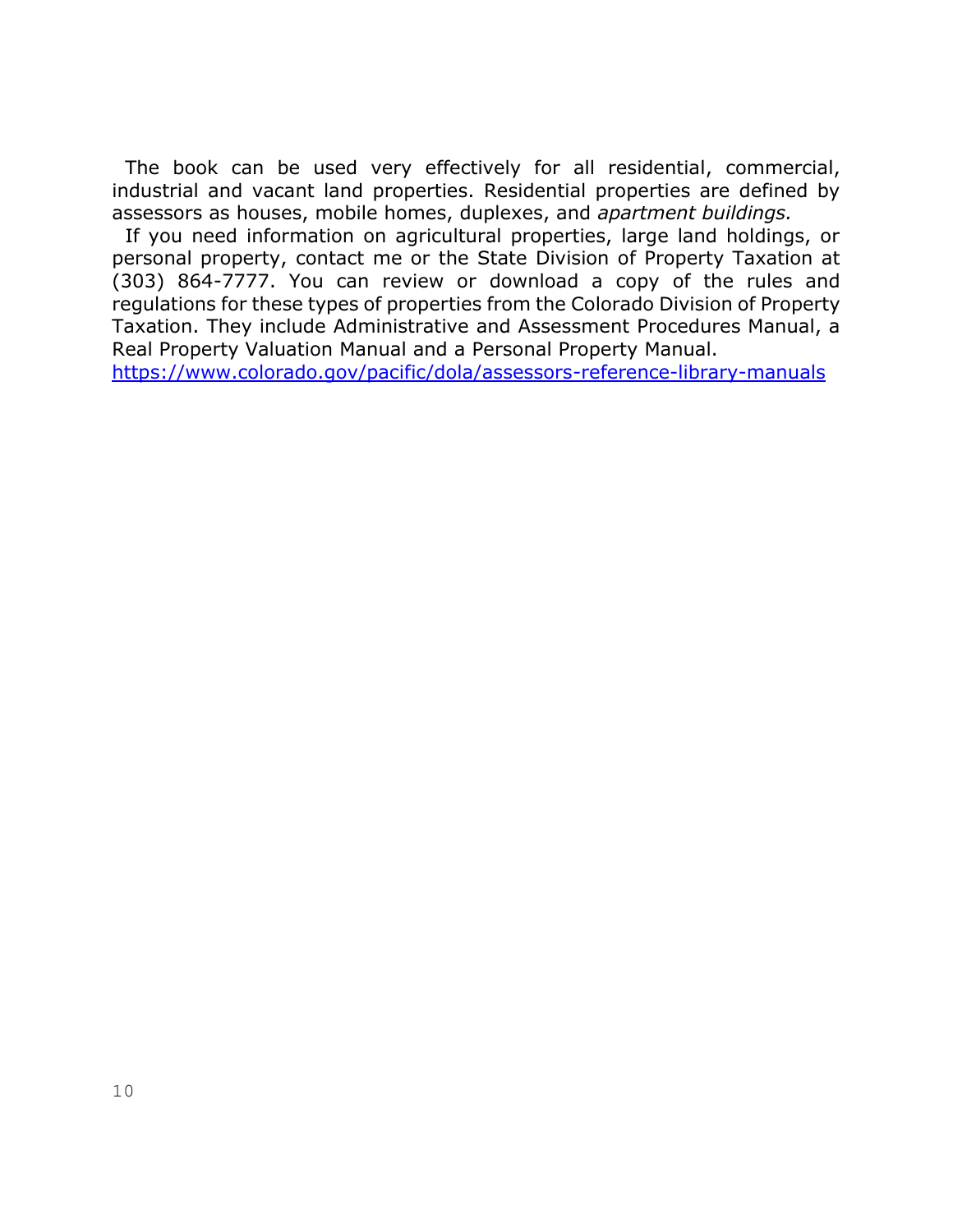# **-------------------------------------------- HOW YOUR PROPERTY TAXES ARE DETERMINED**

**--------------------------------------------**

 Property taxes are based on a combination of the assessor's appraisal of your property, the assessment rate, and your local area's mill levies. Assessment rates, which I will explain later in this chapter, are set by law. Mill levies are determined by your local taxing authorities. The only real variable in the equation is the appraisal.

## *The Appraisal*

 The appraisal is the dollar value assigned to your property by your county's assessor. It is *not* your property's current fair market value. Take care never to rely on the assessor's appraisal in any buying or selling decisions. The assessor has probably never seen your property (nor any comparable properties). Beyond that, assessors' information about the property can be subject to error.

 Case in point: A couple sold their home to their son and daughter-in-law at a price based on the assessor's value of the home. Because the assessment was flawed, the son and daughter-in-law paid \$30,000 more than the property was worth. Both parties acted in good faith, but relied on an assessor's appraisal.

 It is also important for you to understand that the appraisal the assessor makes on your property is, by definition, different than the appraisals done by insurance companies, banks, or Realtors. *Again, the assessor's value is not used for any purpose other than property tax determination.*

 For example, the insurance appraisal which estimates how much it would take to replace your property (not land) in event of fire is almost always much higher than what a buyer would pay for your property. Likewise, a bank's appraisal for a second mortgage or equity loan is intended for collateral purposes and is not meant to determine what your property is worth to a buyer. It, too, would generally be higher than what a buyer would pay for your property.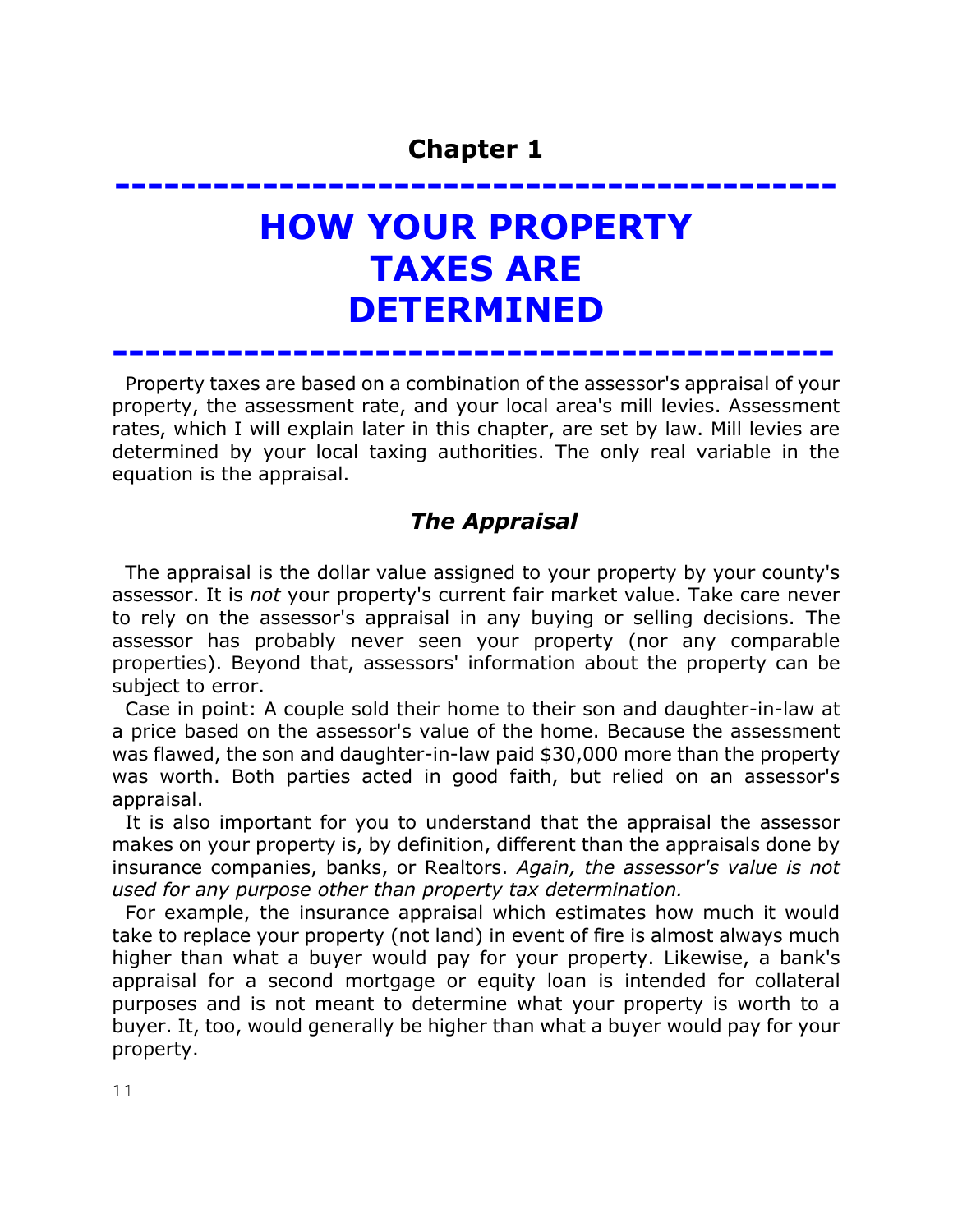Since assessors have control over the appraisal, and only the appraisal, *any review or protest of your tax position must focus on the appraisal, not your actual taxes.* Your property's appraisal is the only factor in the tax determination process over which you have direct control. The rest of this book, therefore, will concentrate on the accuracy of the assessor's appraisal of your property.

 "Appraisal" is used interchangeably with "valuation," "total value," "actual value," and, most often, with "total actual value."

## *Three Approaches to Determining Appraisals*

 To determine your property's appraisal, assessors may use one or more of the following approaches.

1. Market approach

The market approach involves identifying comparable sales for your property. It is almost always the best approach for homeowners and assessors to use in appraising residential properties. It is based on two factors:

-what the assessor knows about your property, as recorded on a property data record file at his/her office and

-adjusted sales prices of properties similar to yours, from transactions occurring in the base period (which will be explained in Chapter 7).

2. Cost approach

 This approach involves determining the exact worth of every piece of a building (as listed on the property data record): today's cost (replacement cost of the building, including land improvements such as parking lots and concrete walkways) less depreciation. Land value is then determined and added to the cost.

 While appropriate under certain limited circumstances (such as for brand–new structures), it is not as accurate as the market approach. One reason for this is the difficulty in determining the exact amount of depreciation which has occurred. This approach usually results in higher appraisals than the market and income approaches.

 Several services provide cost information to assessors to help them determine today's costs. The most commonly used and recommended by the State Division of Property Taxation, of these is the Marshall & Swift set of manuals (available in most libraries or online).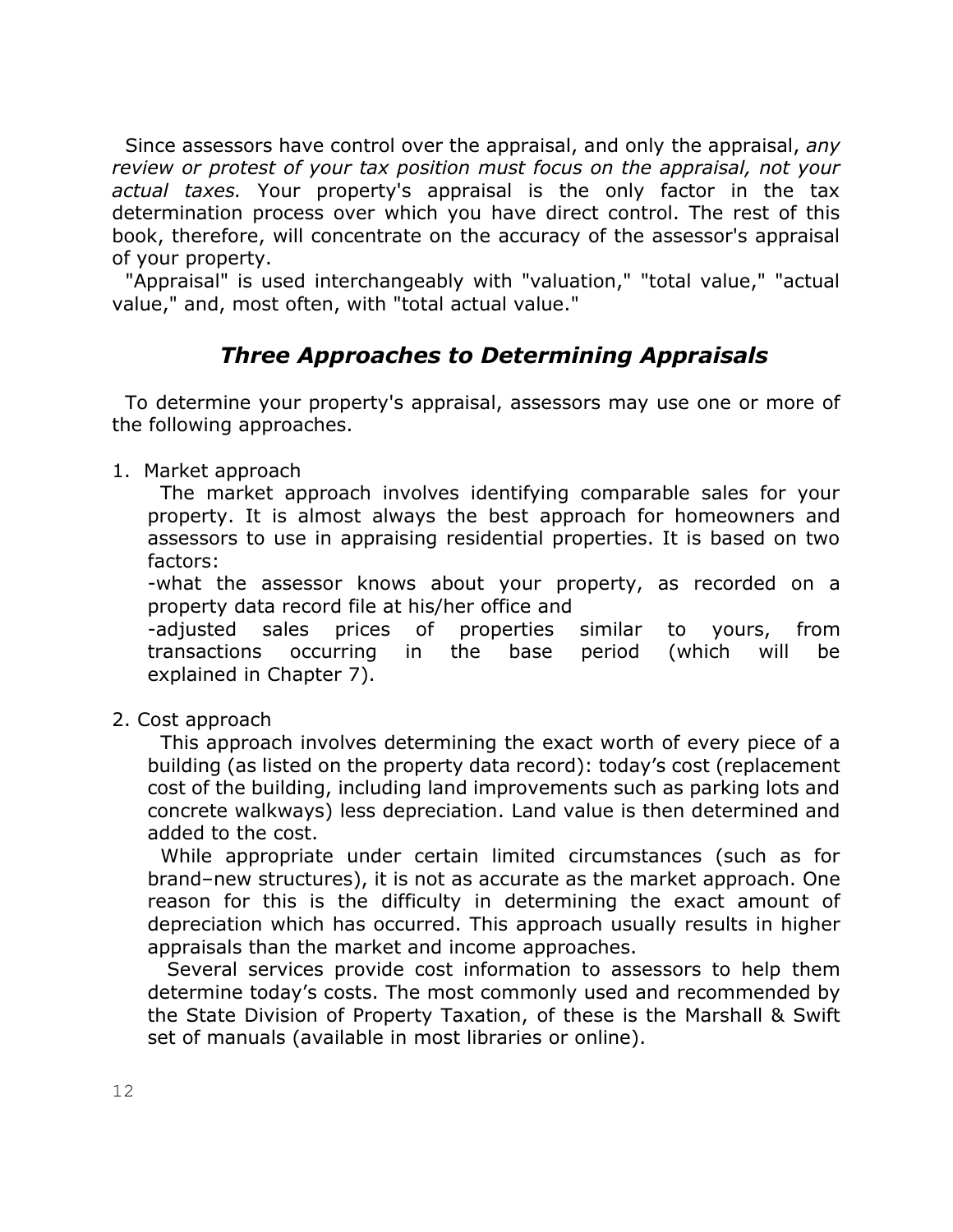Most assessors start with the information provided by Marshall & Swift and then alter it to suit their own purposes through computer-assisted appraisal programs. Once altered, it is difficult to identify the factors used in the calculation.

 Once current costs have been determined, depreciation is calculated. Depreciation adjustments can be classified into three categories:

a. *physical deterioration-*the natural wearing out of the structure, creating a reduced value. Physical deterioration can be *curable* or *incurable.* 

 Curable deterioration is deterioration which can be fixed, and is economically advantageous to fix. Examples include exterior repainting and reroofing. Incurable deterioration is deterioration for which the costs of repair, maintenance, or modernization outweigh the advantages of making the repair.

b. *functional obsolescence*-awkward floor plans (especially after additions) which make properties less valuable. Costs to be incurred to correct such deficiencies are included as additional depreciation. Functional obsolescence may also be curable or incurable.

c. *economic obsolescence*-caused by a number of factors under which you have no control. This type of depreciation applies primarily to apartments, commercial and industrial property. Examples include deteriorating economic conditions in the neighborhood, location of the property on a once-busy, now-quiet street, and cases in which rents cannot cover the operating expenses of a building.

 Assessors implement a somewhat unsubstantiated "neighborhood adjustment" (NHAJ) factor in the cost and market approaches. The adjustment is a monetary amount which some assessors add to or subtract from the property's appraisal to bring the two approaches' (cost and market) figures in line with each other. Its purpose is to adjust the difference in value of one similar neighborhood to another.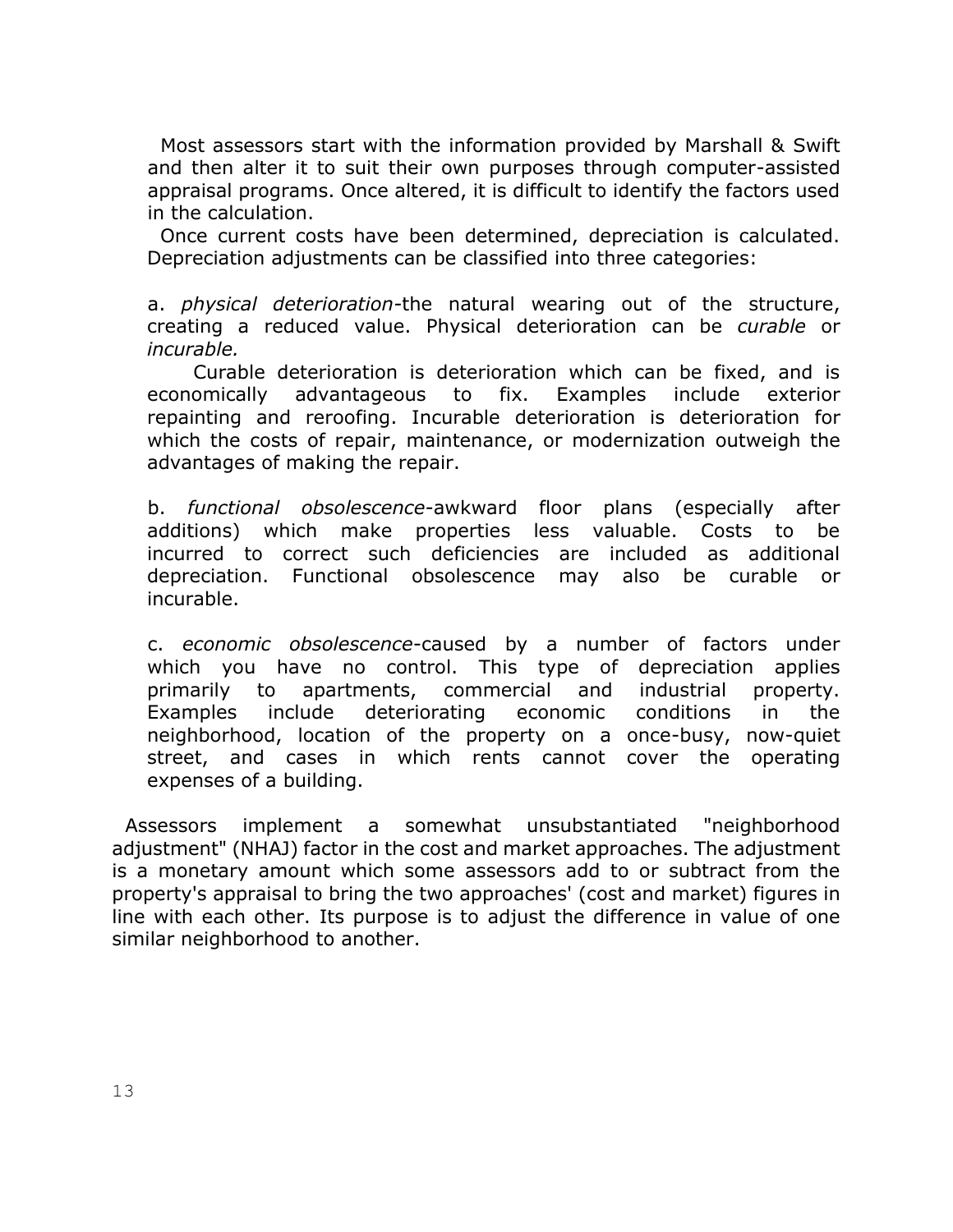#### 3. Income Approach

 The income approach involves proving a property's valuation through its net income and expenses. While this approach is not allowed for use on residential (homes) properties, it often is the commercial property owners' best chance to correct an appraisal. It is the most accurate method to use. Property value is equal to:

#### (actual gross income minus operating expenses) capitalization rate

Expenses exclude goodwill, principal reduction, and interest. The property is appraised by the assessor as though it was free and clear. The capitalization, or "cap" rate, is used to determine the rate of return on cash invested. For example, if you paid \$1,000,000 cash for a property and wanted a \$100,000 (10 percent) annual return, your cap rate would be 10. The cap rate varies according to the risk you are taking.

To help determine the correct rate, contact one of the following:

-Your assessor. Make sure you know how she/he arrived at the rate.

-A commercial real estate appraiser

-A commercial Realtor using Loop Net, Catylist and CoStar

-The Building Owners & Managers Association International (B.O.M.A.) (303) 383-4870, [WWW.boma.org](http://www.boma.org/)

#### *Assessment*

 The assessment amount is a percentage of the assessor's appraisal on your property. It is determined by multiplying the assessment rate, set by state law, by the assessor's appraisal value of your property.

 The residential assessment rate is currently at 7.15 percent. The rate for commercial and industrial property (as well as vacant land) is firm at 29 percent.

 Suppose an assessor appraises a residential property at \$100,000, the assessment amount of the property would be \$7,150 (\$100,000 x .715). If a commercial property is appraised at \$100,000, its assessment amount would be \$29,000 (\$100,000 x .29).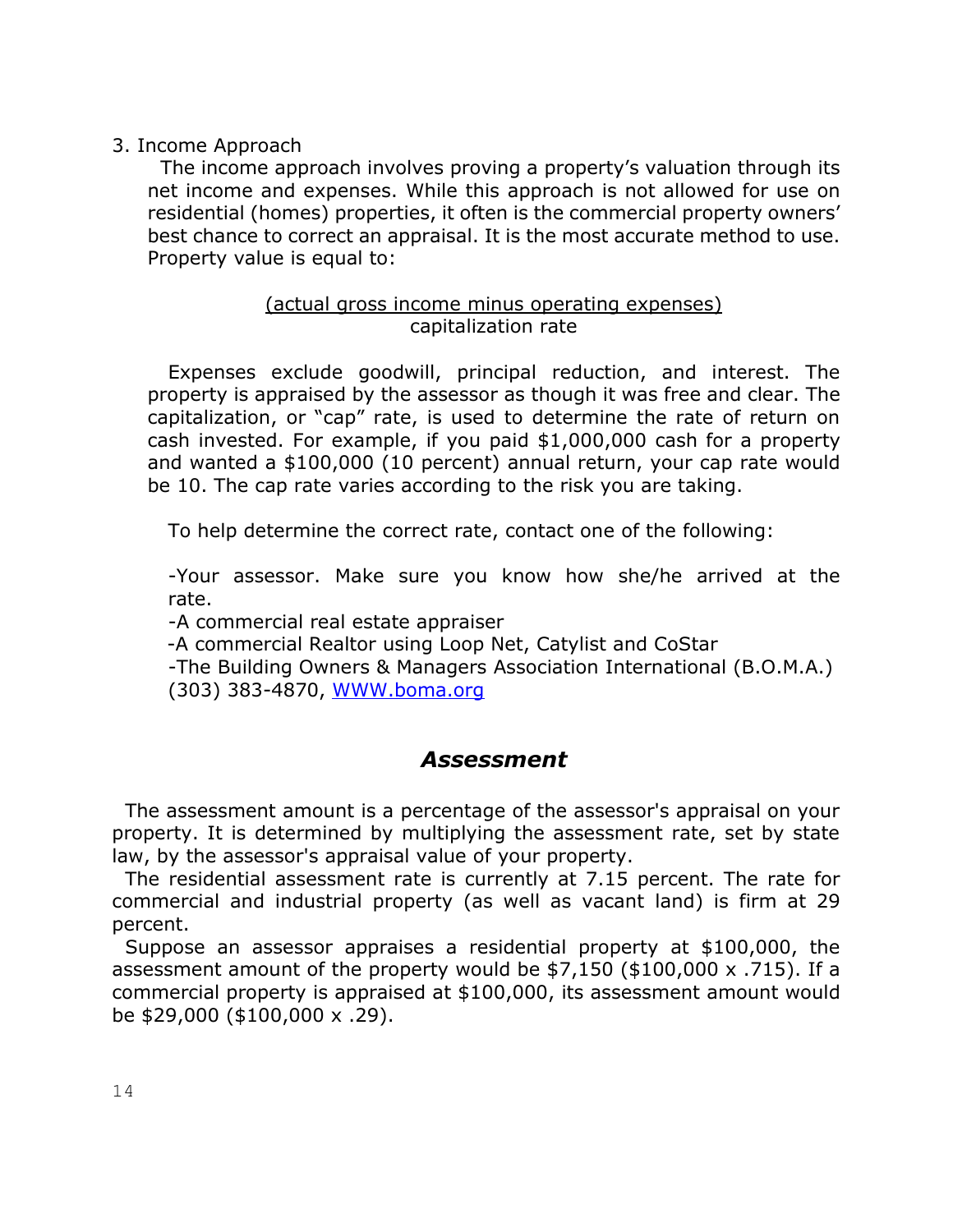## *Property Tax Calculation*

 Once the assessment is calculated, it is multiplied by the mill levy to determine your actual tax bill. The taxing districts in which your property is located determine the number of taxing entities that go into your mill levy. There are about 2,000 different districts in Colorado. You may have 6-12 districts: one for police, one for fire, one for schools, etc.

 Using the above example, let's say that the total mill levy for all your taxing districts is 100. Since 1 mill is equal to 1/10 of 1 cent (.001), that is \$.10. The taxes owed, therefore, on the \$100,000 residential property would be \$7,200 x .10, equaling \$720. The taxes owed on the \$100,000 commercial property or vacant land would be \$29,000 x .29, equaling \$2,900.

 As you can see, owners of commercial/industrial property and vacant land are paying almost four times the tax a similarly valued residential property owner is paying.

 Assessors also have a residential and a Business and Industry brochure explaining the assessment system. Ask for it or find it online at <https://drive.google.com/file/d/0B-vz6H4k4SESQmxfRUZxMlB2NUk/view>

### *Reappraisal*

 Assessors *assess* all properties (multiply the appraisal value by the assessment rate) every January 1 and *reappraise* properties (revalue property values) every two years.

Your property will be reappraised in May 2021, using an appraisal date of June 30, 2020 usually based on sales between January 1st, 2020 and June 30, 2020 with taxes due January 2021.

Appraisals are usually based on adjusted sale prices of properties sold between January 1, 2020 and June 30, 2020 (in most counties and circumstances), time-trended to June 30, prices. The tax bill you receive in January 2020 will be based on the June 30, 1998 reappraisal value, the assessment rate, the condition of your property on January 1, 2019 and current mill levies.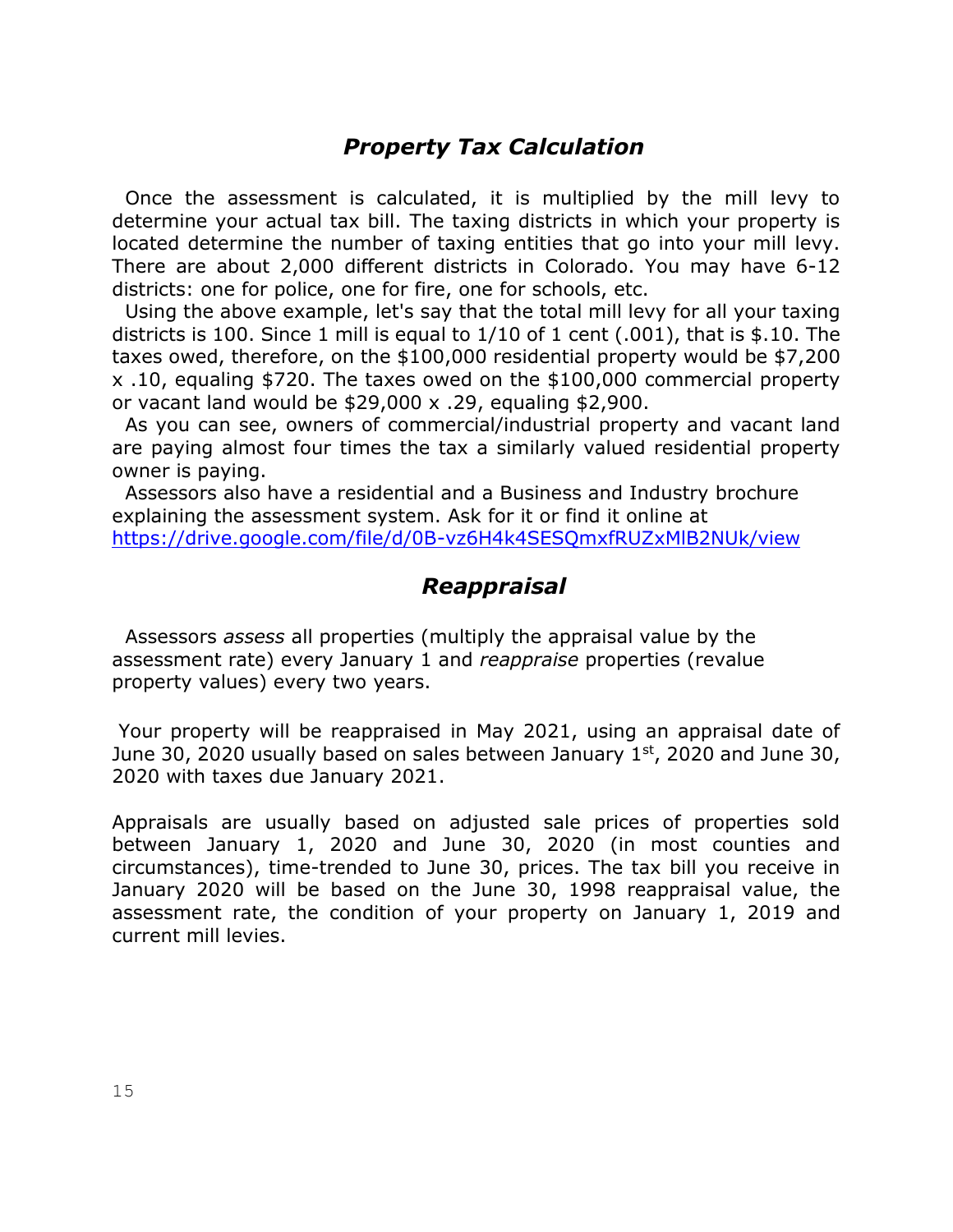# **-------------------------------------------- WHY YOUR PROPERTY TAX BILL MAY BE INCORRECT**

**--------------------------------------------**

### *Mass Appraisal Method*

 Property values are determined by a Mass Appraisal Method used by all county assessors in Colorado. Using a computerized process, assessors computers appraise over two million six hundred thousand properties a year. While the system results in fairly accurate overall results, assessors recognize that it also results in many properties being appraised higher and/or lower than they should be.

 That is exactly why the protest system was developed: to correct individual property errors.

 So, your value is established by an automated computer unless the assessor wants to look further. Looking further, according to the Assessors Reference Library Volume 2 page 8.49:

Residential, Commercial Industrial and Vacant land office review is 90 seconds and 15 minutes for on-site review.

 Assessors try to drive by all properties once over four years and make a physical inspection once every 100 years.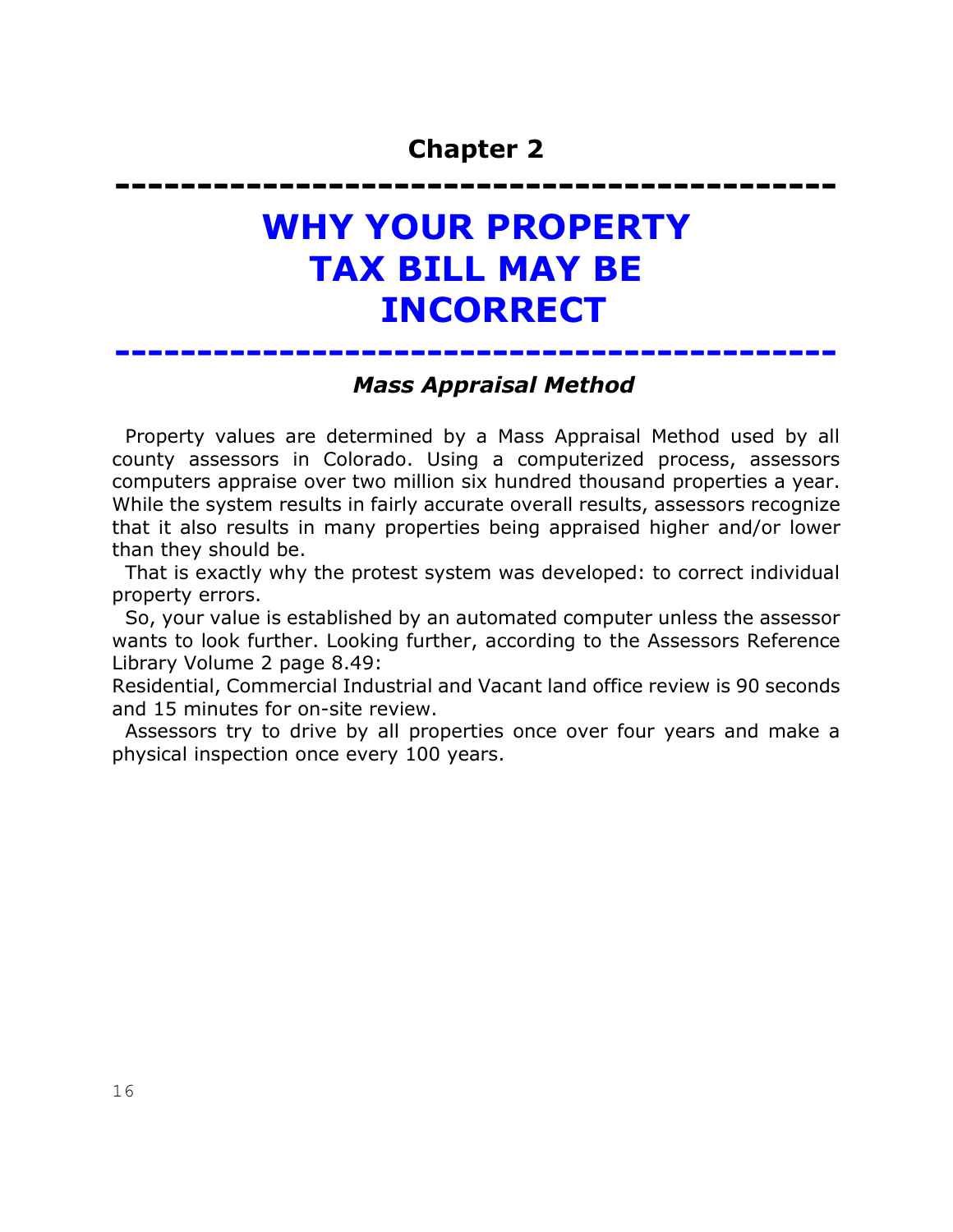# **------------------------------------------- Deferrals, Rebates, Refunds, Credits, Exemptions, Disabled, Work Offs and Relief**

**--------------------------------------------**

**Review these to see if you qualify.**

#### **"Property Tax Exemption Program for Seniors and Disabled Veterans**

 A property-tax exemption is available to senior citizens, surviving spouses of senior citizens, and disabled veterans. For those who qualify, 50 percent of the first \$200,000 in actual value of their primary residence is exempted from property taxation. The state pays the (county the) exempted portion of the property tax of over \$142 million.

 The Property Tax Exemption for seniors and disabled veterans equaling over \$3.4m is administered by the Department of Local Affairs, but the Treasurer's office is responsible for the distribution of state funds to counties representing the amount issued in exemptions.

#### **Requirements for Eligibility, Seniors**

Applicant must be a senior who is 65 or older or a surviving spouse of a senior who previously qualified for the exemption.

 Applicant must have owned and occupied the property as their primary residence for ten or more years.

 Fifty percent of the first \$200,000 in actual property value is exempt from property taxation.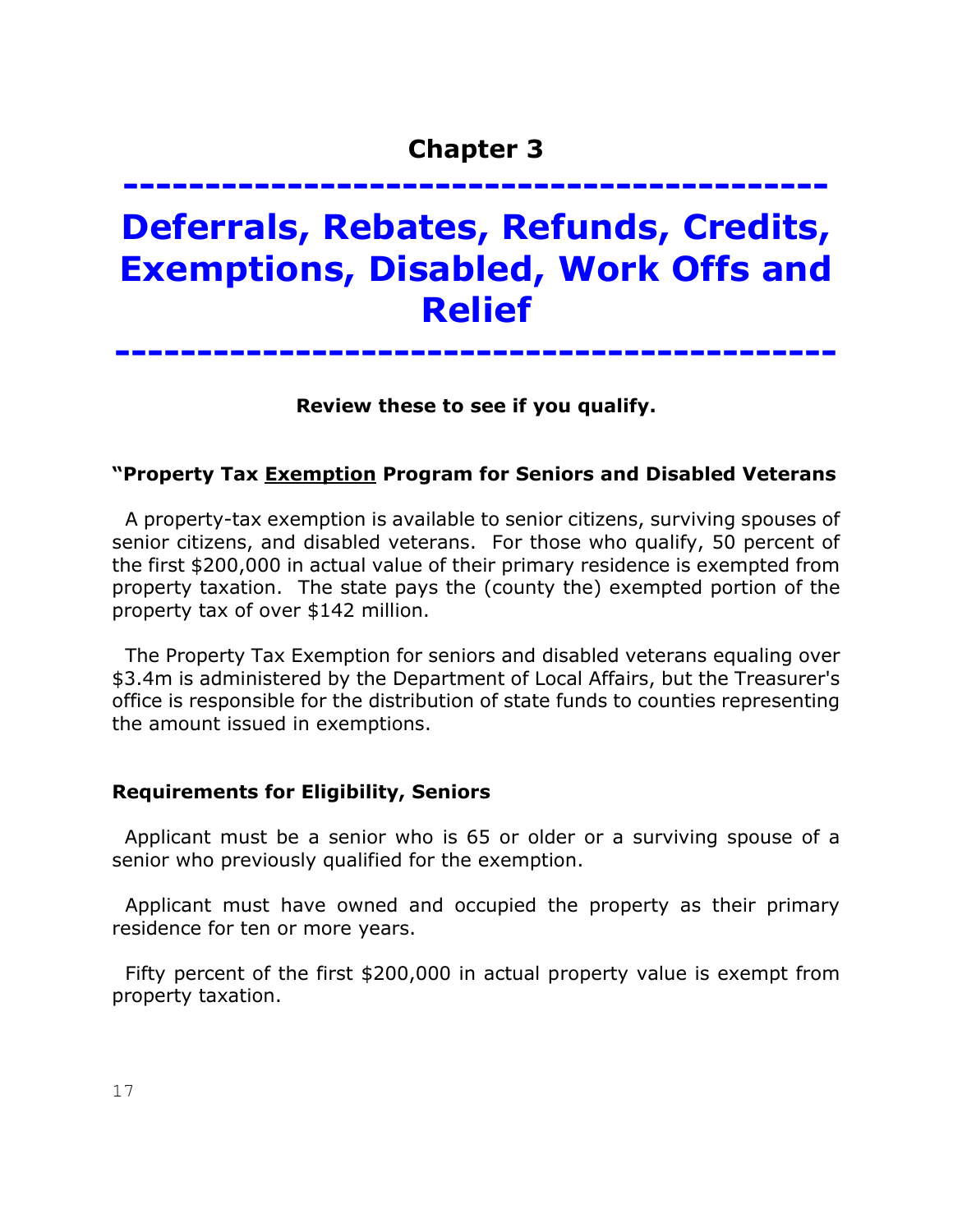#### **Requirements for Eligibility, Veterans**

 Applicant must be a disabled veteran who has been rated by the U.S. Department of Veterans Affairs as permanently disabled. (VA unemployability awards do not meet the requirement for determining an applicant's eligibility.)

 Applicant must have owned and occupied the property as their primary residence on January 1st of the year in which they are applying for the exemption. (If the veteran's spouse is an owner and the veteran is not, the veteran can still qualify if the couple was married on or before January 1 and both have occupied the property as their primary residence since January 1.)

 Fifty percent of the first \$200,000 in actual property value is exempt from property taxation. Procedure, Seniors

 Seniors and/or surviving spouses who qualify for the property tax exemption must submit an application to their county assessor between January 1st and July 1st of the year you qualify.

 The state Treasurer's office distributes state funds to the county where the exempted property is located.

#### **Procedure, Disabled Veterans**

 Disabled Veterans who qualify for the property tax exemption must submit an application to their county assessor between January 1st and July 1st of the year you qualify.

 The state Treasurer's office distributes state funds to the county where the exempted property is located.

To qualify, the property owner must have owned and lived in the property for 10 years and be over the age of 65. There can be no back-property taxes due. You must file each year. You lose the exemption when property is sold, or the qualifying person moves out.

 The shortfall is over \$145m shortfalls are funded by the state to the local counties, so no money is lost to them.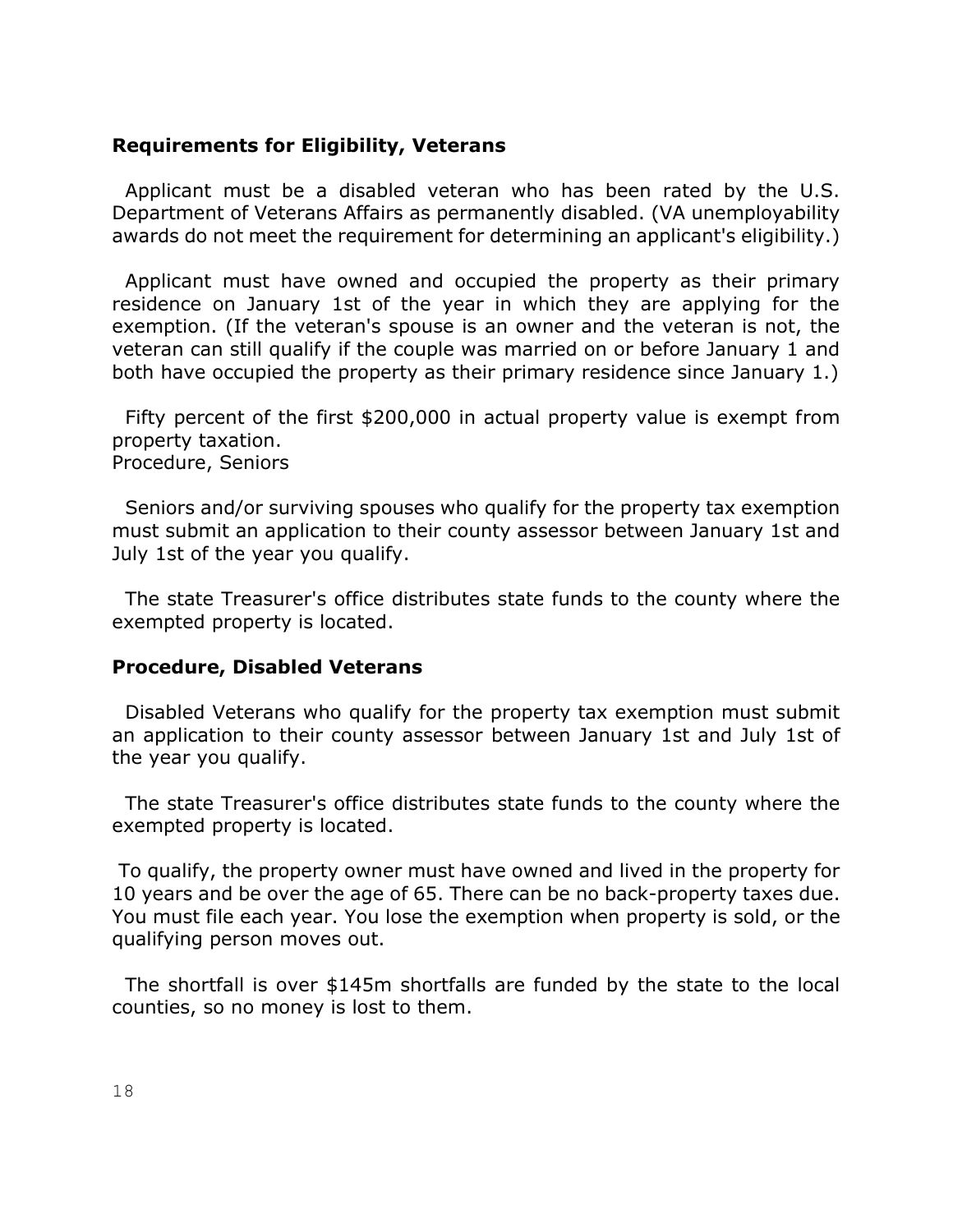The deadline for filing is postmarked by July  $15<sup>th</sup>$  for residential homeowners and July 1st for the veterans. Late applications may be accepted until September 10<sup>th</sup> if the applicant can show good cause for missing the deadline.

The assessor has sole discretion on what constitutes good cause.

a) The applicant was unaware or forgot about the July 15 deadline. The applicant does not need to show that his or her failure to file resulted from bad information or a lack of notice by the assessor's office.

b) The applicant claims to have mailed or delivered an application on or before July 15, even though the assessor has no record of receiving it. The applicant does not need to prove that he or she submitted a timely application.

 The Property Tax Exemption for Senior Citizens Brochure is available through your county assessor or treasurer's office and [is](http://www.colorado.gov/cs/Satellite?blobcol=urldata&blobheadername1=Content-Disposition&blobheadername2=Content-Type&blobheadervalue1=inline%3B+filename%3D%22Property+Tax+Exemption+for+Senior+Citizensin+Colorado.pdf%22&blobheadervalue2=application%2Fpdf&blobkey=id&blobtable=MungoBlobs&blobwhere=1251923740511&ssbinary=true) available online.

#### **[https://drive.google.com/file/d/0B](https://drive.google.com/file/d/0B-vz6H4k4SESeXdLM0R4Y1VZb3M/view)[vz6H4k4SESeXdLM0R4Y1VZb3M/view](https://drive.google.com/file/d/0B-vz6H4k4SESeXdLM0R4Y1VZb3M/view)**

#### *Colorado Senior Citizen and Active Military Personnel Property Tax Deferral*

"The Property Tax Deferral program helps military personnel and seniors, many of whom live on a fixed income, continue to afford to live in their home by deferring the payment of their property taxes.

 The State Treasurer's office makes tax payments directly to the county on behalf of the participant for the tax amount due. The loan is logged as a lien against the participant's property that does not have to be remitted until the participant no longer qualifies to defer their property taxes. Click here for list of outstanding loans by county.

#### **Requirements for Eligibility**

 Applicant must be a senior who is 65 years or older or a person called into military service pursuant to CRS 39-3.5-101 (1.8), on January 1 of the year in which the person files a claim.

All prior years' property taxes must be paid.

 Applicant must own and occupy the property as their primary residence. The property cannot be income-producing.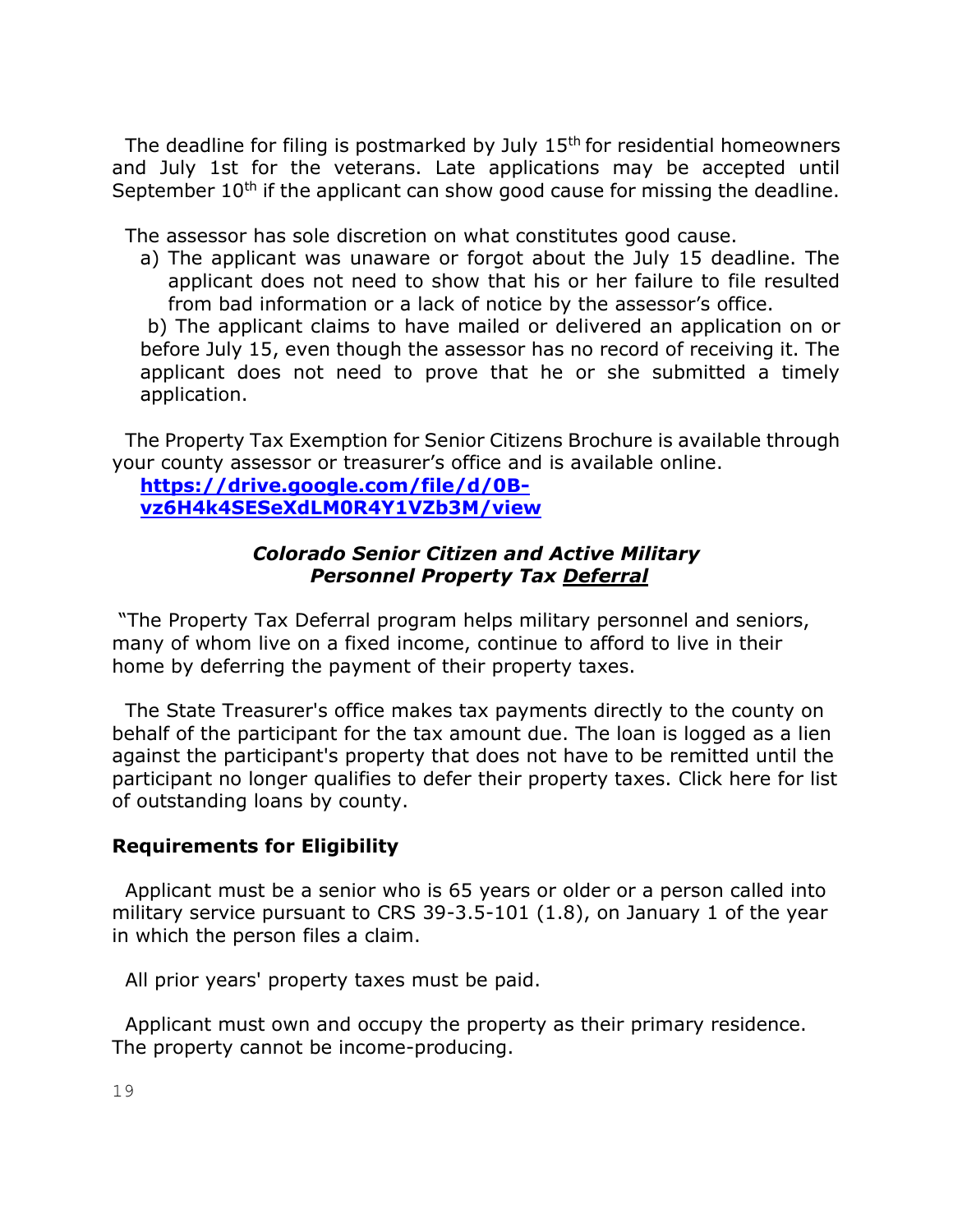The total value of liens against the property (mortgages, deferrals, and/or deeds of trust) cannot exceed 100% of the assessed market value.

 Mortgage lender agrees that the state's interest in the property would take priority over all other interests.

 If a qualified applicant has a reverse mortgage, the property is only eligible for future deferrals if a subordination agreement from the mortgage lender is submitted with the application.

 The deferral amount must be paid upon sale or transfer of the property. The deferral amount can also be paid any time prior to sale or transfer without affecting future eligibility.

#### **Procedure**

 Those who qualify must file an application with their respective county treasurer between January 1st and April 1st of each year.

 Once approved, the county treasurer will issue a certificate of deferral to the property owner, keeping one copy on record and sending one copy to the state Treasurer's office. (Note: If property taxes are included in your mortgage payment, you should present a copy of your deferral certificate to the mortgage lender for a refund of the property tax monies held in escrow)

 By April 30, the state Treasurer's office will pay the deferred amount to the county treasurer where the property is located.

 The state Treasurer's office maintains an account for each tax-deferred property which accrues interest which is credited to the state's General Fund. Call the Treasurer's office for the current interest rate.

 When the deferred amount is paid to the county treasurer upon sale or transfer of the property, that amount is then transmitted to the state Treasurer's office."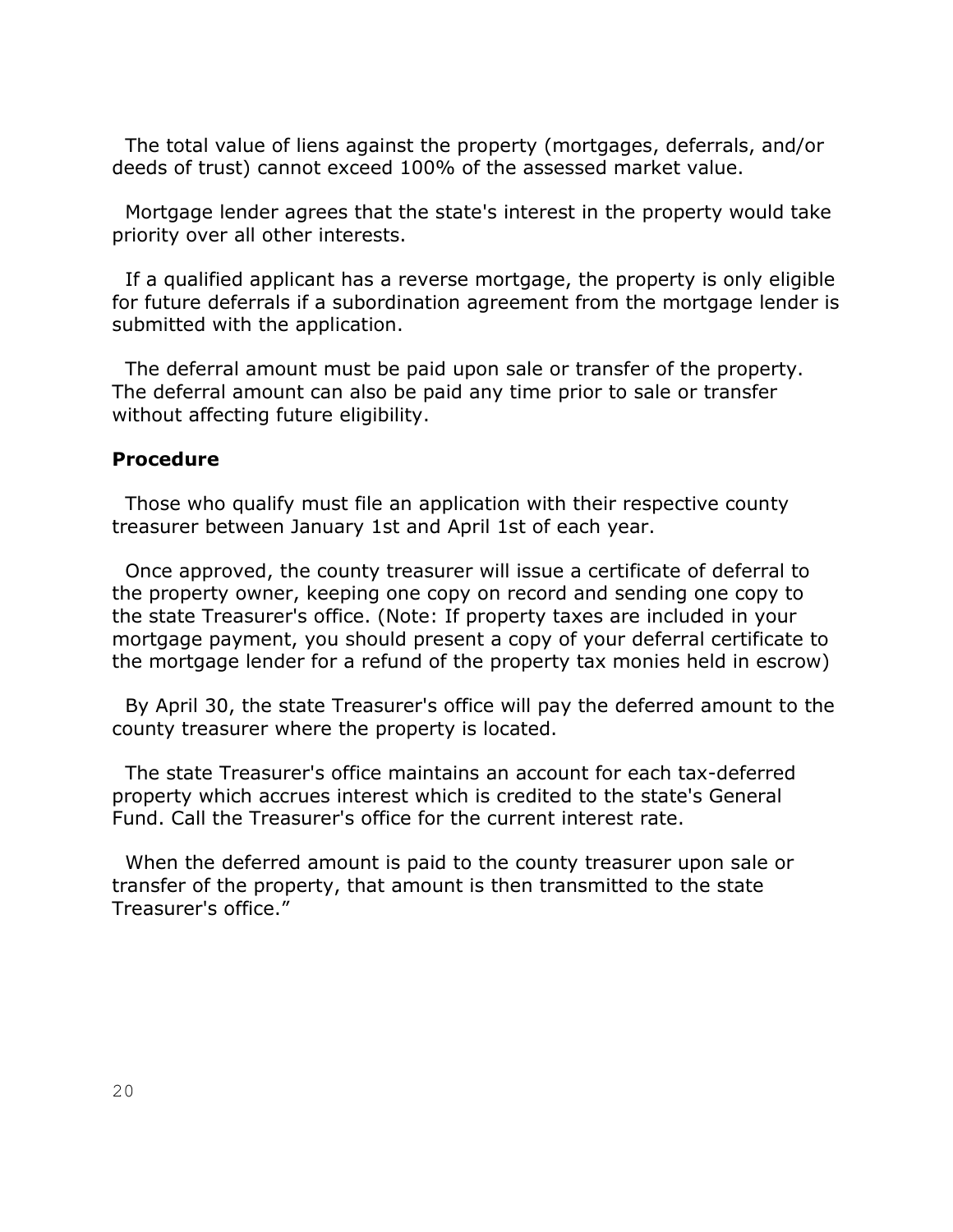#### *Property Tax/ Rent/ Heat Credit (PTC) Rebate | Refund*

 "Many Coloradans may be eligible for the Property Tax/Rent/Heat Credit rebate, also known as the "PTC" rebate, which is available every year. It has been available to Colorado residents since 1971. If you are a full-year Colorado resident, 65 years of age or older, or a surviving spouse 58 years of age or older, OR disabled, regardless of age -- you may qualify for the PTC rebate. The actual rebate total is based on the applicant's income and expenses.

 Any Colorado resident who meets the requirements for the rebate should submit the rebate application 104PTC. Once you complete the application you can bring the application to a Colorado Department of Revenue Taxpayer Service Center or send it in by mail.

#### **What are the eligibility requirements?**

Resided in Colorado the entire year.

Are lawfully present in the United States.

 Income levels for single and married persons change each year. See the PTC rebate application booklet. You have two years after the end of a calendar year to apply for the rebate. Make sure you submit all 3 pages, plus affidavit or your rebate will be delayed or denied.

 You (either husband or wife) are 65 or older by Dec. 31 or are a surviving spouse at least 58 years old by Dec. 31.

or

You were disabled for the entire year, regardless of age.

 You are not claimed as a dependent on any other person's federal income tax return.

#### **Lawful Presence Information**

 Persons who are 18 years of age or older and are applying for a public benefit such as PTC must prove lawful presence in the United States.

#### **Free assistance for eligible applicants**

 Free assistance statewide for low-income persons with completing the PTC application and Colorado income tax forms through Denver Asset Building <http://www.denverabc.org/>

 Free Assistance statewide through the Piton Foundation. Or dial 211 (Mile High United Way, it's a free call) to find a free tax preparation site near you.

How to Apply: See PTC Forms and Publications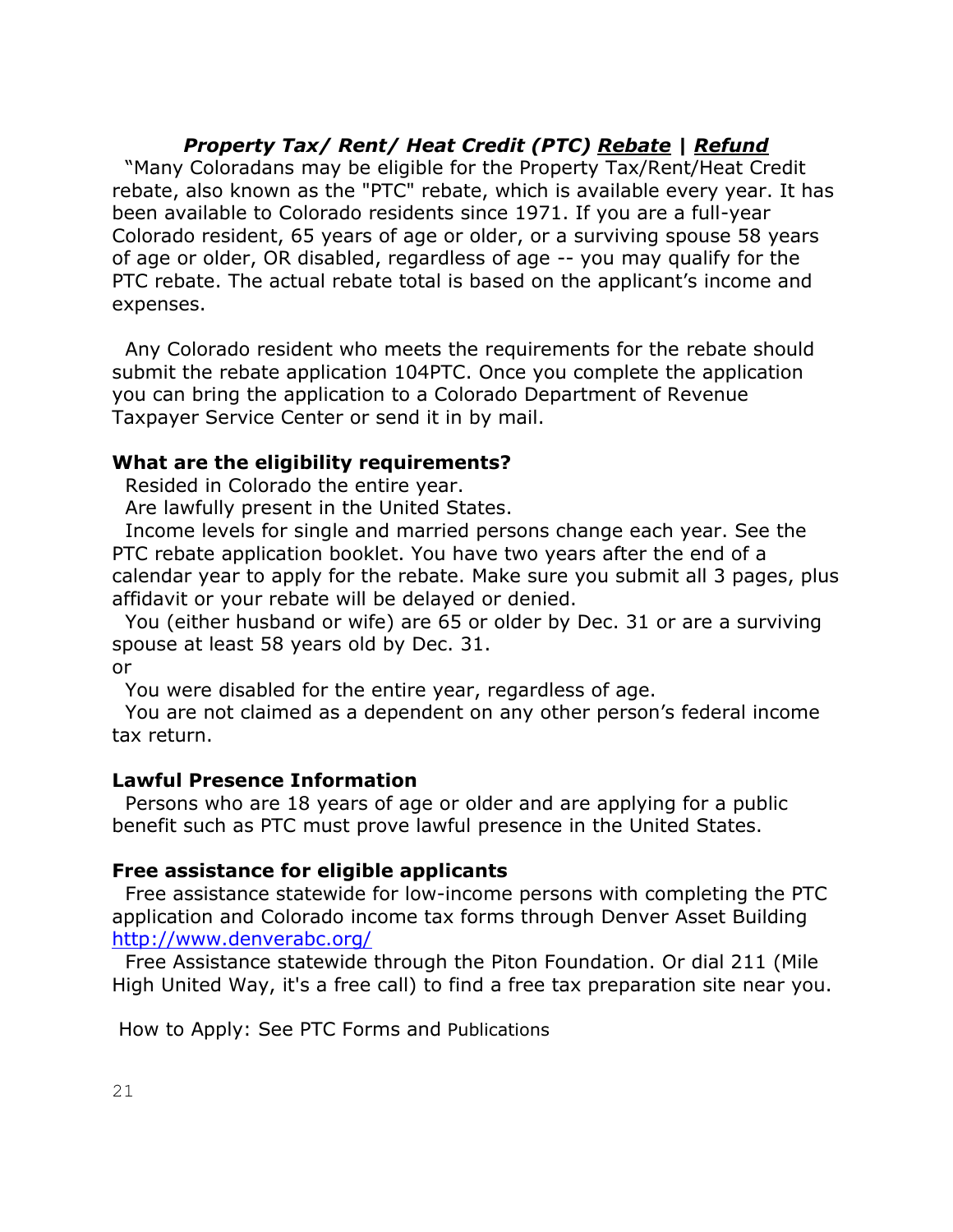#### *City and County of Denver Elderly and Disabled Property Tax Deferral Program*

[https://www.denvergov.org/content/dam/denvergov/Portals/692/documents](https://www.denvergov.org/content/dam/denvergov/Portals/692/documents/FAAD/elderlydisabledrefund/2018_EDRP_ApplicationPacket.pdf) [/FAAD/elderlydisabledrefund/2018\\_EDRP\\_ApplicationPacket.pdf](https://www.denvergov.org/content/dam/denvergov/Portals/692/documents/FAAD/elderlydisabledrefund/2018_EDRP_ApplicationPacket.pdf)

#### *Property Tax Work Off Programs*

Taxing entities such as a county, city and county, city, town, school district, or special district may implement a property tax work-off program. The program usually allows taxpayers 60 years of age or older or with a disability to work for minimum wage in lieu of paying all or a portion of the property tax due to the entity. A person with a disability means any individual with a physical impairment, a developmental disability…or mental retardation that substantially limits one or more major life activities.

 Taxpayers with a disability who apply to participate in a property tax workoff program must include with their application a signed and dated letter from a Colorado licensed healthcare professional verifying they have a disability. Any taxing entity that establishes a property tax work-off program has the authority to further define the term "person with a disability" for purposes of determining eligibility for the property tax work-off program. The definition may restrict the class of individuals who are eligible to participate in the property tax work-off program.

 Each participating entity must establish procedures for its program and must make information available regarding the program to the taxpayers living within the boundaries of the taxing entity.

 To qualify for the program, you must meet all of the following eligibility requirements:

- 1. You must be 60 years of age or older.
- 2. The property must be your "homestead".
- 3. The property may not be income producing.

Many entities are participating.

 If you are interested in the program, you should contact the individual entity for specific information. A list of names and addresses for each entity is supposed to be available at your local county Assessor's office but I found that the Treasurer's office or your school district might be your best bet.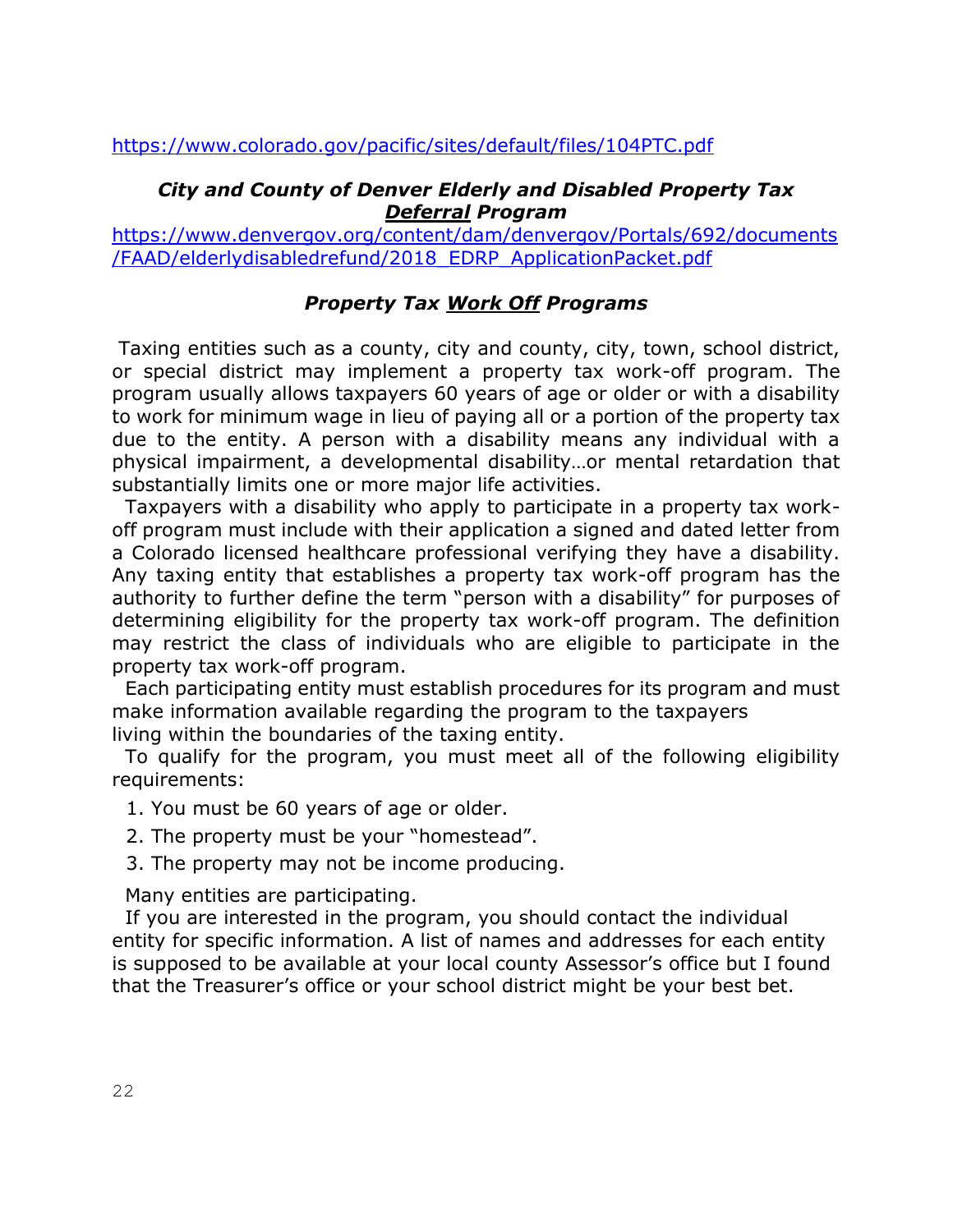Partial List of probable examples. Contact yours for confirmation.

Boulder

<https://www.bouldercounty.org/jobs/senior-tax-worker-program/>

#### **Gilpin**

[http://www.e-ccta.org/Forms/Presentations/Conference/2011/PTWOP06-17-](http://www.e-ccta.org/Forms/Presentations/Conference/2011/PTWOP06-17-2011.pdf) [2011.pdf](http://www.e-ccta.org/Forms/Presentations/Conference/2011/PTWOP06-17-2011.pdf)

### Larimer

[https://www.larimer.org/spotlights/2018/01/19/property-tax-work](https://www.larimer.org/spotlights/2018/01/19/property-tax-work-program-seniors-underway)[program-seniors-underway](https://www.larimer.org/spotlights/2018/01/19/property-tax-work-program-seniors-underway)

Pueblo

[http://county.pueblo.org/government/county/department/housing-and](http://county.pueblo.org/government/county/department/housing-and-human-services/property-tax-work-program)[human-services/property-tax-work-program](http://county.pueblo.org/government/county/department/housing-and-human-services/property-tax-work-program)

### *Colorado County Workforce Development Program Disabled Veterans Exemptions*

Deadline is July 1st.

There are three conditions

1. The veteran sustained a service-connected disability while serving on active duty in the Armed Forces of the United States. This includes members of the National Guard and Reserves who sustained their injury during a period in which they were called to active duty.

2. The veteran was honorably discharged.

3. The United States Department of Veterans Affairs has rated the veteran's service-connected disability as one hundred percent permanent and total.

 The brochure for Property Tax Exemption for Disabled Veterans in Colorado is available online or through a variety of other sources.

<https://drive.google.com/file/d/0B-vz6H4k4SESbHh2NTc1amVvbVU/view>

 Some counties have established a workforce development program under 30-11-126, C.R.S., to provide financial assistance to county residents who pursue post-secondary education or training from an accredited institution of higher education or a certified training program. A county that has established a workforce development program may offer an incentive, in the form of a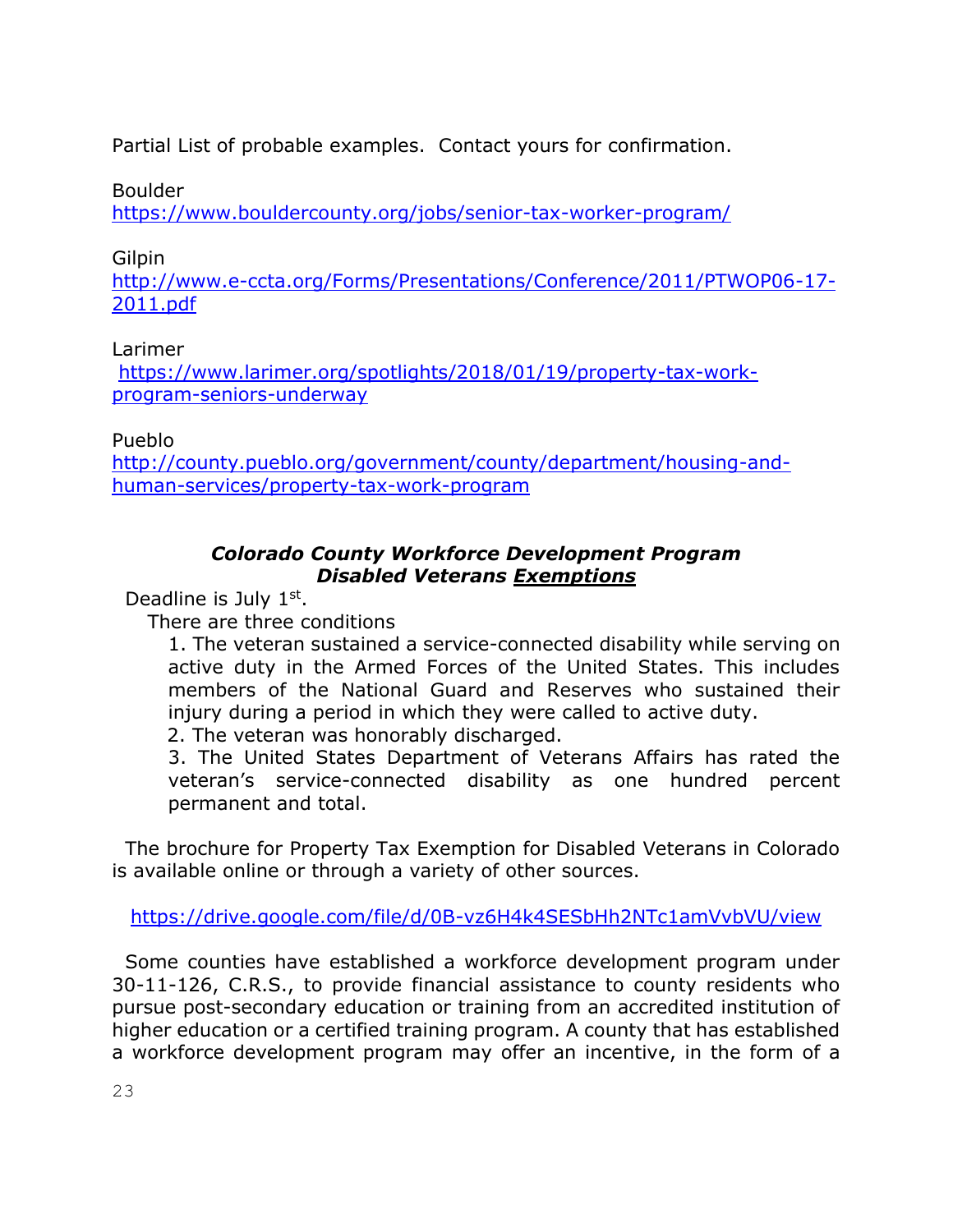county property tax credit or rebate, to a residential or commercial property owner in the county who contributes to a county workforce development fund. The credit or rebate must be approved by the board of county commissioners based on the approval of the total program at an annual public budget hearing

#### *City Tax Credit*

Some cities also offer tax relief. Residents need to contact their city's Clerk to find out if their city has such a program*.*

#### *Exemptions on Some Real Property Leased or Rented*

 All real property leased or rented for at least a year by the state of Colorado; a political subdivision (define as a tax collecting entity), or a state-supported institution of higher education is subject to an exemption. Brochure is available online or through your county assessor or treasurers offices.

#### *Religious Purpose Exemptions*

Contact the State Division of Property Taxation at (303) 864-7777.

#### *Strictly Charitable Purposes Exemptions*

Contact the State Division of Property Taxation at (303) 864-7777.

#### *Personal Property*

Personal property valued below \$7,400 is excluded from taxation. Each year the amount is reviewed. In recent years it has gone up \$100.

#### *Soldiers' and Sailors Civil* **Relief** *Act*

 Prohibits the taxation of personal property, except that used in a trade or business, owned by United State military personnel who are not legal residents of the state, and who are absent from their home states and stationed in another state solely by reason of military orders. The exemption is applicable to manufactured homes that are owned by such military personnel and that are not permanently affixed to the land on which they are located.

#### *Damaged Property*

 The property owner has the responsibility of reporting the real property as damaged or destroyed and the date of the occurrence. If it's not reported the assessor is not required to prorate the value. If it's destroyed down to the foundation and no effort to repair is made within one year, the assessor will reassess the property as vacant land.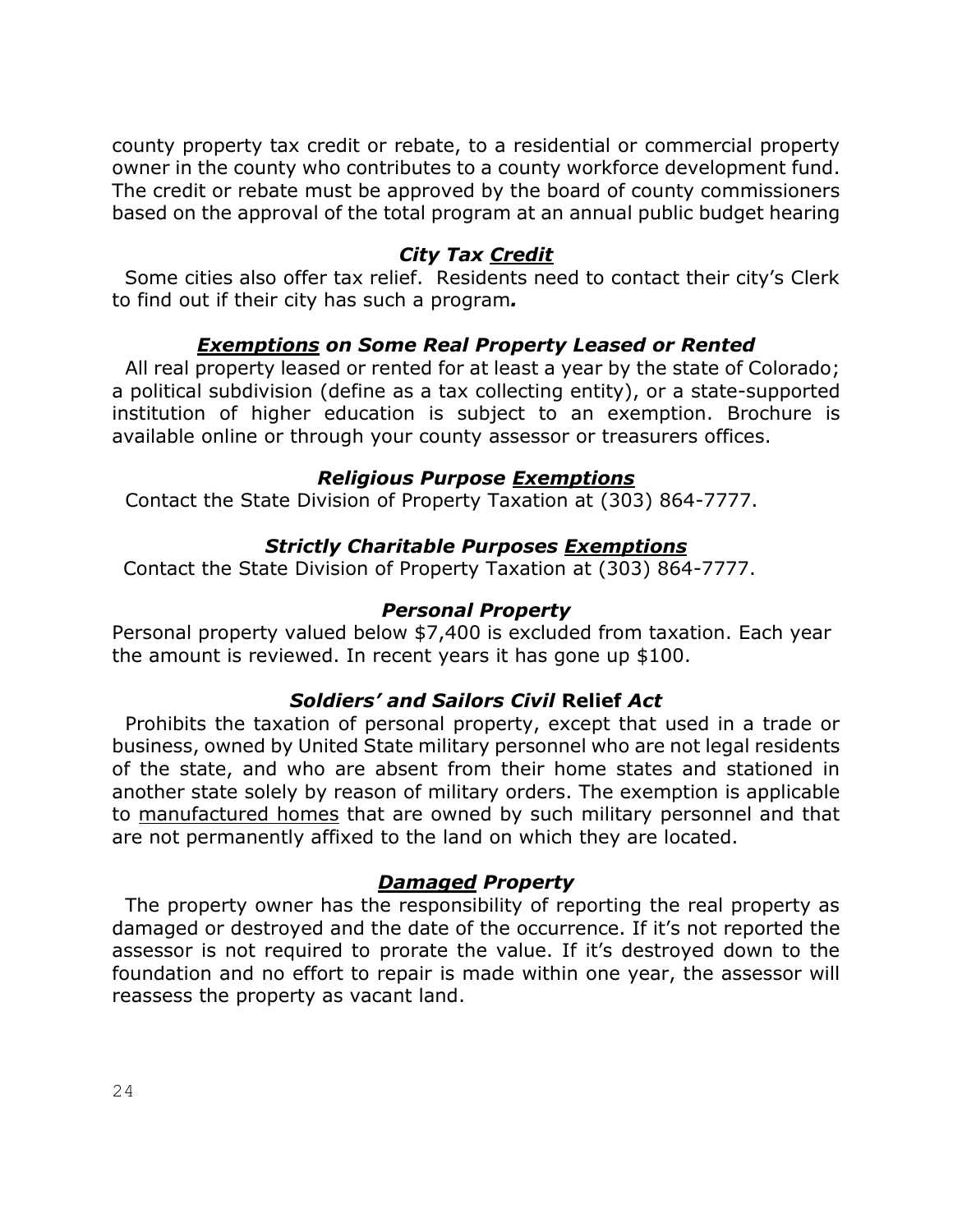#### *Partially Exempt*

 The types of residential facilities which are included are "elderly or disabled low-income residential facilities," "family service facilities" occupied by lowincome homeless or abused persons, housing for low-income elderly persons, housing for low-income disabled persons, and housing for persons receiving care or treatment from a licensed health care facility or institution for physical or mental disabilities.

#### *Public Property*

 United States Government Property, American National Red Cross, Federal District Court, IRS, and the United States Postal Service.

 Property repossessed by federal agents include the Housing and Urban Development (HUD), Veterans Affairs (VA), Small Business Administration (SBA), Farm Credit Services (F/K/A) Farm Credit Bank and Federal Land Bank), Federal Deposit Insurance Corporation (FDIC), Department of Agriculture, Commodity Credit Corporation (CCC), Department of Commerce, Economic Development Administration, (EDA), and the Resolution Trust Corporation (RTC).

 Native American Property; Privately Owned Property within a Federal Enclave; State, County, City, Political Subdivisions; School Districts; and Special Districts.

 Charter Schools, State Board of Land Commissioners, State Division of Wildlife, Parks and Outdoor Recreation, funds provided by the Great Outdoors Colorado Trust Fund Board, State Historical Society, Public Airport Authority, Title 32 Special Districts, Power Authorities, Soil Conservation Districts, Water Authorities, Downtown Development Authorities, Housing Authorities-City-County and Multi-Jurisdictional, Urban Renewal Authorities, Colorado Housing Finance Authority (CHAFA), Fire and Police Pension Associations, State and County Courts, Council of Governments, Colorado Uninsurable Health Insurance Plan, Law Enforcement Authorities, and the Colorado Beef Council Authority.

#### *Private Property*

 Agricultural Equipment, Agricultural and Livestock Products, Cemeteries, Cemetery Districts, Cemetery Companies, County Fair Association, Credit Unions, Household Furnishings, Horticultural Improvement, Improvement on otherwise exempt properties, Intangible Personal Property, Inventories of Merchandise, Materials and Supplies, Irrigation Improvements, Livestock, Motor Vehicles and Aircraft, Personal Effects, Works of Art, Municipality, County, School District, State of Colorado Division of Employment, and the State of Colorado Department of Transportation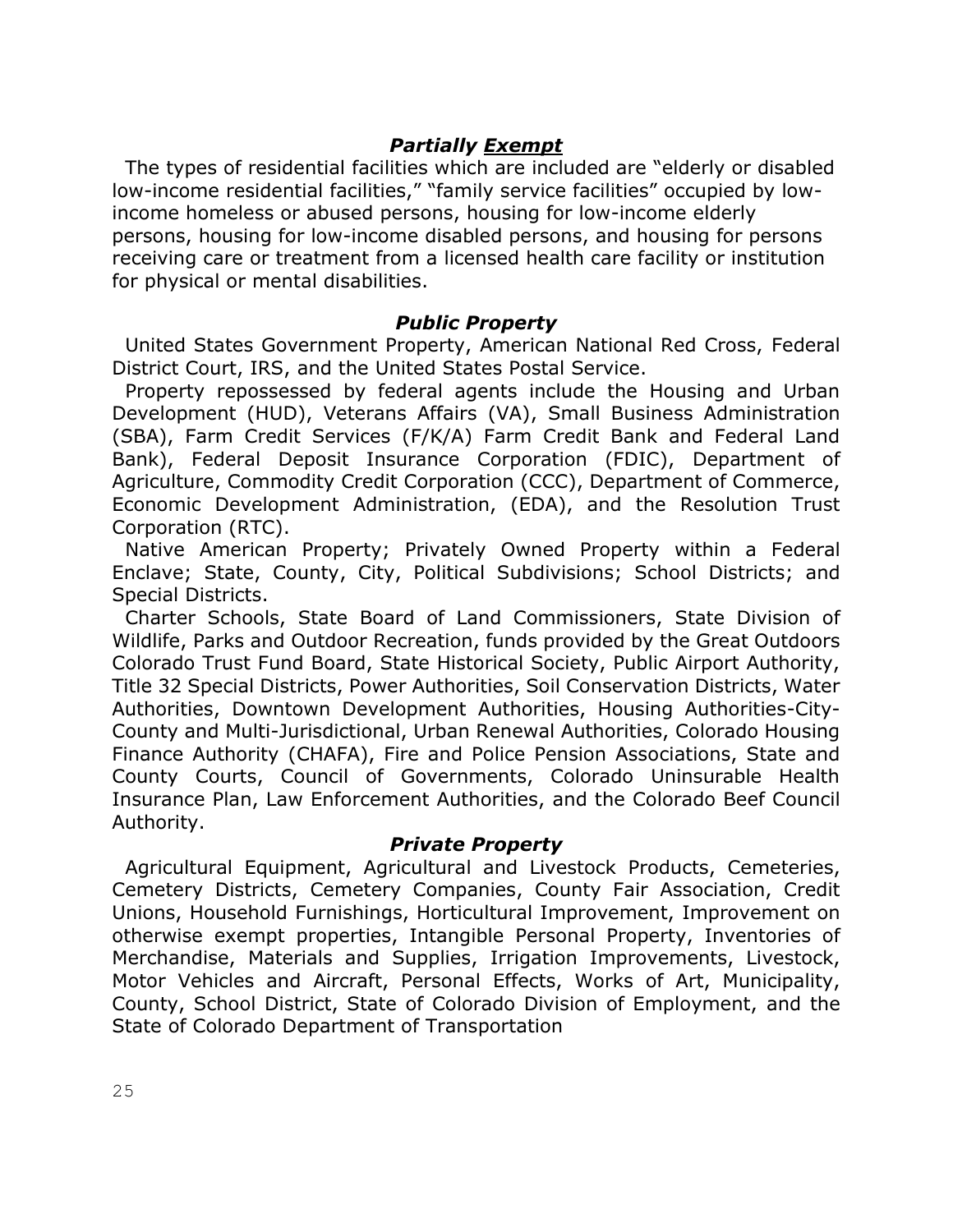#### *Miscellaneous*

 Property changing tax status, Public Roads and Highways, Treaties, and Private Schools. Some fees required for private schools.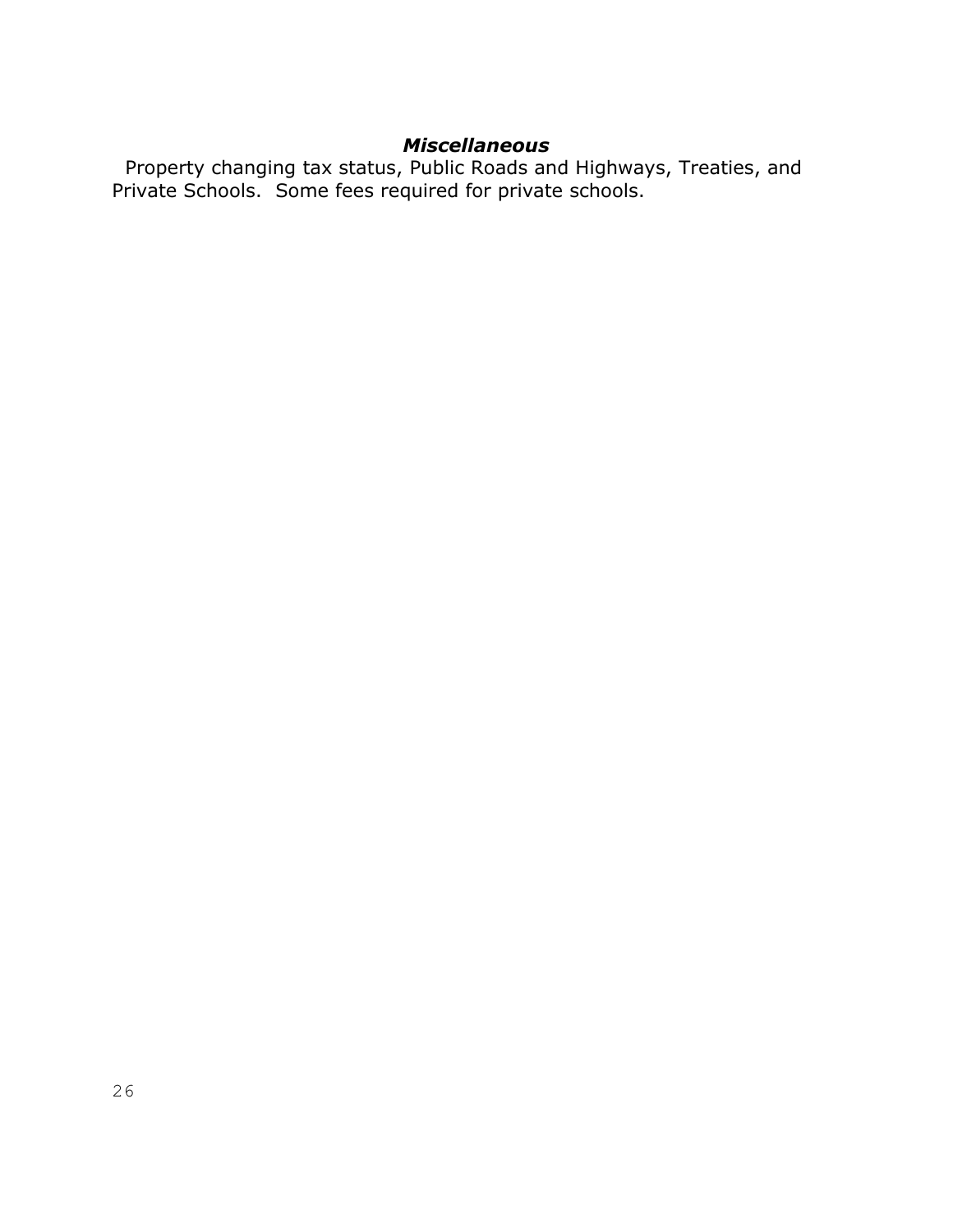# **-------------------------------------------- REVIEWING Y0UR PROPERTY APPRAISAL CARD DATA**

## *The Property Appraisal Card Data*

 Data about your property is recorded on the property appraisal data at your county assessor's office. Assessors base their appraisals on this data, which they call "inventory." If it is wrong or incomplete, your appraisal (and resulting tax bill) will be incorrect. It is your responsibility to review your property's appraisal information for accuracy.

**-------------------------------------------**

## *When to Review Your Property Appraisal Card Data*

 In most cases your property appraisal card be accessed electronically through the assessors website. You can review the property appraisal card data any time of the year. Assessors are only *required* to make reductions in valuation resulting from property appraisal card errors through June 1. Reductions noted after that date, and up until early December (when assessors turn the assessment data over to the county treasurer for billing purposes), might be reflected in next January's tax bill; it is at the assessor's option. If you do review your card and they make corrections, you may need to review it again in May of 2021, when the next reappraisal is done, because corrections in some counties may not be recorded permanently. If changes are made to your property that result in a value change, the assessor is required to send you this notice of this change and you can protest this as well.

### *How to Obtain a Copy of Your Property Appraisal Card Data*

 Many assessors make this information available on line either partially or completely. Contact your county assessor's office by phone, mail, or in person, and request a *complete* copy of your appraisal.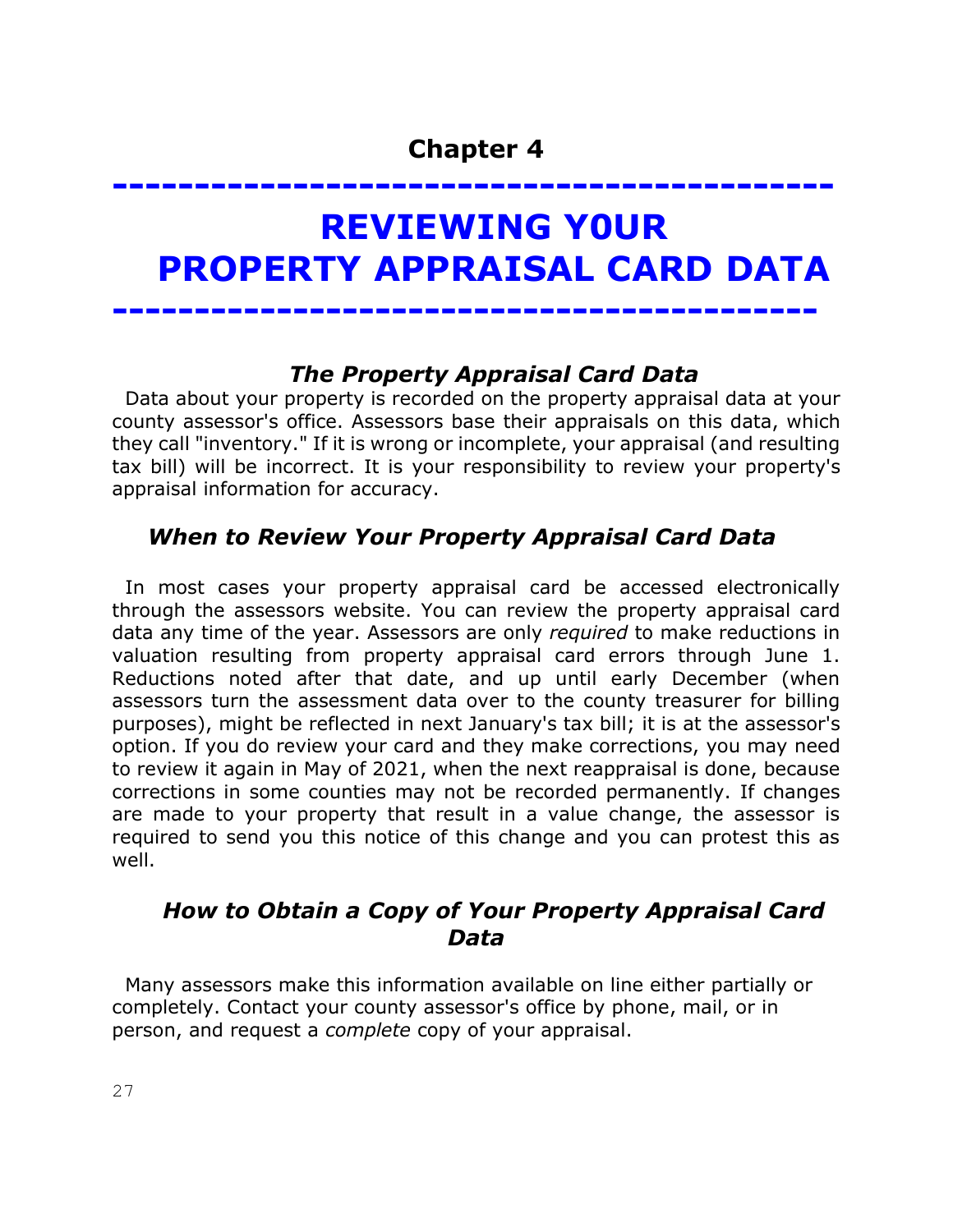## *Reviewing Your Property Appraisal Card Data for Accuracy*

 The more thorough you are in reviewing your appraisal data, the more comfortable you will be in understanding the assessment system. Take time to understand it fully.

*Accurate data***-**You'll find information on size, style, and condition of your property, number of bedrooms and baths, lot size, square footage, etc. When verifying square footage, be sure to measure around the exterior of the building. Measure a basement or garage separately. Review your survey, and if you need assistance call a neighbor, an appraiser, or a local Realtor.

 Commercial property owners can collect additional data, such as warehouse ceiling heights, etc. Apartment building owners should also check the property appraisal card data for the correct number of apartments in the building, number of bedrooms in each apartment, etc.

*Proper notation of additions and improvements to the property***-**Assessors may have added the value of an addition to the appraisal data, but then not have deleted the value of the old, torn-down structure it replaced. For instance, a former owner may have converted an attached one-car garage into a family room. While the assessor may have noted the room addition on the appraisal, he/she may not have removed the garage's value from the appraisal. Some assessors may even add a finished basement to your property appraisal card automatically after a property reaches 10 years of age, because they realize many property owners finish their basements without pulling a building permit.

**Existing property condition-**Make sure that the proper condition of all structures on your property is noted. In one case, a property owner had a second house on the back of his property. The assessor did not know, however, that the house had been abandoned years ago, and had no heat, electricity, or water. By proving that the building should be appraised as a large storage shed rather than a home, the owner reduced his property appraisal (along with another reduction for the poor condition of his main house), resulting in a large yearly tax reduction.

*Property condition as of January 1***-**Think about the condition your property was in on January 1 2019. Even though your current assessment is often based on property sales between Jan 1, 2018, and June 30, 2018, changes occurring in property condition after that time period and before January 1, 2019 can affect your appraisal. Specifically, during the last year, was your property subject to fire, flood, hail, wind, tenant damage, structural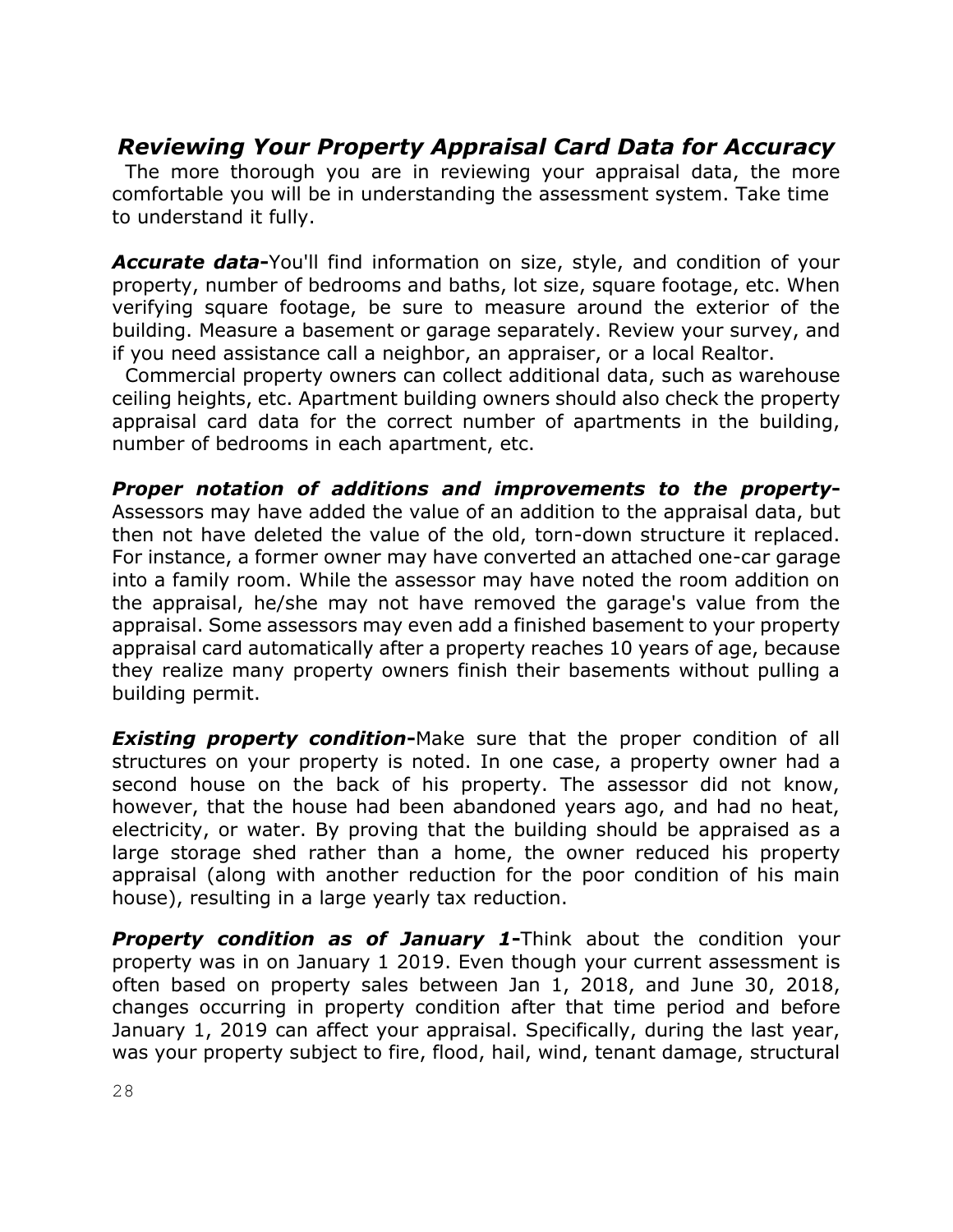damage, uncorrected curable depreciation, etc.-and not returned to its original condition by January 1, 2019. If so, ask that the change in valuation be noted on your appraisal.

*Other adverse changes affecting property***-**During the last year, did your next-door neighbor erect a commercial building next to your property, reducing its value? Have these or other changes been noted on the appraisal? Does your property border on a busy street? Is there a ditch running through or alongside your property? Is your property located next to a railroad track? Does your basement get wet every few rainstorms because of foundation problems? Is your property located in a flood plain? Have these or other changes been noted on the appraisal?

 Commercial owners, have you discovered asbestos? Did the city change policy and no longer allow you to park on your street? Was your street changed to a one-way, creating more traffic? Has the city changed traffic flow in other ways, resulting in more people driving by your property?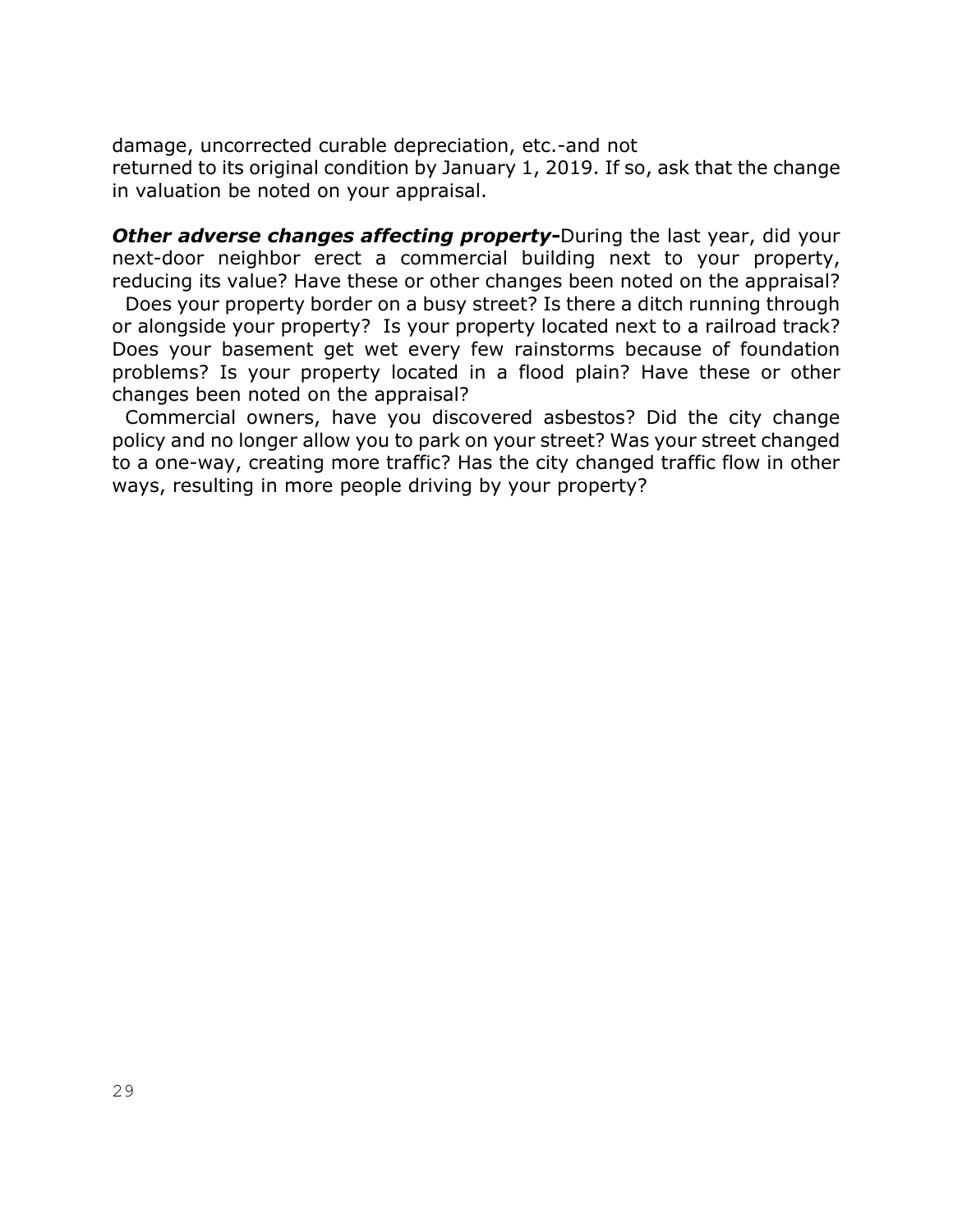# *REPORT APPRAISAL CARD ERRORS*

*--------------------------------------------*

#### *Report errors to the assessor*

*--------------------------------------------*

 When you find mistakes with your property appraisal card data, note them and bring them to the attention of your assessor for correction. Whether the errors are in your favor or the assessor's, it is in your best interest over the long term to report them. Assessors will sometimes send a county appraiser to your property to confirm an error. Often, they will usually correct the error in the office. You do have the right, however, to a visit from the assessor if you believe it is warranted.

 If the assessor agrees with you about the errors, the County Commissioners, who have final responsibility for the decision, will usually just approve the correction. If the assessor disagrees with your request, you will be notified of a hearing (meeting) with the commissioners (or their representatives). Many of these reductions are granted, equating to tens of millions of dollars. If, however, you are not totally satisfied with the commissioners' decision, you may carry your appeal further **(see Chapter 12,** Board of Assessment Appeals).

## *File for a tax refund*

 If substantial errors are found on your property appraisal card data, consider filing for a tax refund with the one-page "Petition for Abatement or Refund of Taxes". This form can be obtained from your assessor or online. Your assessor usually will help you complete it. Be aware that each county handles abatements on a different time schedule. The county must act on your petition within six months of receipt.

 You can file for a refund of back taxes for up to two years if you have owned the property during that time and the error was reflected in your appraisal. Interest on your refund starts on the day you file the Petition for Abatement.

 Although you can file until December 31, 2019, for the May 2019 reassessment. It is best not to delay if this situation applies to you.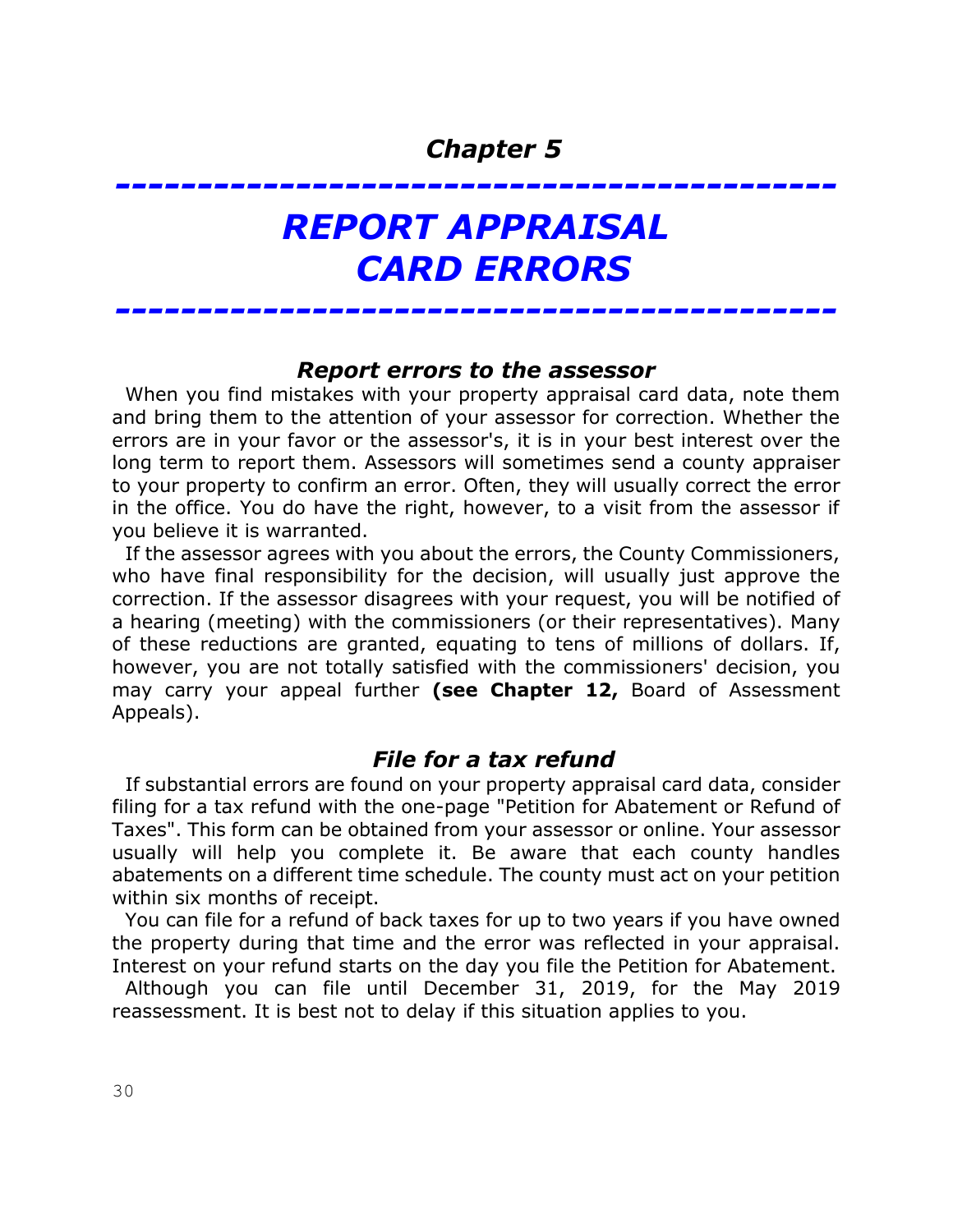Factors that can contribute to overvaluation include the effective age of a property, quality, condition, depreciation, or economic obsolescence.

 Prior owners sometimes give new property owners abatement rights. The written "assignment of abatement rights" allows the new owner to file for an abatement for prior years' taxes and keep the refund. When the situation occurs, the assessor should consult the county attorney before approving or denying the abatement.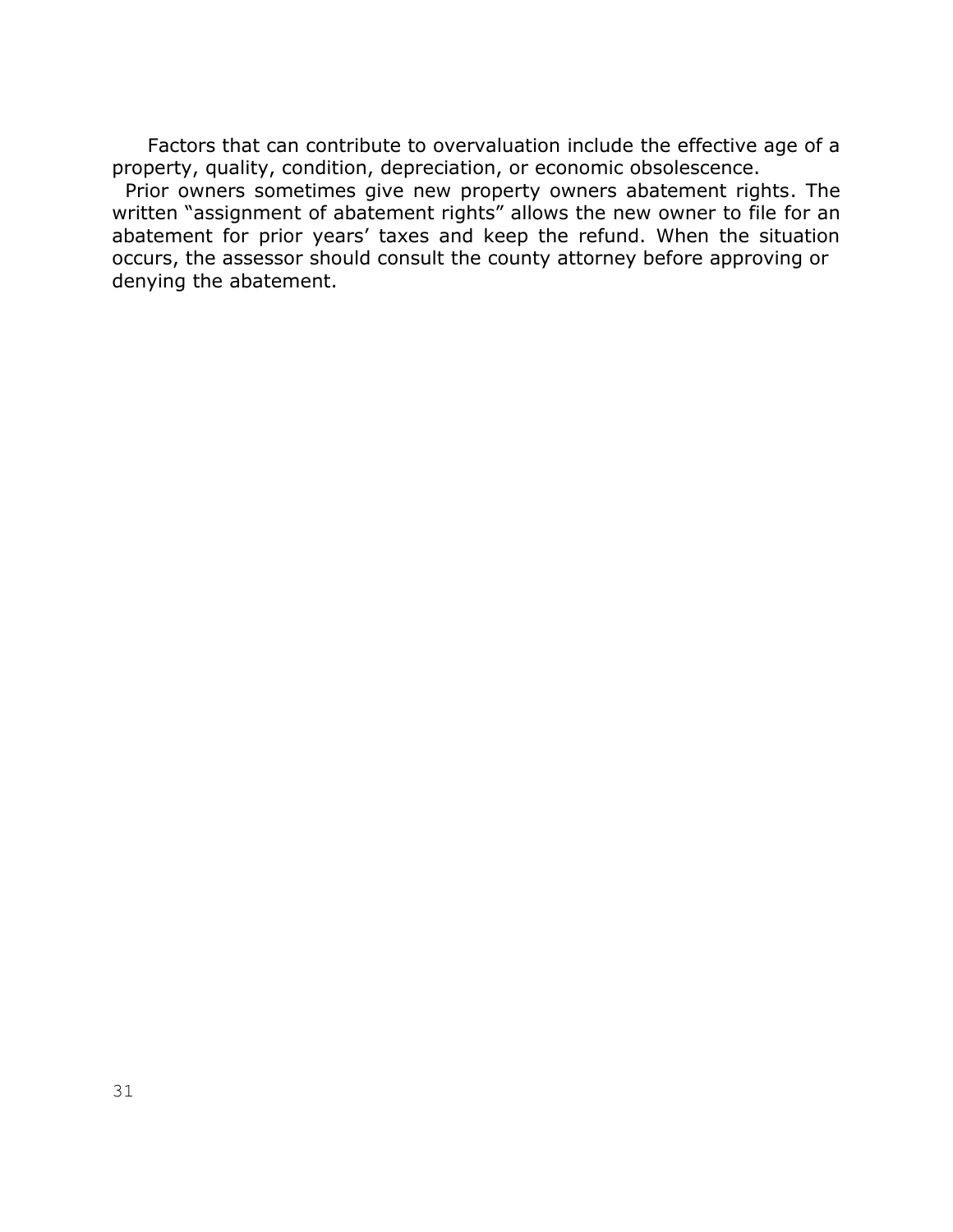# **-------------------------------------------- REVIEWING THE ASSESSOR'S APPRAISAL NOTICE OF VALUE**

**--------------------------------------------**

## *Receipt of Appraisal Notice*

 In early May 2019, you should receive a notice of value (appraisal) for the 2019 reappraisal. If you do not have this notice, contact your county assessor to find out the assessor's current value ("Total Actual Value") of your property. You may not have received the notice for one of two reasons:

- 1. You were not the property's owner of record in April 2019.
- 2. The assessor has an inaccurate mailing address.

You may now request your notice of value via email. Contact each assessor for their rules.

### *Information Contained in Notice*

 The amount on the notice includes the value of land and improvements (buildings and any other structures on the property). You will also see your prior valuation on this notice.

 A few counties will also include an estimate of next year's tax bill on the notice. Do not make any decisions about the accuracy of your appraisal on the basis of this estimate.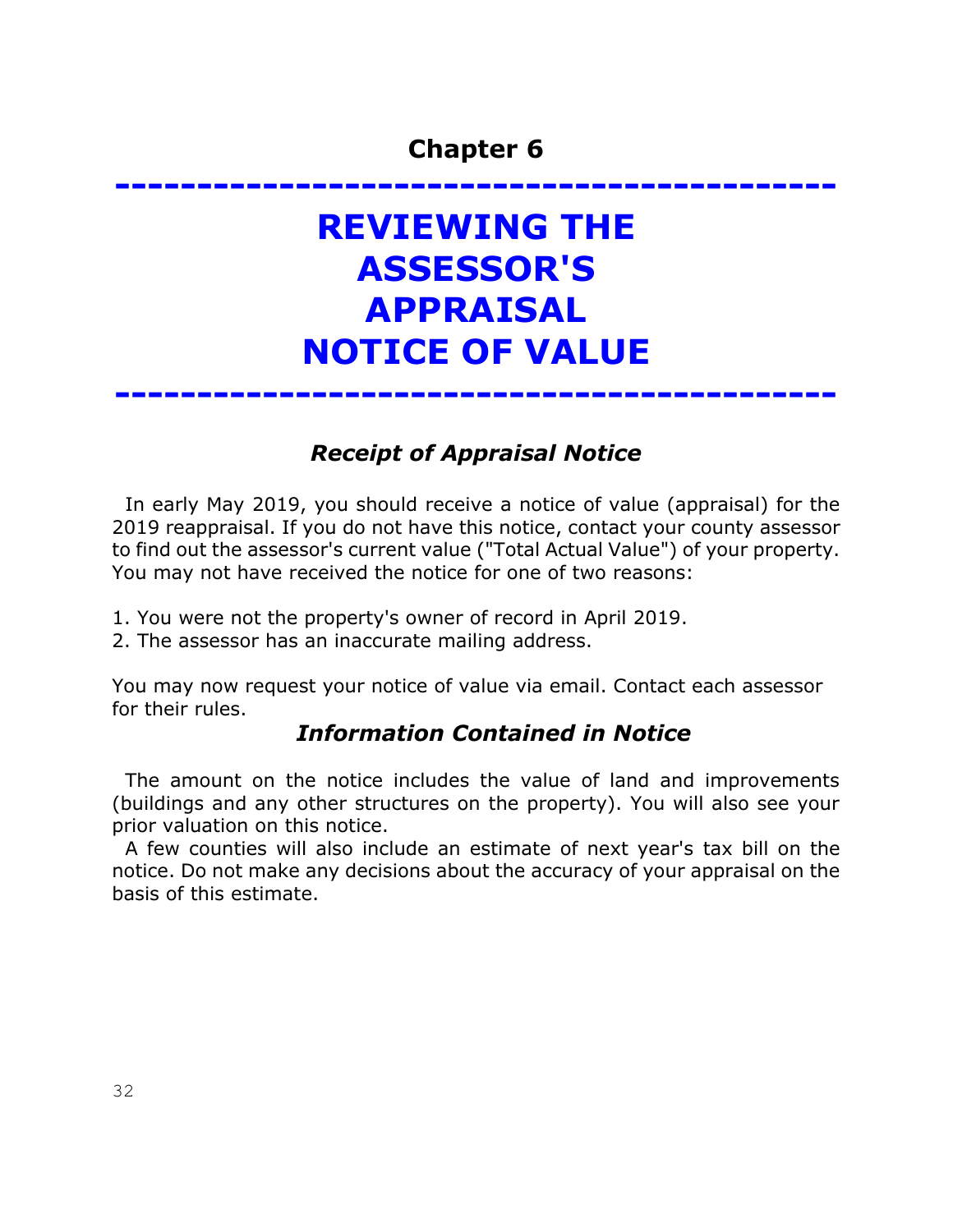## **-------------------------------------------- COLLECT DATA**

**--------------------------------------------**

 After reviewing and correcting any errors on your property appraisal card, your newly adjusted appraisal value may still be inaccurate. You should collect data to determine your own appraisal position.

## *Determine the Base Period*

 Determining your property's fair value for assessment purposes involves proving its value as of June 30, 2018, generally using the January 1, 2018 to-June 30, 2018 time period. This is called the *base period.*

 *Before you go any further, call your county assessor to see if this is the base period which he/she is using for your property*. By law, assessors can use a more extensive base period if there were insufficient property sales during the normal time period. For example, many counties are using a 24 month base period on some types of property. Counties for some types of properties with less than 30 sales typically extend the sale date back, up to five years, in six month increments.

## *Verify Taxing Districts*

 Look at your tax bill or ask your assessor or treasurer in which taxing districts he/she has you listed. Every property owner has separate taxing districts for various services, including fire, sewer, water, parks and recreation, etc. If you have any question on the accuracy of the districts in which the assessor has you listed, just call the district in question to verify its boundaries.

## *Conduct Research Through One or More Methods*

 You can prove the value of your property through *one or more* of the following ways.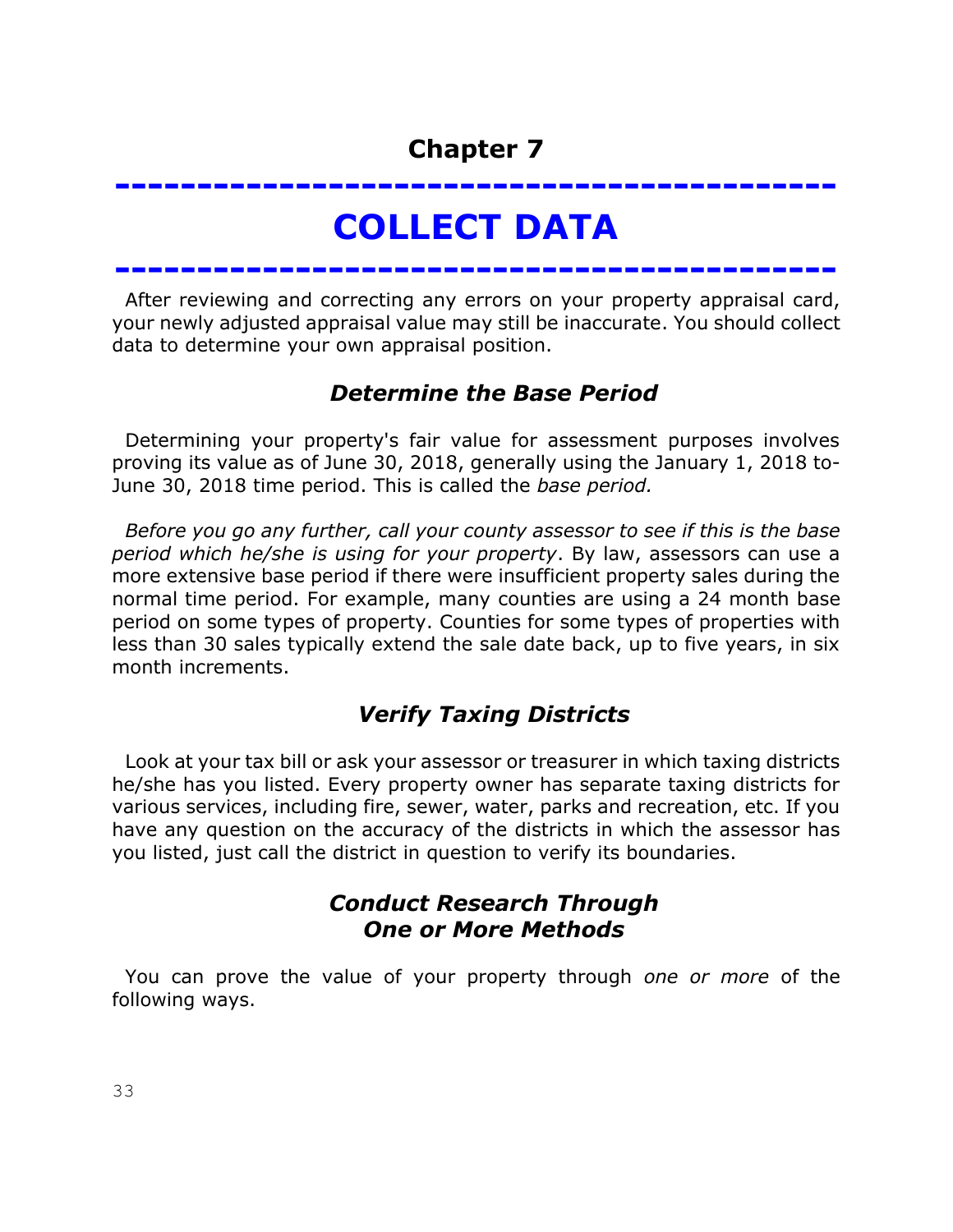#### *Comparables*

 The comparables method may be used in any situation, and is based on the fact that sales prices can generally establish the upper limit of a property's value. As such, you will need to compare your property's appraisal with sale prices of similar properties.

#### *Obtain a List of Sales-From the Assessor*

 Assessors will make available, upon the request of a taxpayer or his/her agent, all data used by the assessor in determining the appraisal value of any property owned by that taxpayer.

 Go online, go to or call your assessor's office, and ask for a printout of the sales the assessor used in determining the value on your property. Also request a copy of the calculations (market, cost, or income) the assessor used to determine your appraisal. Many assessor's list the comparables they used on the notice you receive in early May 2019, so check for this. They may also be on the assessor's web page.

 If more accurate/appropriate sales are available *after* the base period, it *might* be acceptable to also use those if it was under contract during the base period. Many MLS's note the listing history and under contract date in their data base.

 You may also find more accurate comparable sales in areas outside your county. For example, your neighborhood may border on a similar neighborhood located in an adjoining county. Commercial, industrial property and apartment building owners will often need to look at sales in a larger geographic area for their specific type of property (for example, a car wash or a golf course), and, in some cases, in one or more counties. Many assessors will frown on this, if you don't want to use the available county comparables to support your position.

 Be sure you understand the assessor's information. You will find unfamiliar codes and abbreviations on the appraisal. Do not be afraid to ask-and ask again-for assistance and explanations on anything you do not understand.

 Your assessor has three working days to comply. There are some confidential information items such as income and expense statements on some commercial and industrial properties. They cannot use this confidential information against you unless the source information can be identified and shown to you.

#### *Obtain Additional Information*

 If you want to "go the extra mile" in your research, you can then contact a Realtor and ask for a copy of the actual MLS "sold" data and pictures for those comparables you have obtained. Review them thoroughly. You may even want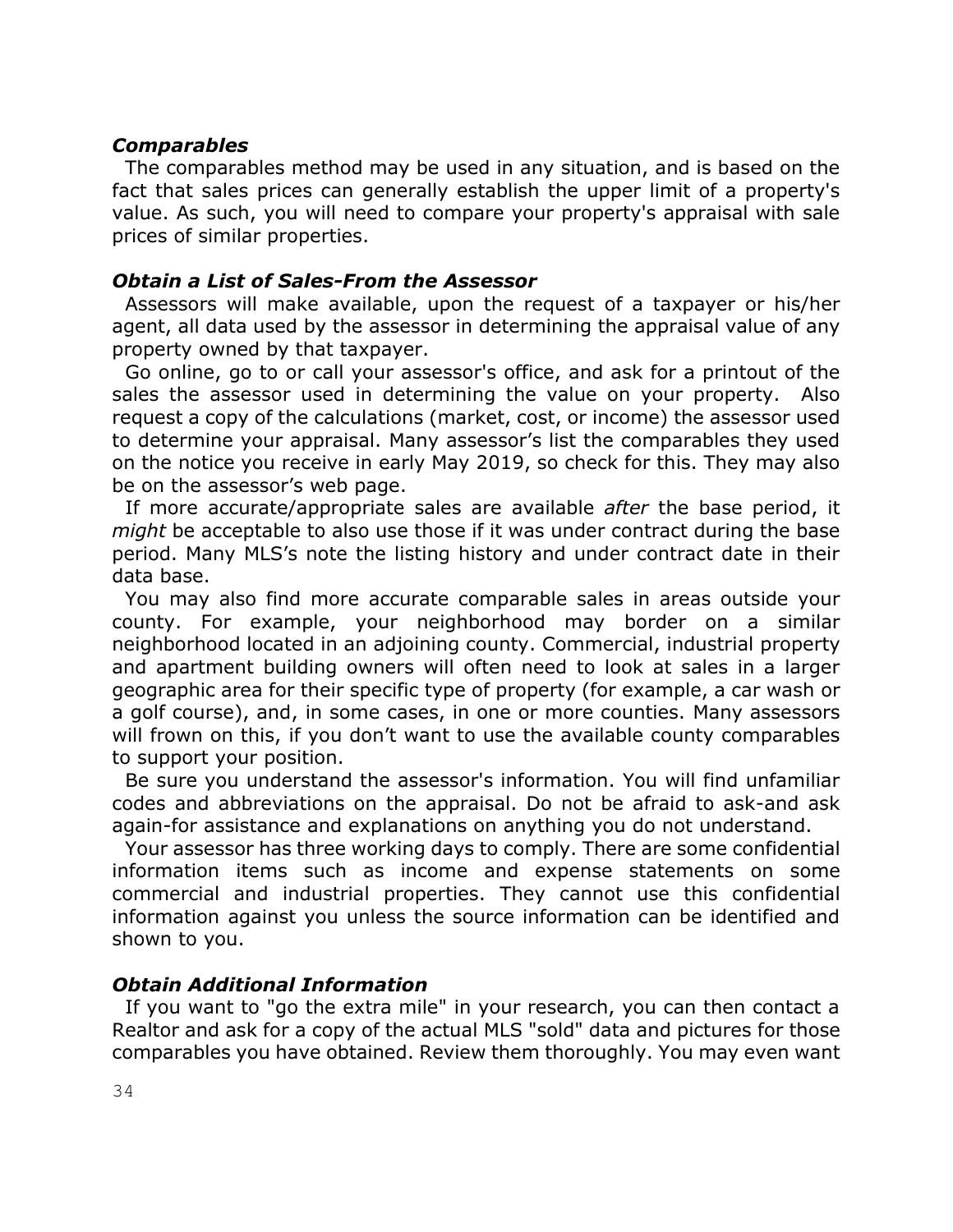to call the listing agent for each property for additional information that might strengthen your case (attractive financing, property condition, etc.). If you do enlist the assistance of any Realtor, be sure to thank them.

#### *Foreclosures*

 Foreclosure, for property tax purposes, is defined as the sale of a property to a new owner from a bank or other foreclosing entity.

#### *Price-per-Square-Foot*

 The price-per-square-foot method involves dividing the assessor's appraised value of your property by your property's square footage. For example, if the total valuation on a 2,000-square-foot home is \$500,000, the price per square foot would be \$250:

 $$500,000 / 2,000 = $250$  (including land)

 Calculate the price per square foot for your property, as well as for those properties on the lists you have obtained. Assessors may do the computations for you once you have identified the comparables you wish to use. They may even supply you with a printout detailing what the assessor's exact position would be if he/she used your comparables.

 For commercial properties, you can get extensive information on prices per square foot from assessors, commercial Realtors, or through the Building Owners & Managers Association International (B.O.M.A.) (303) 383-4870 in Denver.

#### *Purchase Price*

 *If you bought your property in the base period,* use this method alone or in conjunction with other methods. If your purchase represented a typical "arm's-length transaction" (i.e., you bought it on the open market and not from a family member or close business associate), the assessor's appraisal of your property should almost always be lower than what you paid for it.

 Several items which serve to increase a property's selling price in the marketplace may not be considered in assessors' appraisal calculations. The values of those items should be deducted from the property's sale price to arrive at a fair and correct appraisal. If the assessor's appraisal of your property is equal to or higher than the price you paid for it in the base period, there is a good possibility of an error.

Examples of these items include: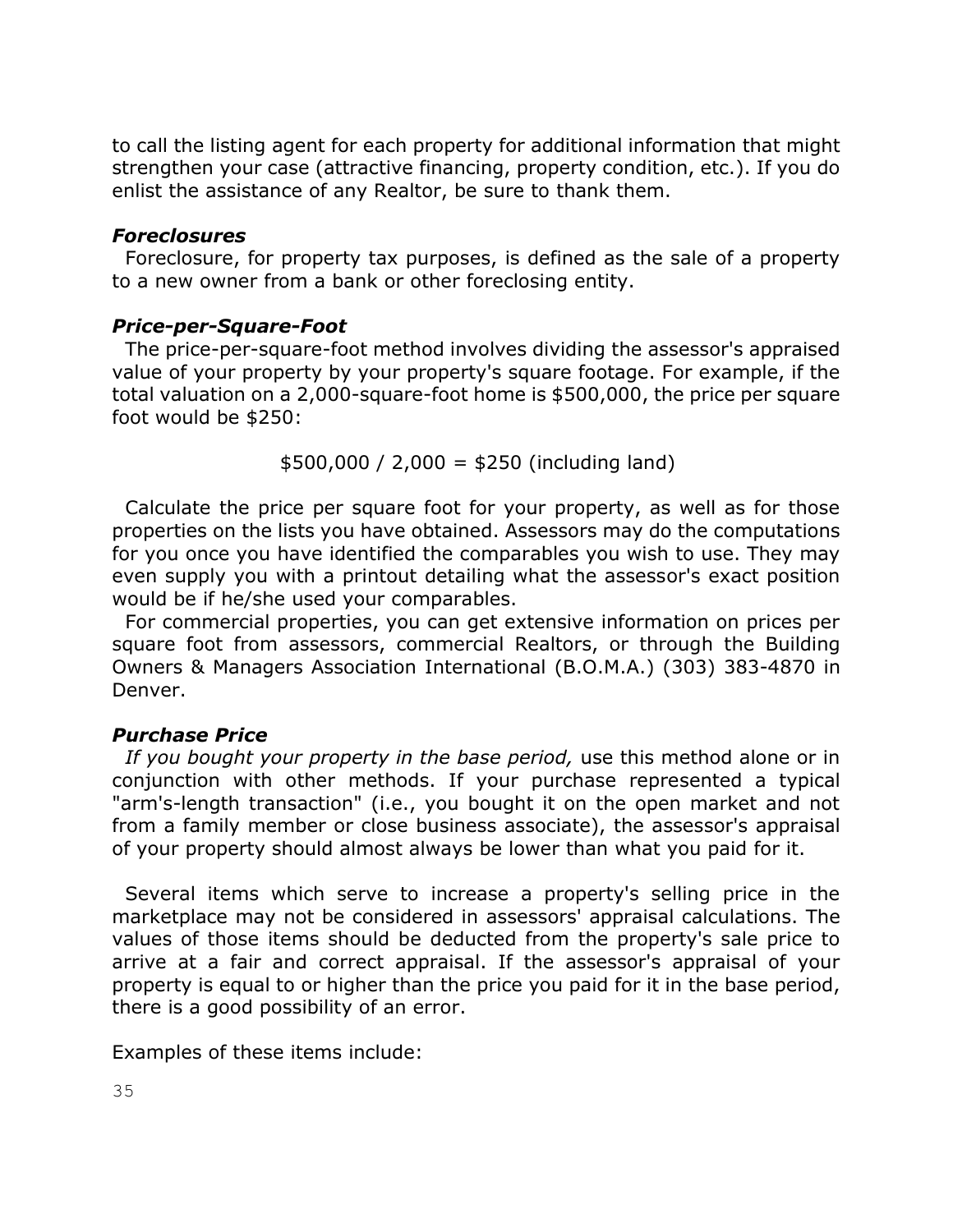-Excellent financing plans such as owner-carry loans. They usually create an artificially high sale price compared to the price the property would bring if it were appraised or sold on a cash-offer basis.

-Cash value (depreciated value, or value in the current condition) of items sold with the property, including: wall-to-wall carpeting; free-standing household appliances; window coverings; personal property; water rights; mineral rights; goodwill; or fixtures owned by a tenant.

-Personal Property

 Use care when utilizing the "Real Property Transfer Declaration" form, required at all real estate closings since July 1, 1988, as a properly completed form can serve to *reduce* the valuation of a property for tax purposes. Be aware that it is considered a confidential document. Question 5 refers to the value you place here. It reduces the assessor's valuation of your property as well as others similar to it. For example, if the property sold for \$500,000, and included \$30,000 in personal property (such as wall to wall carpeting, attached or unattached, window coverings, free-standing appliances, inventory, equipment, furniture, goodwill, water, or mineral rights etc.) then the assessor would adjust its value to \$470,000. Note that personal property is usually but not always, unattached to the property.

In the case of apartments and commercial/industrial property, the correct information provided in Question 5 also helps to eliminate double taxation, as these same items would also be taxed on a personal property tax schedule. For example, fixtures, as well as the desks, computers, and machinery in an industrial building are all taxed annually, just like a house. Residential properties, with the exception of apartment buildings, by law are not subject to personal property taxes.

 Many people believe that the purpose of Question 5 is to identify personal property in residential homes so that it can be taxed, just like commercial personal property is taxed. This is simply not true unless the Colorado Constitution is changed. Unfortunately, however, many people are not answering Question 5, thereby hurting property tax positions.

In addition, many people are not aware that wall-to-wall carpeting, even though it is attached, is considered personal property taxes in the eyes of the assessor as the law was passed in the 1950's when wall to wall carpeting first appeared and wasn't attached.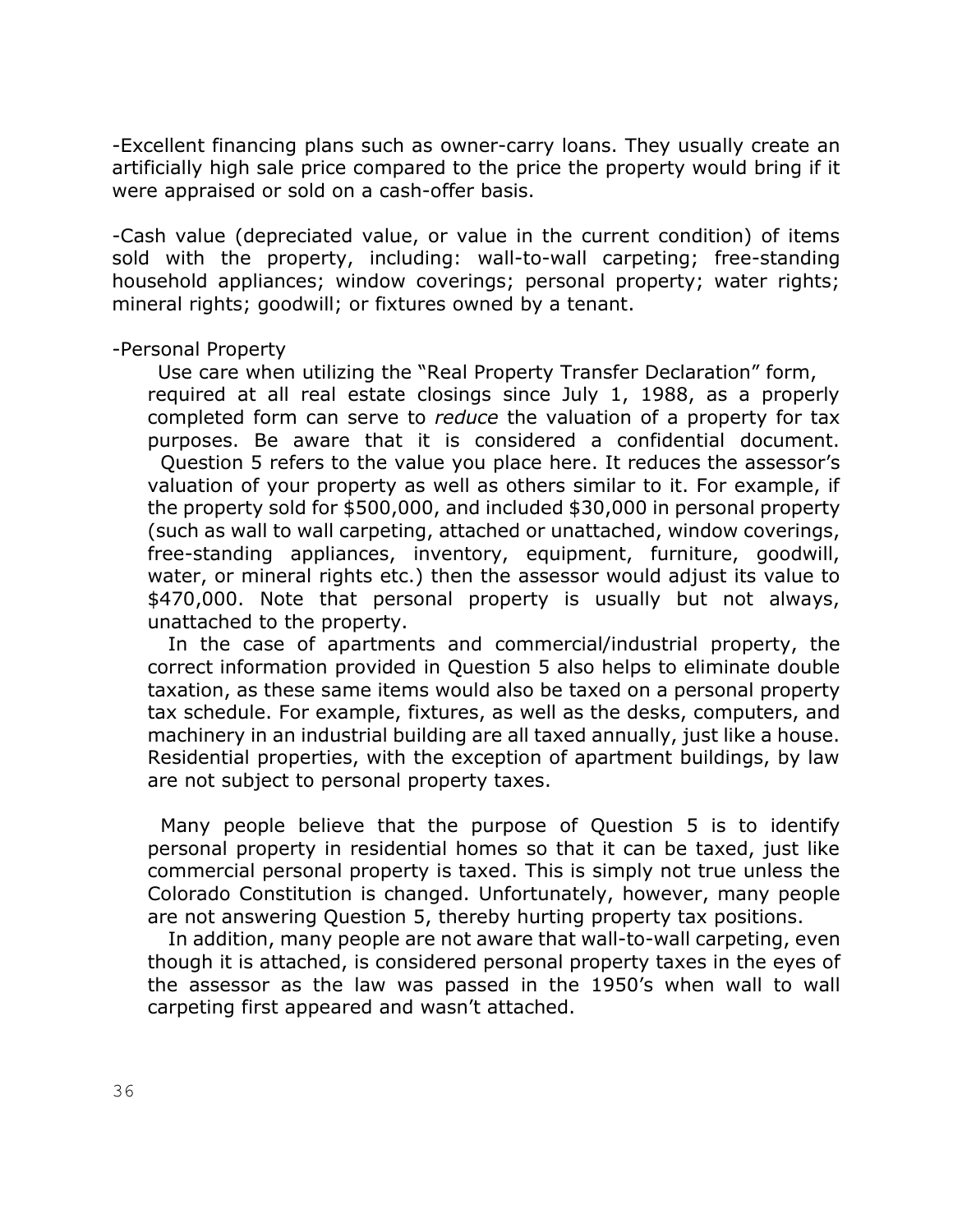Question 10-13 currently are being used only to identify unusual or special financing transactions so that an appropriate sale price adjustment can be made for valuation purposes.

 If you have already filled out the form, but think you have made an error, or if you left any question unanswered, let your assessor know. You can go back and change/update the form at any time.

#### *Price-per-Unit*

 The price-per-unit method, for apartment building owners, involves dividing the assessor's appraised value of your property by the number of apartment units. For example, if the total valuation on a 10-unit building is \$1,000,000, the price per unit would be \$100,000.

 $$1,000,000 / 10 = $100,000$  (including land)

 Calculate the price per unit for your property, as well as for those properties on the list you have obtained.

 You may need to obtain average price per unit, rental rate and vacancy rates. The more localized the information is, the better. This information is available through several sources:

-The assessor's office - be sure to ask *how* they obtained their data.

-Apartment and commercial property management companies (refer to online listings).

-Apartment Association of Metro Denver, Inc. (303) 329-3300. The Association has surveys available for sale of metro-Denver vacancy rates. The surveys are now authored by Ron L. Thorpe, Ph.D., of the Daniels College of Business at the University of Denver.

#### *Other Appraisals*

 Use as proof any type of appraisal done on your property, preferably in the base period. A strong case can also be made for using appraisals completed after the base period if they were under contract on June 30, 2018. Appraisals may include (but are not limited to) appraisals from banks, the VA, or the FHA, and appraisals done for second mortgage, SBA, equity line of credit, or bond loan approvals.

 Hiring an appraiser at a cost of \$450-\$800 for residential and upwards of \$10,000 for typical commercial and industrial properties, is usually not worth the cost for this purpose for most residential property owners. Owners of other types of properties should conduct a cost/benefit analysis before hiring an appraiser. If you do decide to go ahead with an appraisal, make sure you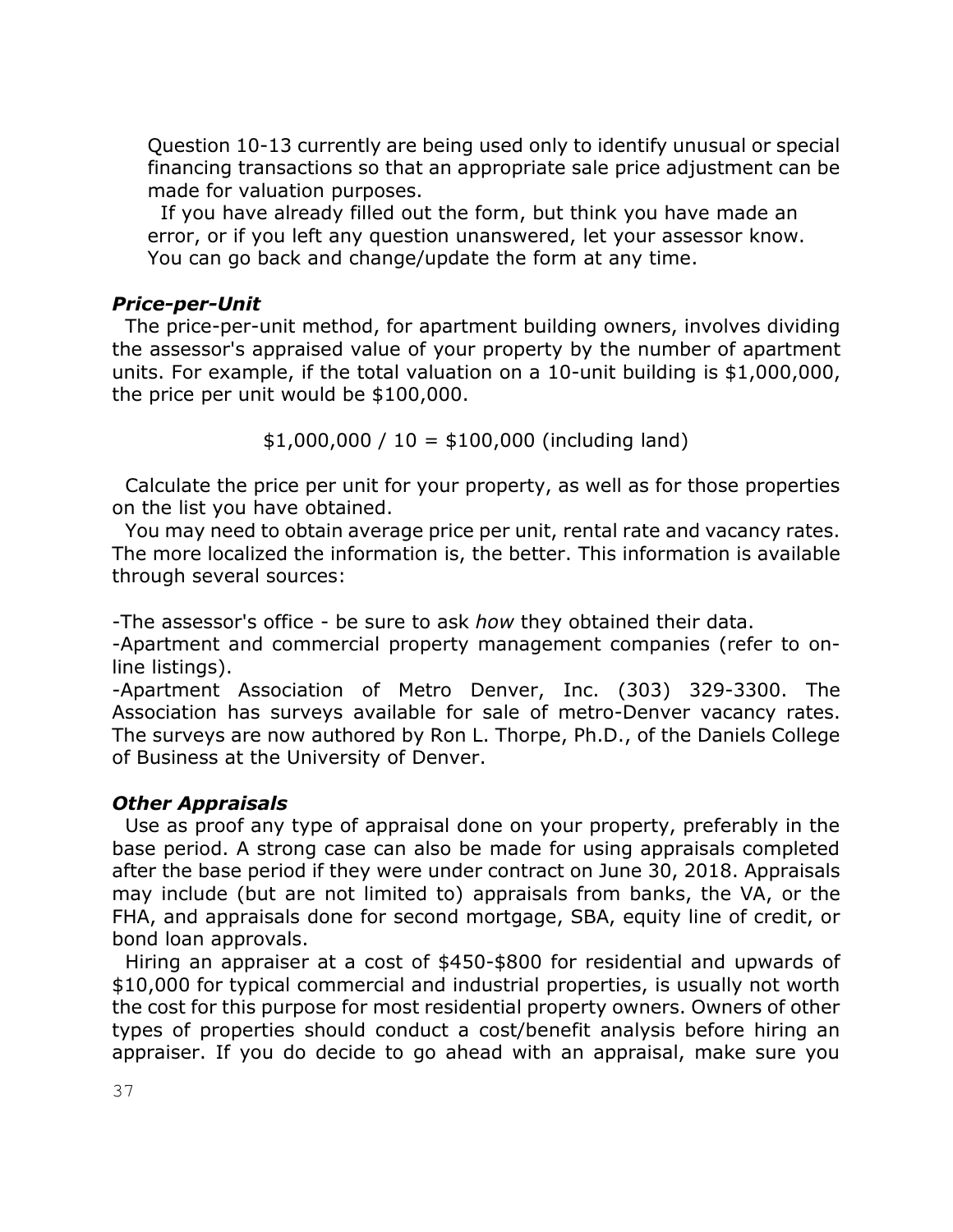specify the official appraisal date (June 30, 2018 not the current date!) for which you want the appraisal. These may be available through your local library.

#### *On the Market in the Base Period*

 If your property was on the market in the base period, *but did not sell*, it probably was not worth the asking price. You should be able to substantiate the upper limit of its value to the assessor with a copy of a listing agreement, dated MLS brochure, even a dated newspaper advertisement-anything which proves it was on the market and states the asking price. If you received a written offer on the property, submit that information as well, or a sworn statement by you to that effect.

#### *Additions or Improvements*

 Assessors add the value of additions or improvements made to your property, by you or a prior owner, to your appraisal via the information on a building permit. It is your responsibility to make an accurate and valid determination of the *market value* as opposed to cost of those additions or improvements. You might want to contact an appraiser for written estimates of the market value of the addition or improvement.

 For example, a swimming pool which cost \$35,000 to build will probably not actually increase the property's value by \$35,000. Also, if a building permit was pulled by you or a former owner, but the work was never completed, there is a good chance that the value shown on the permit has been added to your appraisal anyway, as some assessors may not have had the time or money to confirm its construction.

 For commercial properties, building permits for tenant finish should not affect the value of property since the property is appraised assuming adequate tenant finish.

#### *Unbuildable Lots*

 You may be able to substantially reduce the assessor's appraised value of certain lots if they meet *any one* of the following criteria:

**-**The lot is too small to build on, as defined by zoning standards.

**-**The lot does not qualify for a well permit (assumes no public supply is available).

**-**The lot is too small to qualify for a septic system permit (assumes a public sewer system is unavailable).

**-**The lot is land-locked: The property is totally surrounded by other properties, thereby preventing normal access.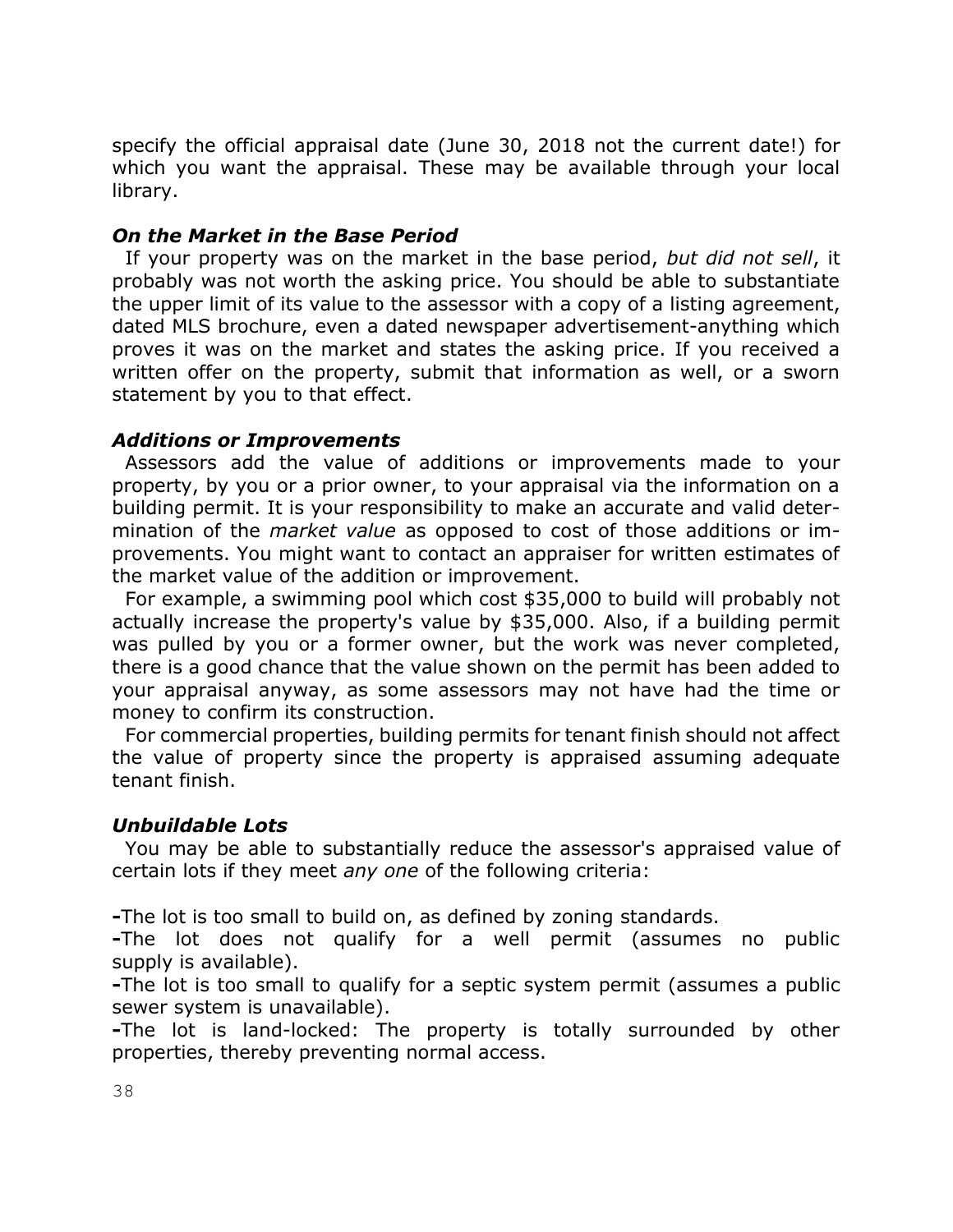Should you have an unbuildable lot, obtain statements from the proper zoning and/or water authorities certifying the above criteria.

#### *Income/Expenses*

 If you are a commercial/industrial property owner using the Income Approach, you should collect the following information:

#### *Tax Returns*

 Have your tax returns available for review to prove your income and expenses. Only you or, with your permission, your agent, can access the return if the return is left with the assessor as it's confidential information.

#### *Lease Rates*

You may also want to have copies of your leases available. Extensive information on lease rates per square foot may be available through assessors, commercial Realtors, or through the Building Owners & Managers Association International (B.O.M.A.) (303) 383-4870 in Denver.

#### *Capitalization Rates*

Collect capitalization rates of other "sold" properties for properties similar to yours from the listing brokers, as this is where most of the discussion with assessors will concentrate. Also, contact your assessor to find out what capitalization rate he/she is using for your type of property, or a commercial appraiser, as well as the Denver Building Owners and Management Association International (B.O.M.A.) (303) 383-4870.

#### *Vacancy Rate*

You may need to obtain average vacancy rates. The more localized the information is, the better. This information is available through several sources:

 Rent roll and expenses for the property showing conditions on June 30, 2018,

-The assessor's office-be sure to ask *how* they obtained their data. -Commercial property management companies (refer to on line listings).

-Commercial Realtors for help via LoopNet, CoStar and Catylist.

-Denver Building Owners and Managers Association International (B.O.M.A.) (303) 383-4870.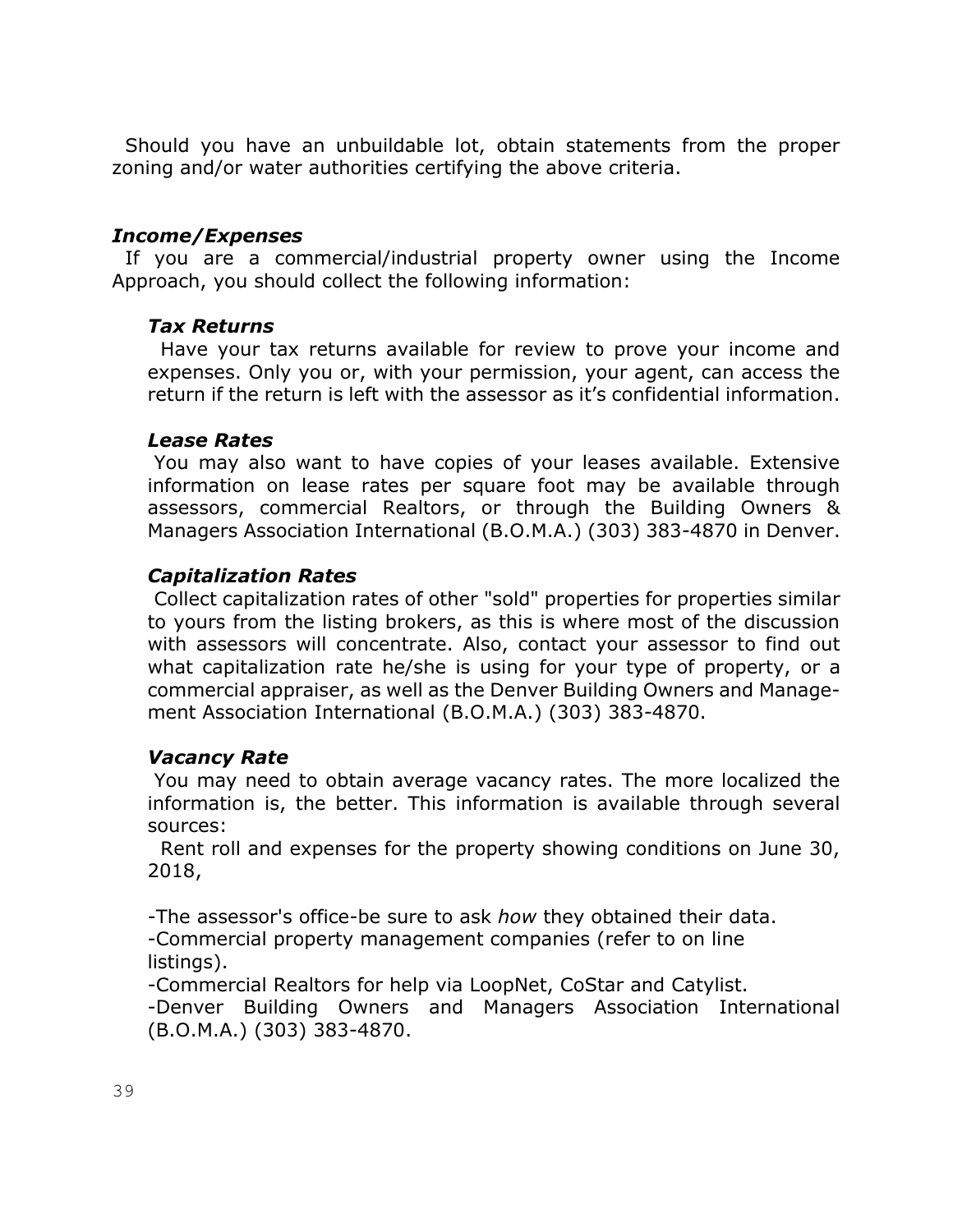**--------------------------------------------**

**ANALYZE THE DATA THROUGH ONE OR MORE METHODS**

 After you have collected all your information, analyze it. Be reasonable and fair. You can either use the *lowest* values you have obtained in your research (some assessors will use the highest ones), or average the sale prices together. If, in your analysis, you find you are in disagreement with the assessor's appraisal of your property, you should file a protest.

**--------------------------------------------**

## *Comparables Method*

 Compare the assessor's appraisal of your property with the sale prices of the comparables you have collected. Look primarily at comparables from the base period, and only at those which are most similar to your property (style, general size, proximity, general age, etc.).

 Another point to remember is that you *can* adjust sale prices through the entire base period to their values as of June 30, 2018, the last day of the base period and official appraisal date. Call the assessor's office for their monthly time trends.

 Property owners using the cost approach should add together the land value and the non-depreciated building value to determine the current replacement cost. They can then continue, following the steps outlined below.

#### *Compare properties*

 Drive by the comparable properties for which you have obtained addresses to ensure that they do represent fair comparisons to your property. Take street pictures of the properties if you like. If a comparable property was sold by a Realtor, you could even go a step further and contact him/her (names available through MLS "sold" data and pictures from a Realtor) for additional information about that property which may help you.

Consider how the properties compare to yours. Are they in better condition,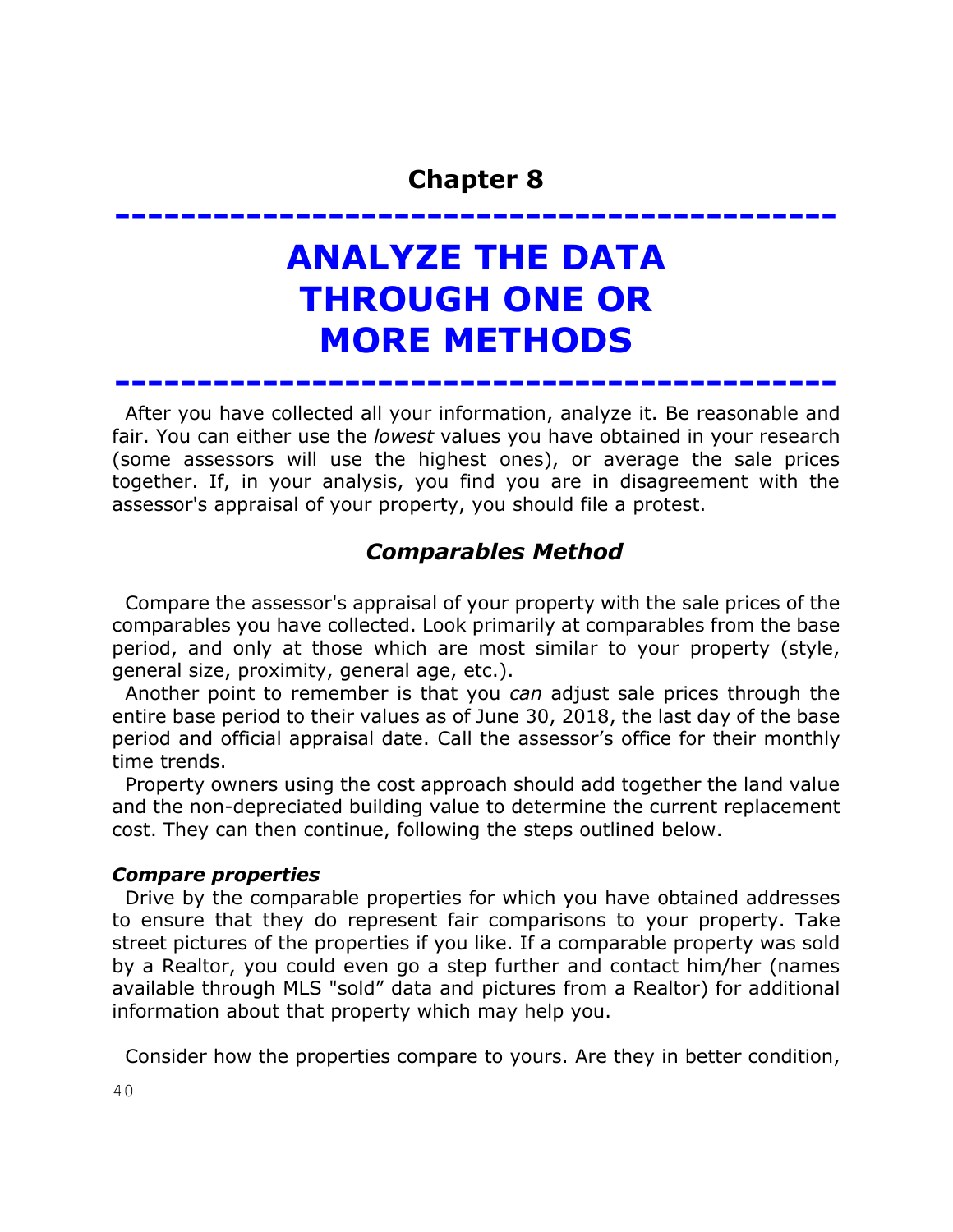in a nicer subdivision or neighborhood than yours? Do the other properties have any special features, such as a swimming pool, docks, or a sprinkler system? Look at floor plans, too. For example, a second bath will generally increase a property's value more if installed off the master bedroom than if added in the basement. Or, a home with two bedrooms on one level and a third on another is generally worth less than a home with all three bedrooms on one level-even if both homes carry the same overall square footage.

 Commercial and industrial property owners: Do the comparables have more acreage or parking, or a railroad spur?

 Also make notes on any physical weaknesses in your own property, such as a cracked basement. Is your property next to a railroad track? On a busy street? Note these and any other comments about the properties.

#### *Obtain a comprehensive list*

 If, after your checking, you find that the list of comparable properties you receive from the assessor is not really comparable, go back and request another, more comprehensive, list. Keep the erroneous list, though, because the assessor might unknowingly be using these very properties to defend his/her position!

 The more good comparables you obtain, the better position you will be in to substantiate the value of your property. The only comparable information the assessor can use to defend his/her appraisal of your property is the sale price of properties similar to yours. You are entitled to the same information as the assessor.

Give the best comparables the most weight in deciding what your property should be worth. If the sale prices of the best comparables and your own appraisal are about the same, and you have already verified and corrected your appraisal data, chances are good that your appraisal is a fair one.

#### *Foreclosures*

 If you have turned up some foreclosures (sold by a lending entity) in your research, use care in weighing them. If you have found only one foreclosure among four or five good comparables, don't put much weight in it. On the other hand, if two or three of your best comparables turn out to be foreclosures, they deserve considerable weight in your analysis.

#### *Price-per-Square-Foot*

 If the calculated price-per-square-foot on your property is higher than the price-per-square-foot on the properties from the list of comparable properties you have obtained, you will probably want to file a protest.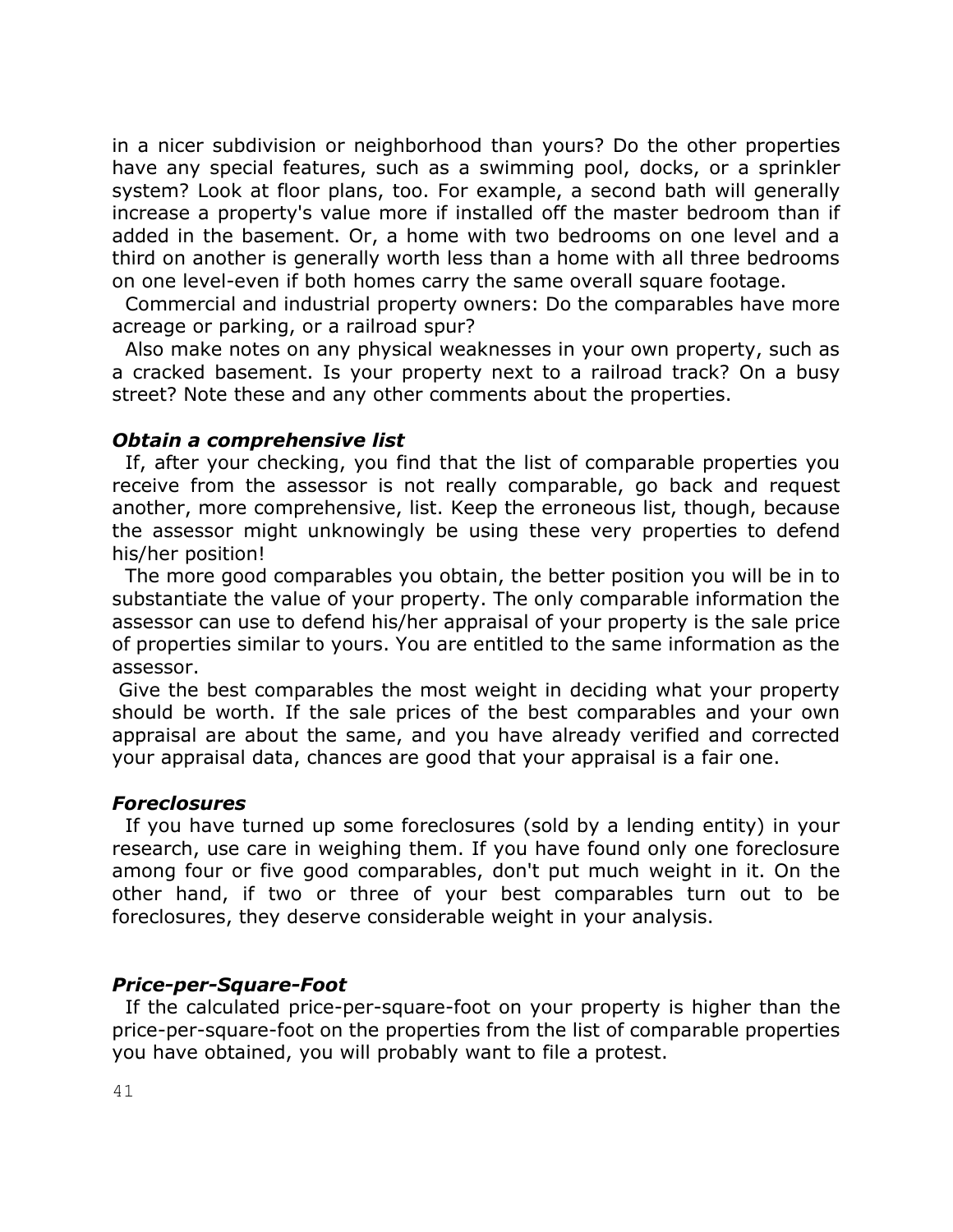#### *Purchase Price*

 If you are using the purchase price method, your analysis is simple. As explained, the assessor's appraisal of your property should be no more than what you paid for it. If it is higher, consider protesting. Be sure and use this method if you can. Compare your closing date to the official June 30, 2018 appraisal date. If the property decreased in value, subtract the assessor's monthly time trend values.

#### *Price-per-Unit*

 If the assessor's calculated price-per-unit on your property is higher than the price-per-unit rate on other properties from the list of comparable apartment buildings you have obtained, you will probably want to file a protest.

#### *Other Appraisals*

 If other appraisals of your property are lower than the assessor's appraisal of your property, you will want to file a protest. These other appraisals can often be used successfully to bring the assessor's appraisal down to their level and even further using the assessor's monthly time trends.

 Be sure the appraisal is dated within the base period. By law, the assessor will not be able to consider any appraisals that are not in this range.

#### *On the Market in the Base Period*

 If the assessor's appraisal of your property is higher than the price for which you *attempted* to sell your property, the assessor should reduce your appraisal to at least the level at which you attempted to sell. If you received a written offer, use it to reduce your appraisal even further.

#### *Additions or Improvements*

 Most additions and improvements do not increase the value of the property by the amount they actually cost to build. If you (or a prior owner) have made an addition or improvement to your property, it is important to look at its *market* value, not cost.

 Consider protesting your appraisal if this or any other similar situation applies to you.

#### *Unbuildable Lots*

 The appraisal on an unbuildable lot should be close to zero (\$0). If you have a lot which is unbuildable according to the definitions described earlier in this book, you should consider filing a protest.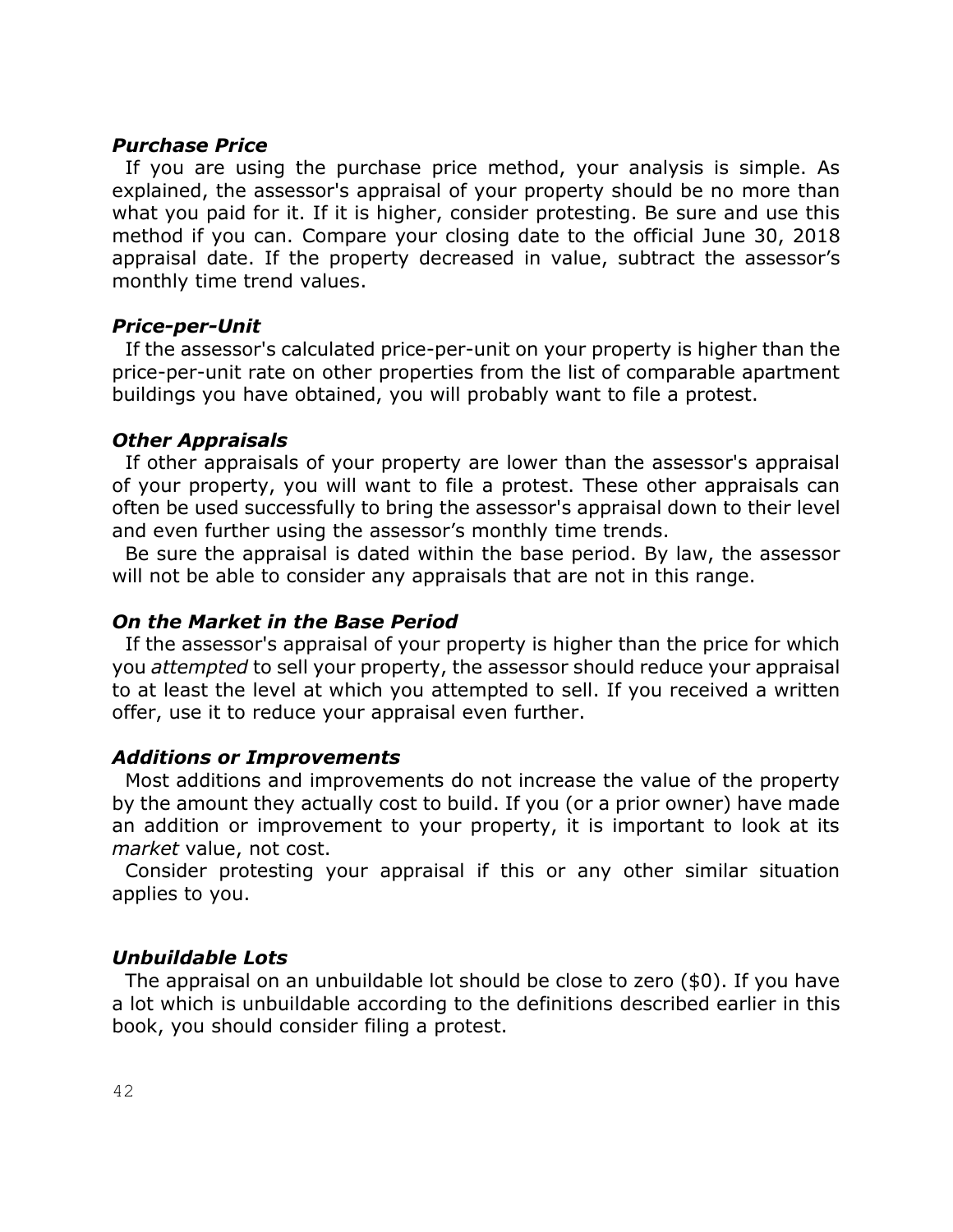#### *Income/Expenses*

 Commercial and Industrial property owners using the Income Approach may use one or both of the following techniques to analyze their tax positions:

#### *Capitalization rates*

 Collect capitalization rates of other "sold" properties for properties similar to yours from the listing brokers, as this is where most of the discussion with assessors will concentrate. Also contact your assessor to find out what cap rate he/she is using for your type of property, or a commercial appraiser, as well as the Denver Building Owners and Management Association International (B.O.M.A.) (303) 383-4870.

#### *Vacancy rates*

 Determine the average vacancy rate for buildings similar to yours from the collected data. Use the highest vacancy rate that is appropriate and defensible-the average or your own actual rate-to determine your property's value. If the value arrived at is lower than the assessor's appraisal (perhaps due to the vacancy rate the assessor is using), you should consider protesting.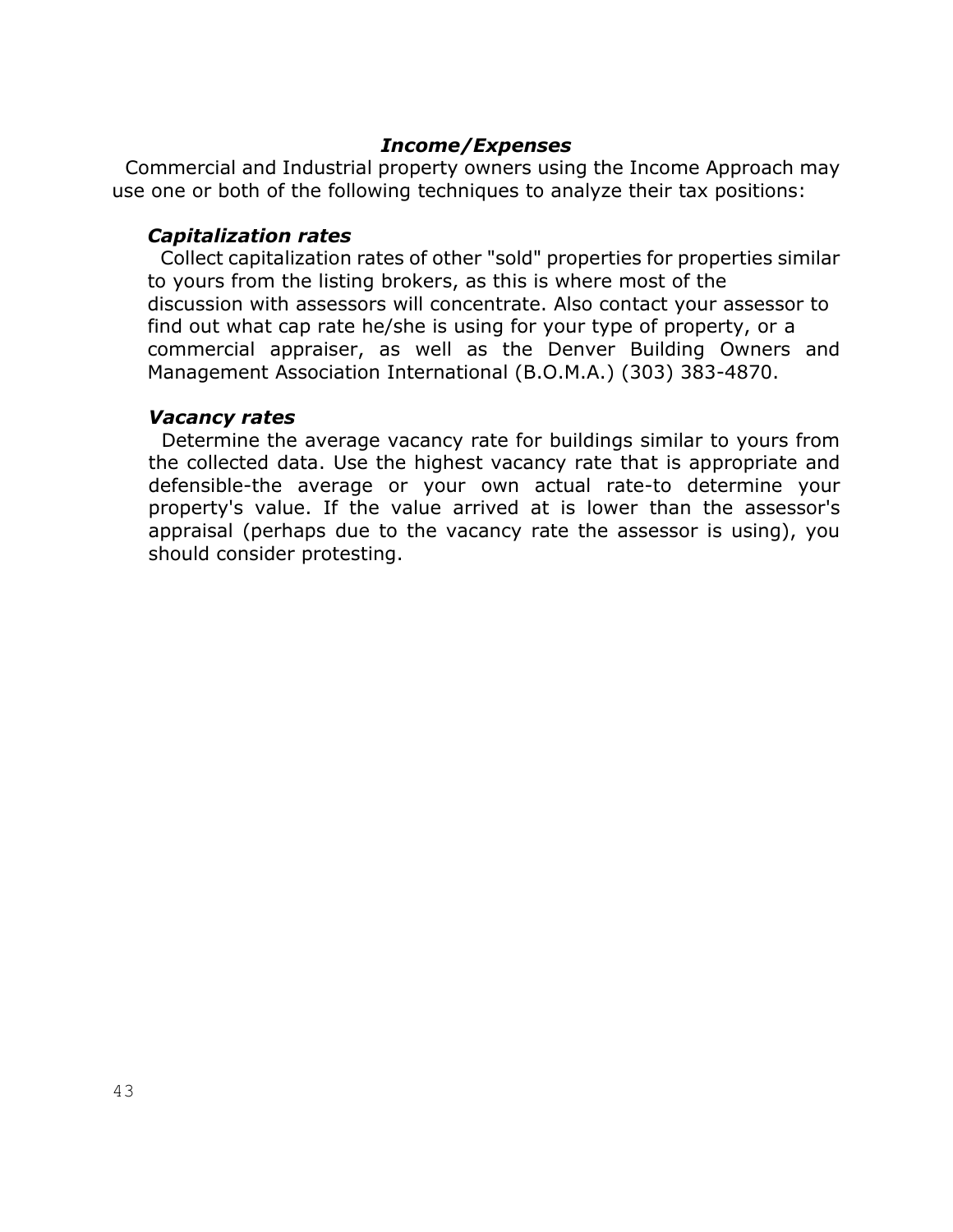*--------------------------------------------*

# *FILE A FIRST-ROUND PROTEST (ASSESSOR)*

 Protesting an inaccurate appraisal can make a real difference in your tax bill and in some ways increase the value of your property due to lower taxes. If you reduce the assessor's appraisal by 10 percent, your upcoming tax bill will be 10 percent less than what it would have been otherwise.

*--------------------------------------------*

 Also, the volume of protests itself can often make a difference. If assessors receive a large number of protests from a particular subdivision or type of commercial or industrial building, for example, they may realize that those appraisals are indeed inaccurate. The assessors would be more likely, then, to correct the situation *en masse* the following year.

## *Basis of Protest*

Property owners can protest in two ways:

 1. The assessor's total actual value appraisal (land and building). By law, you cannot protest individual components.

2. Appraisal errors

## *When to Protest*

 You may file a protest with your county assessor in May. *Written protests* must be postmarked, emailed or faxed no later than June 1. *In-person protests* may be filed during business hours any time in May. An in-person protest will insure more attention to your case.

 If you find yourself short on time to prepare your protest, you can simply let your assessor know, in writing or in person, that you wish to protest. All you need to do is write a short note stating that you are protesting your valuation. You need not use any special form. You will probably get a denial notice if you take this action, but it will preserve your right to protest in the *second* round. Also if you wait until the very end of the protest period, your protest often will not be reviewed due to time constraints but you will get a denial notice to allow you to protest a second time.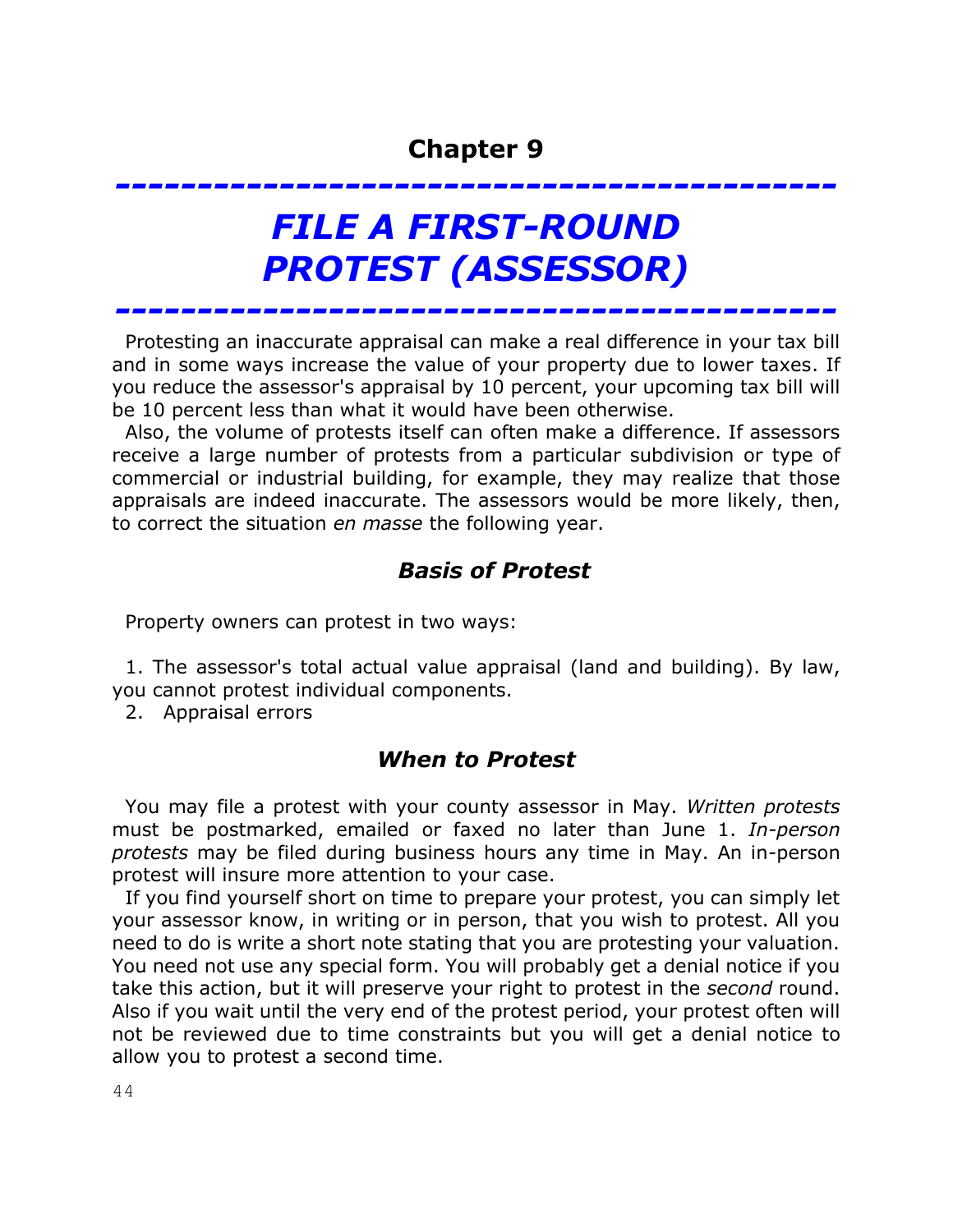If you do not make the deadlines for protest, there is another way to protest. In effect, you can have a year-round protest with your first protest attempt in the two-year reappraisal period. You must use the "Petition for Abatement or Refund of Taxes" form,

One year petition

[https://drive.google.com/file/d/0B-](https://drive.google.com/file/d/0B-vz6H4k4SESWm1pblpBRTY1TjA/view?atuhuser=0)

[vz6H4k4SESWm1pblpBRTY1TjA/view?atuhuser=0](https://drive.google.com/file/d/0B-vz6H4k4SESWm1pblpBRTY1TjA/view?atuhuser=0)

Two year petition

<https://drive.google.com/file/d/0B-vz6H4k4SESU19IUGlLbmVfMTQ/view>

do the research already noted in previous chapters, and state your reason for protest such as valuation, errors etc.

Instructions:

[https://drive.google.com/file/d/1dPeAmx9qlx-dMxJ2E0N2M6Fl8NBL-](https://drive.google.com/file/d/1dPeAmx9qlx-dMxJ2E0N2M6Fl8NBL-MFv/view)[MFv/view](https://drive.google.com/file/d/1dPeAmx9qlx-dMxJ2E0N2M6Fl8NBL-MFv/view)

## *How to File*

 You probably received a protest form with your reappraisal notice of value. You do not need to use the form to file a protest. Any note by expressing the thought will do.

 Whether or not you use the assessor's form you can document your position. It's not mandatory but include as much supporting documentation as possible in your protest. Make sure the property identification number is on every piece of paper you prepare. Include information on all good comparables, not just the best ones. Include *all* the comparables you have: one or a dozen. An assessor typically has three or four comparables for his/her defense.

## *Vacant Lots "Request to Combine/Merge Properties Form "*

 At any time, you may file this form. Each county has their own form. This will obtain a probable reduction in land valuations if you own a vacant lot. Specifically, you may be able to consolidate a vacant lot with your adjacent home or other residential dwelling(s) lot for tax valuation purposes. Or, if you own several pieces of vacant land, you can combine them into one tax bill. Either way, they must be contiguous, be in the same taxing districts, and have the same exact ownership.

The principle of lot, or land, consolidation is based on diminishing purchase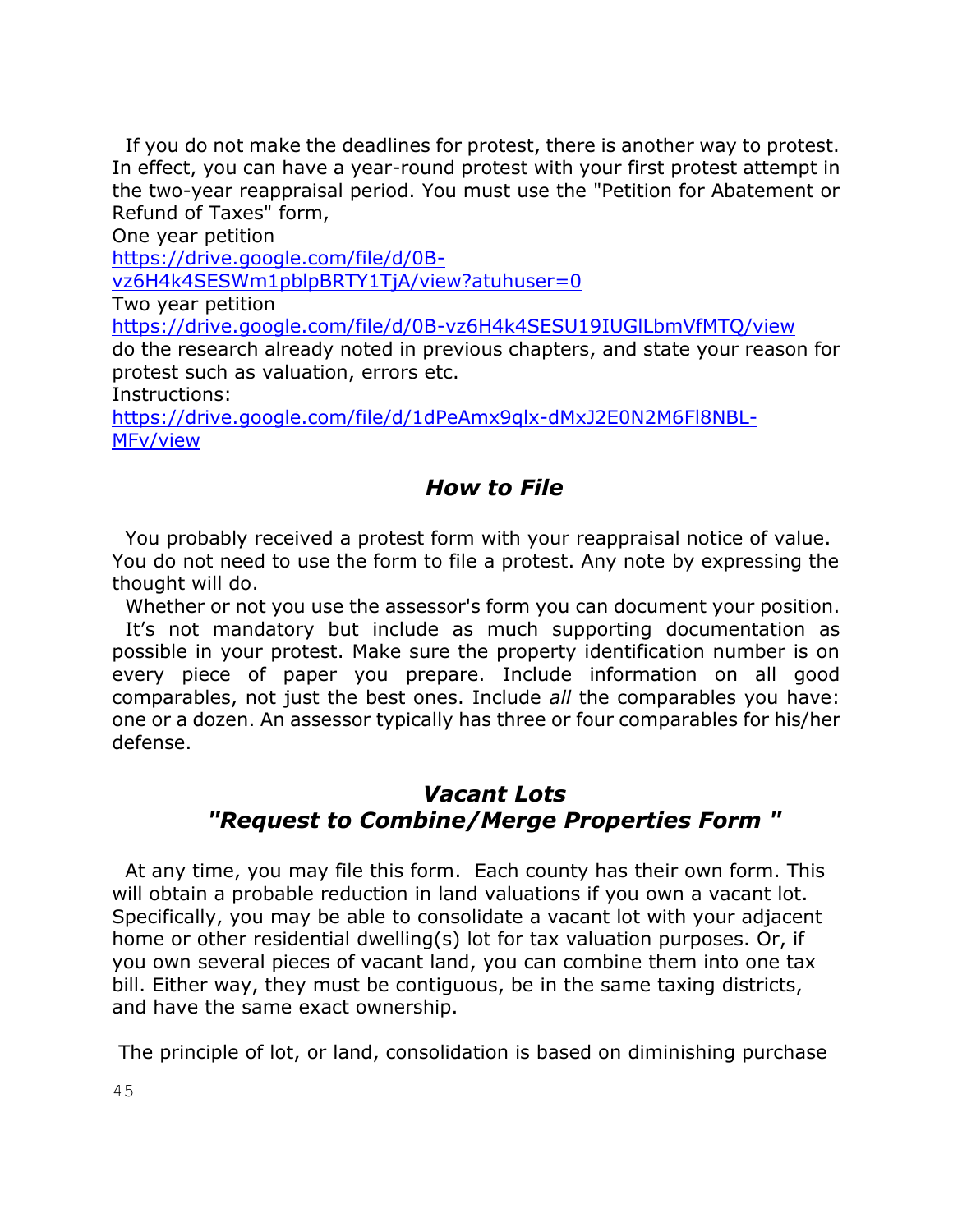price (value) per lot. That is, the value of each site will generally decrease as the number of sites purchased together increases. For example, if one lot costs \$100,000, three lots purchased together would not necessarily cost \$300,000. Note that consolidation of vacant lots does not affect the salability or current fair market value of the lots individually. At the time, you sell one of the contiguous lots, the assessor then recreates two separate files, generating two separate tax bills.

 In addition, remember that the assessment rate on vacant residential land is 29 percent. If you can combine a vacant residential lot with the lot on which a house is built, your assessment rate on the combined lots will be 7.15 percent (the residential rate). That would reduce your taxes by nearly 75%, because a few assessors put one value on a lot, regardless of its size.

 If you can separate any residential, commercial or industrial property to agricultural that will substantially reduce your tax burden.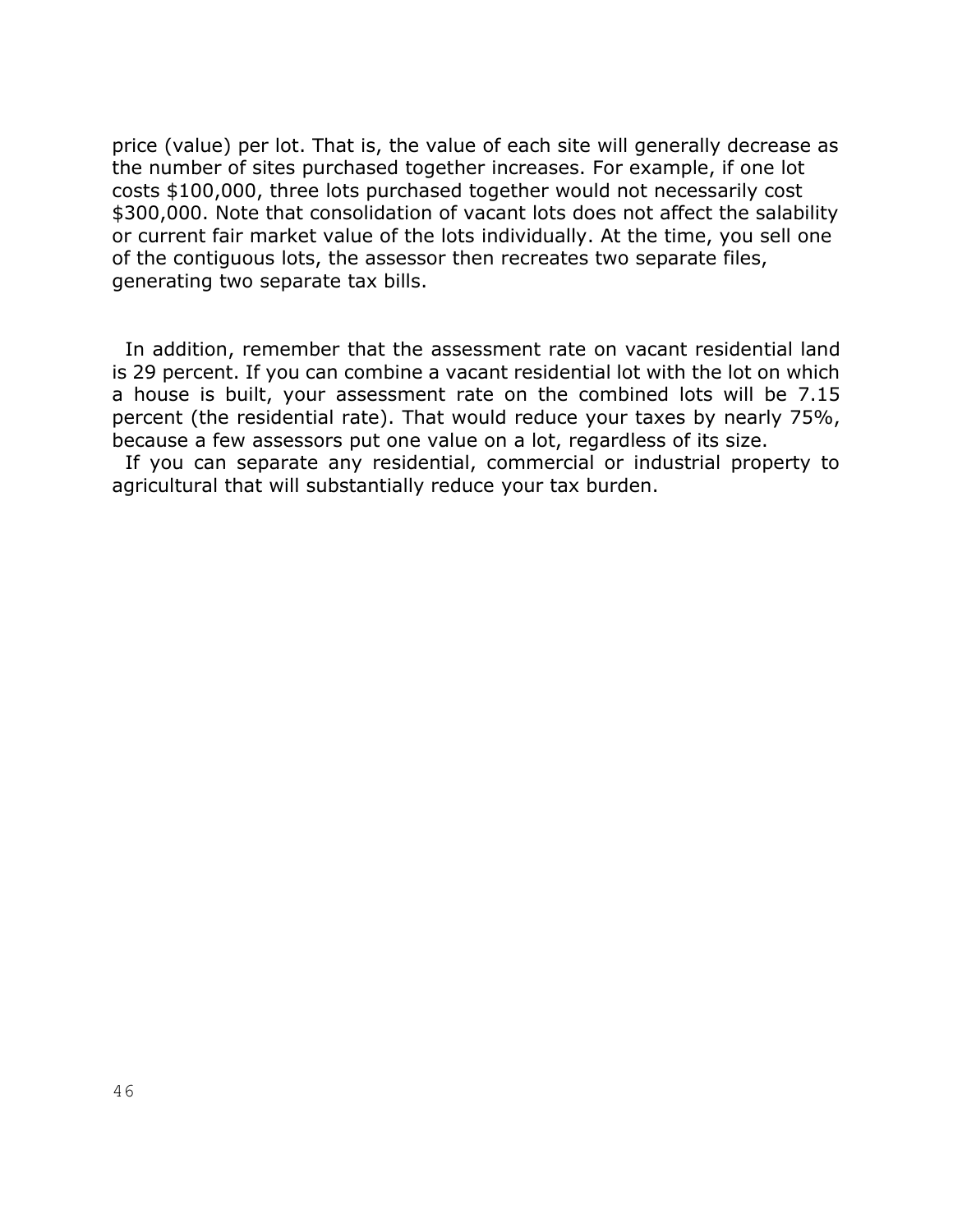**--------------------------------------------**

# **EVALUATING THE ASSESSOR'S ANSWER**

**--------------------------------------------**

## *First-Round Protest Results*

 Over 120,000 protests are filed in a reassessment year by property owners. You can expect to receive a letter notifying you of the results of your protest up until September 1st. Usually by July 15<sup>th</sup>. If you do not receive a notice on or before the last working day in August, though, call the assessor. Make sure your protest, as well as the result, was recorded.

 If you agree with the assessor's decision, your work is done until next year. As a few assessors, do not record corrections permanently, be aware that you may need to repeat the process in May 2020.

 If you have waited to protest until 2020, however, and win, the correction will automatically be retroactive to the previous year (2019). To obtain a refund on the 2019 taxes, you are required to file a "Petition for Abatement or Refund of Taxes" form.

**Instructions** 

[https://drive.google.com/file/d/1dPeAmx9qlx-dMxJ2E0N2M6Fl8NBL-](https://drive.google.com/file/d/1dPeAmx9qlx-dMxJ2E0N2M6Fl8NBL-MFv/view)[MFv/view](https://drive.google.com/file/d/1dPeAmx9qlx-dMxJ2E0N2M6Fl8NBL-MFv/view) One-year petition [https://drive.google.com/file/d/0B](https://drive.google.com/file/d/0B-vz6H4k4SESWm1pblpBRTY1TjA/view?atuhuser=0)[vz6H4k4SESWm1pblpBRTY1TjA/view?atuhuser=0](https://drive.google.com/file/d/0B-vz6H4k4SESWm1pblpBRTY1TjA/view?atuhuser=0) Two-year petition <https://drive.google.com/file/d/0B-vz6H4k4SESU19IUGlLbmVfMTQ/view>

## *Deciding to Appeal the First-Round Decision*

 If you are in disagreement with the assessor's decision, you have the right to file a second-round protest (tens of thousands are appealed). Regardless of the decision, the assessor's written answer does not mean he/she has actually reviewed your case. Should you be denied in the first round, take your case to the second-and third, if necessary-rounds of protest. It is only then that many assessors begin to take protests seriously.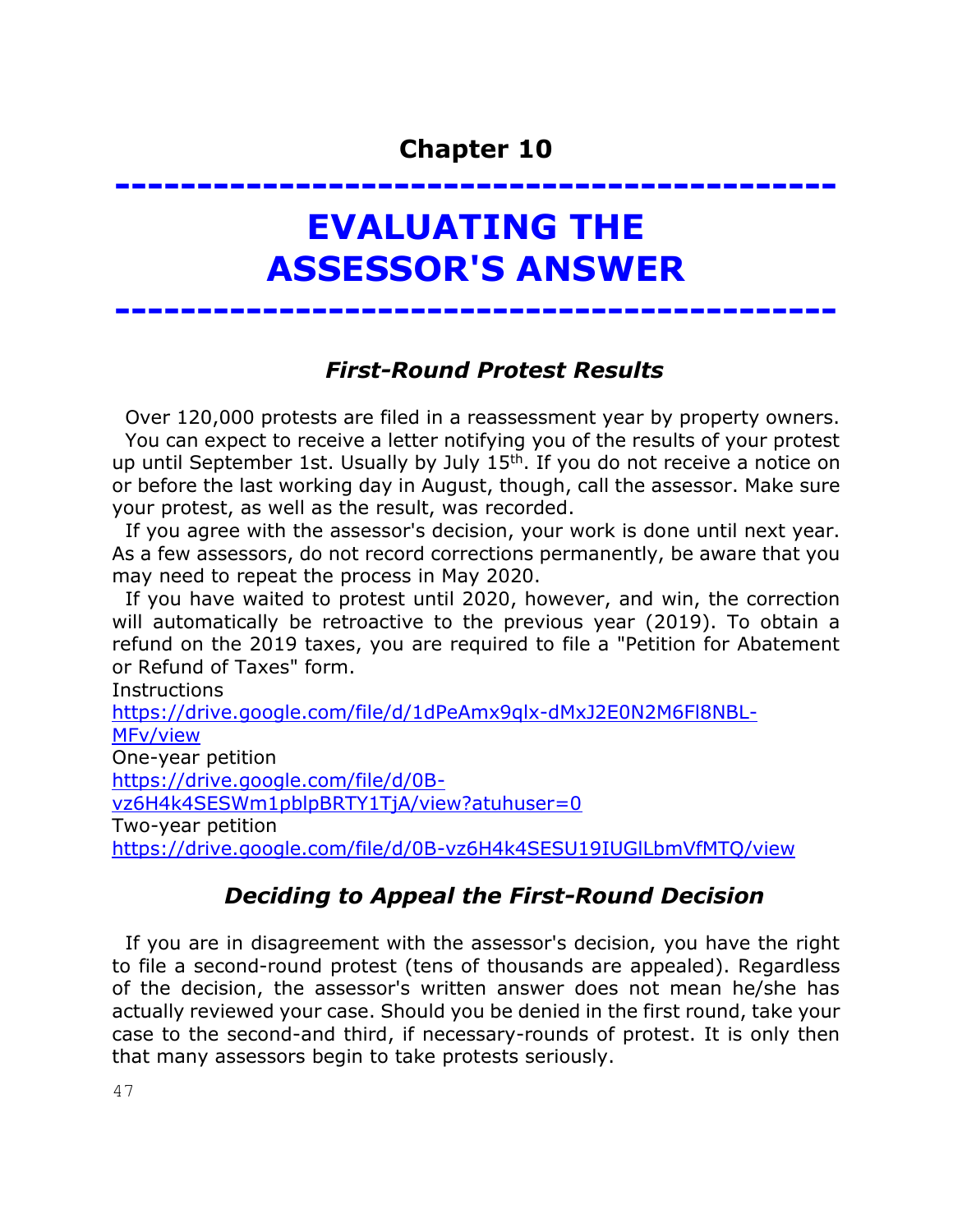If you decide to take your protest to the second round, you have only a few days in which to notify the Board of Equalization (County Commissioners). Look for the deadline in your first-round denial notice. If you do not notify the Board as instructed, you will lose your right to protest any further, and then must accept whatever your tax bill is next January.

 If you are denied in the first round, and believe you have a good case, I encourage you to file a second-round protest. You have an excellent chance of winning your protest if you continue to the second, then third rounds.

#### *Negotiation*

 At any time in the protest process, you may find that the assessor offers to reduce your valuation. This happens most commonly at the beginning of the hearing in the second or third rounds, and usually because the assessor does not have enough data to defend his/her position.

 In such a situation, the assessor (or, on occasion, the county commissioners) will offer you a "stipulation," or a flat offer to accept a lower valuation. If you accept this offer, your appraisal will be reduced accordingly and you then forfeit any additional right to protest until next year. A stipulation is only good for the year in which it is accepted.

 If you accept a stipulation during your protest, remember to file a "Petition for Abatement or Refund of Taxes" form to obtain a refund on taxes. Any corrections made to your valuation are usually automatically retroactive to the previous year. Often the assessor will do this for you.

 If you choose to reject the offer, the hearing will continue as scheduled. In almost all cases, the hearing officer will not rule higher than the assessor's latest offer. Depending on your case, you may have a chance to reduce your appraisal further than the offer.

 As stated before, the burden of proof is no longer on the property owner. In the second round of protest, however, the assessor will also be trying to prove his/her position. If it appears that both you and the assessor have good cases, be willing to negotiate for a middle ground if an offer is made to you-but not until then.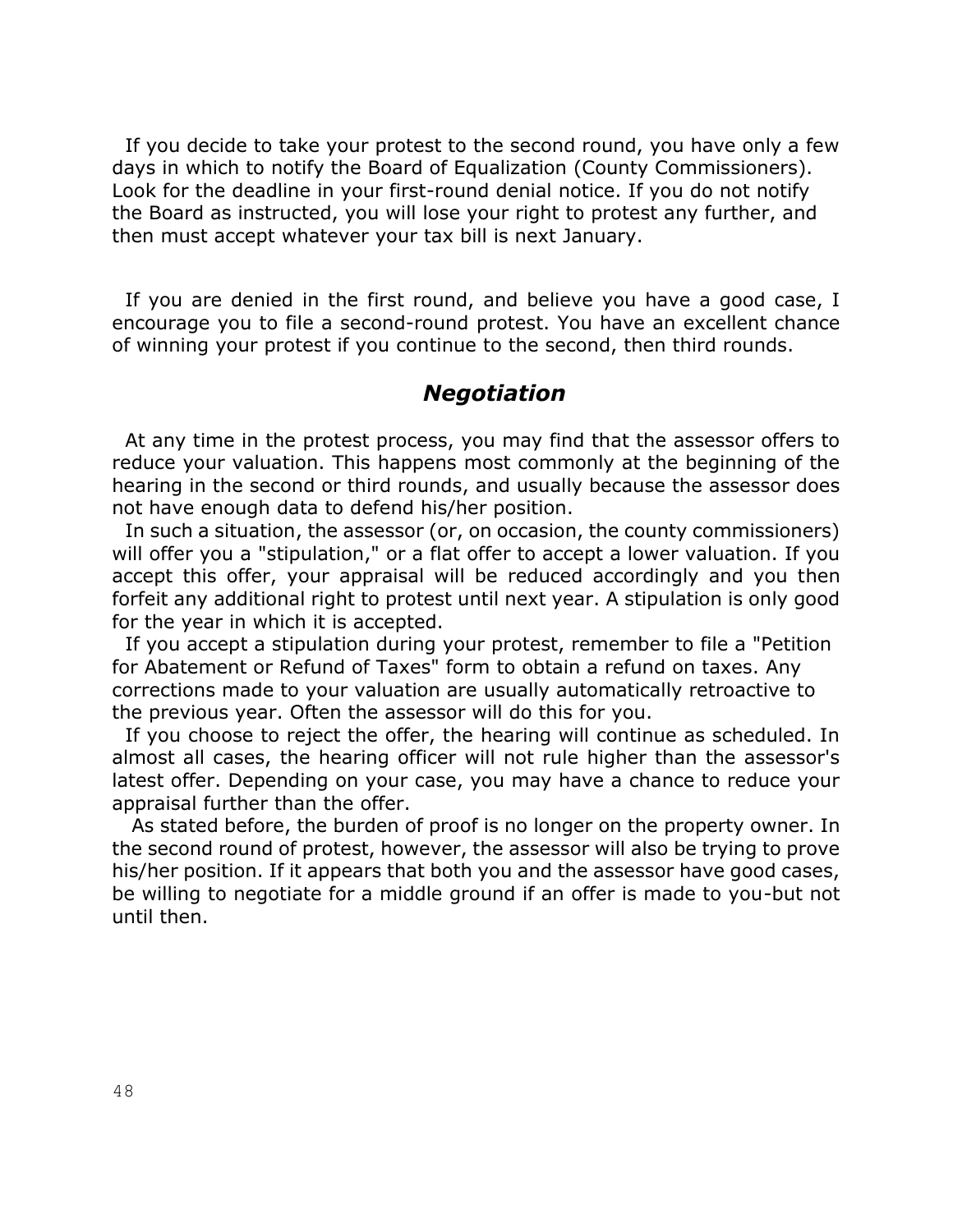# **-------------------------------------------- FILE A SECOND-ROUND PROTEST (Board of Equalization)**

**--------------------------------------------**

 Instructions for applying to the second round of protest will be outlined in your first-round denial notice. Generally, you simply mail in the form within a specified time period (often two weeks), and wait to hear when your second round is scheduled. Over 20,000 property owners typically protest at this second round level, every two years, with each reassessment.

 The second round is a meeting with the Board of Equalization: county commissioners or their representatives, called hearing officers. This round may create a fairer and more complete review of your protest than the first round. If hearing officers are utilized by your county commissioners, they will make recommendations to the commissioners on each case after hearing both the assessor's and property owner's positions.

#### *The Hearing*

 The hearing is simply a meeting and nothing of which to be afraid. Do not be surprised to see the same assessor personnel at this and other rounds of protest. In this hearing, the property owner begins by stating his/her position to the county commissioners; be sure to tell the commissioners what you think your value should be and why. *Do not talk about taxes. It's not relevant and will work against your protest.* The assessor then states his/her position. Note that you will receive a copy of the assessor's worksheet containing the comparable data he/she is using to defend his/her valuation.

 The assessor might also state the weaknesses of your position, and you should be prepared to state the weaknesses of his/her position, as well as defend your own position. The commissioners can ask questions of both you and the assessor. Be aware that a few assessors may stretch to find weaknesses in your position.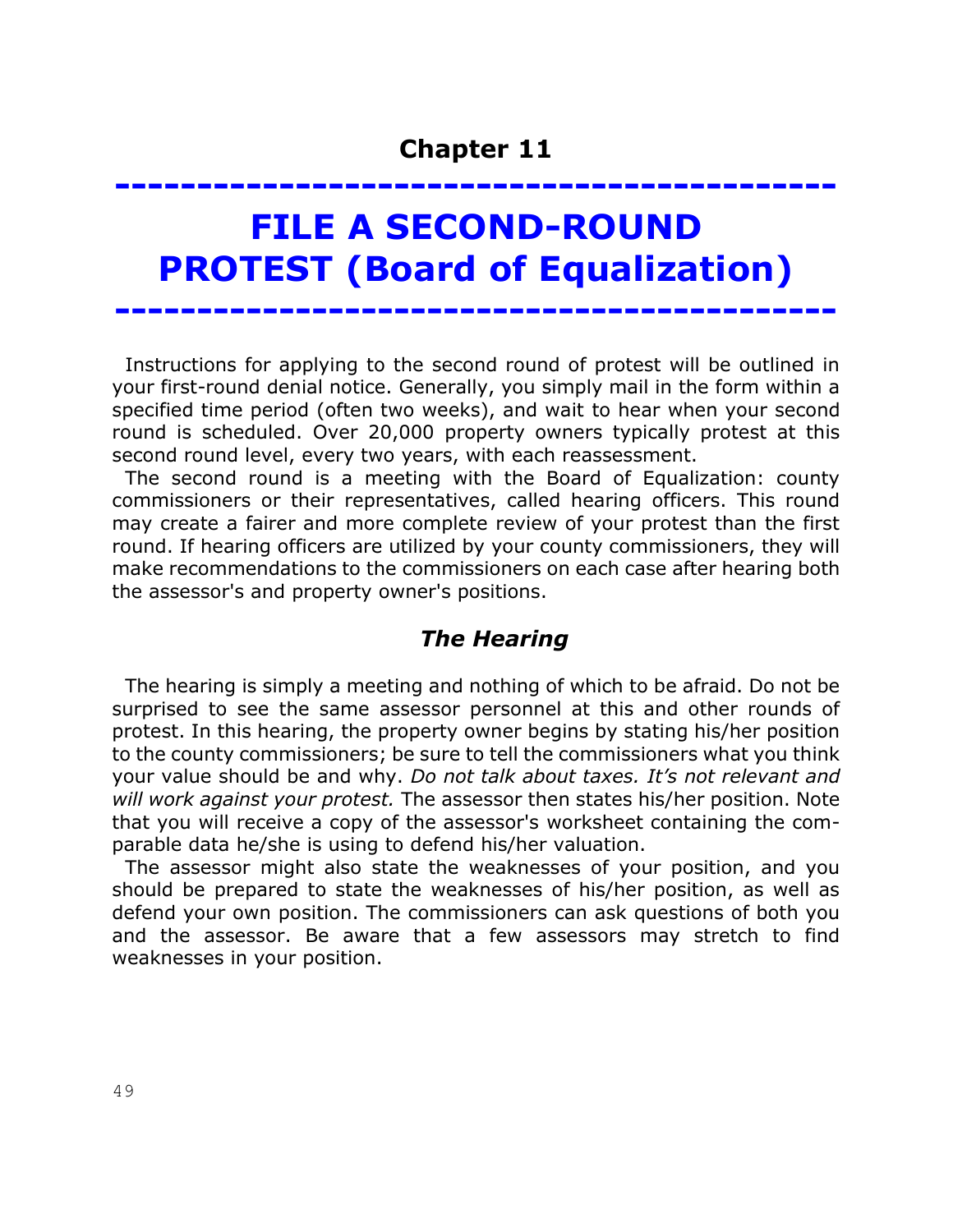After you and the assessor have stated your cases to the commissioners, each of you will have the opportunity to ask questions of the other. You and the assessor will then make final statements to the commissioners. In your final statement, recap your strong points as well as any good reasons you have to believe that the assessor's data is wrong. You will be notified of the commissioners' decision by mail within 30 days.

### *Preparation*

 Once you elect to go to the second round, you can take additional action to prepare. When you send in the form to protest in the second round, ask for the assessor's documentation that will be used against you at the hearing. Assessors are required to provide this information to you, *upon request,* 48 hours prior to the hearing. You, however, do not need to submit anything before this hearing.

 Drive by and research the properties to ensure that they are good comparisons to your property, and to identify the assessor's weak comparables or other mistakes.

 You can add, change, or delete material used in the first round of protest in this round. To go "the extra mile," obtain photo copies of the comparable properties' "sold" data from a Realtor in your area. Contact the Realtor who listed the property (from the MLS data) and ask for any additional information which might help your case: views, property condition at time of sale, etc.

For commercial, industrial sales, contact a commercial Realtor who has access to Loop Net, Catylist, CoStar etc. Often a local Realtor can identify sales via county searches by type and sale date.

 Also, obtain the appraisal data card for each of the assessor's comparables. Check the accuracy of the property appraisal card data with the MLS brochure information. Finally, attend other hearings. They are open to the public and it will build your confidence as well as help improve your case.

 Bring four extra copies of all your documentation to the hearing; give one to the assessor and keep one for yourself. Make sure the original goes to a county commissioner. If there is more than one commissioner, provide each with a copy.

 Once at the hearing, do not allow (object!) any attempt by the assessor to introduce any additional evidence other than that provided to you 48 hours before the hearing.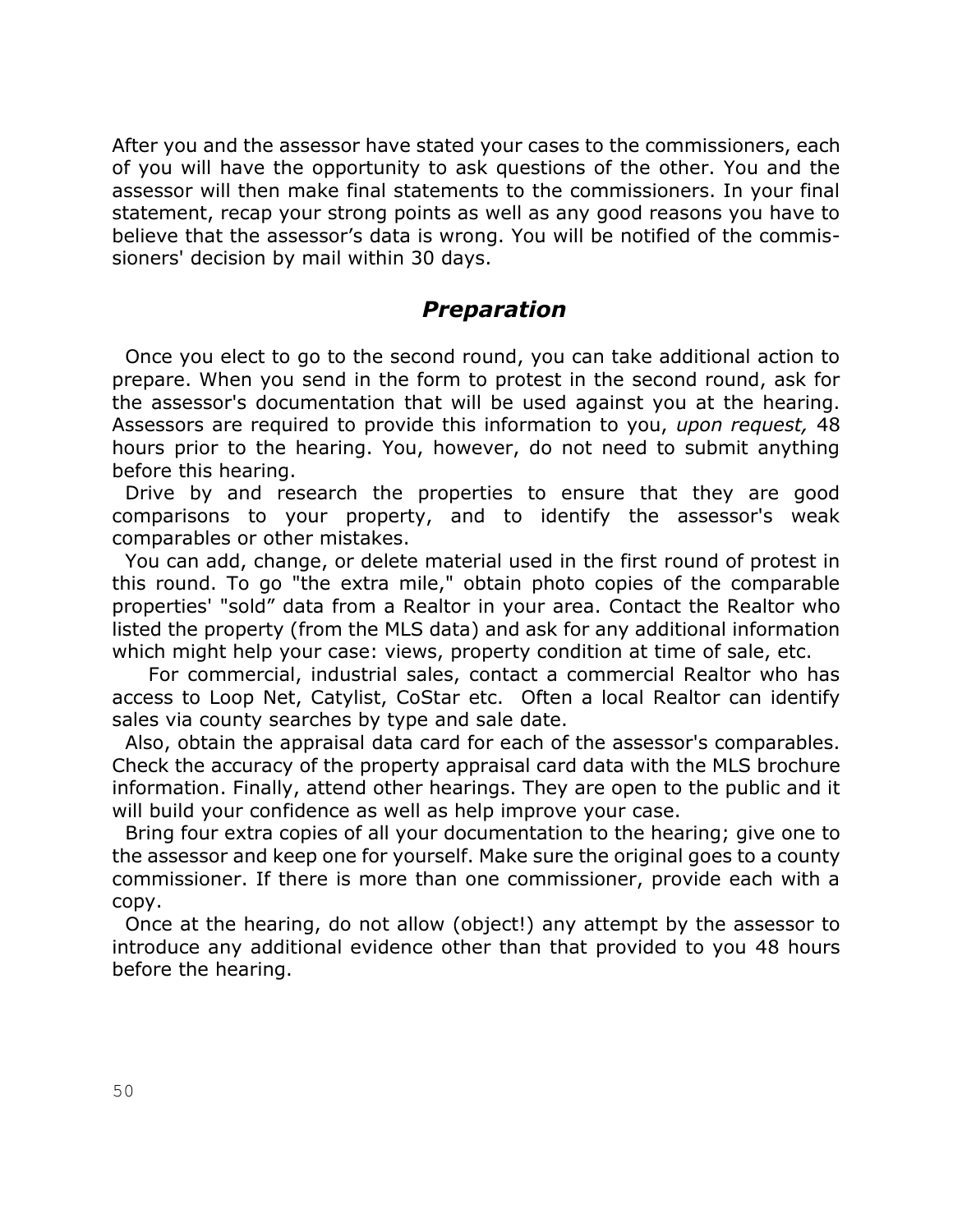# **--------------------------------------------**

## **FILE A THIRD-ROUND PROTEST**

**--------------------------------------------**

 Should you be denied in the second round, I strongly encourage you to continue your protest. In the third round, you have three choices of appeal: the Board of Assessment Appeals (B.A.A.); District Court; or Binding Arbitration.

 Please review the information provided at this comprehensive link. <https://www.colorado.gov/pacific/dola/petition-packet-forms-information>

## *Board of Assessment Appeals*

 Should you be denied in the second round, you are encouraged to file for the third round of protest with the B.A.A. It appears daunting at first but is simply like the earlier round with a little more pomp and circumstance. Nearly 3,800 property owners file thousands of B.A.A. third-round protests each reappraisal year. In this hearing, the county has little or no influence. By law, your valuation cannot be increased at this hearing.

 Instructions will be contained in the second-round denial notice. Generally, the property owner will be instructed to call the B.A.A., (303) 864-7710 to request a packet of information. When received, or going online, complete the document within 30 days of receiving your decision from the Board of Equalization (second-round decision). It's also available online.

 The third-round B.A.A. hearing is very like the second round in style. Typically, a panel of two hearing officers will hear your protest. A county attorney will represent the commissioners and use the assessor as a witness. The rules will be sent to you.

 To prepare for the hearing, which will usually be conducted in downtown Denver, review all the comparables the assessor gave you at the previous hearings for errors or discrepancies. Ten days before the hearing, you and the assessor must submit to the B.A.A., and to each other, all data which will be used at the hearing. No additional written evidence can be used at the hearing. You and the assessor can, however, submit additional verbal and video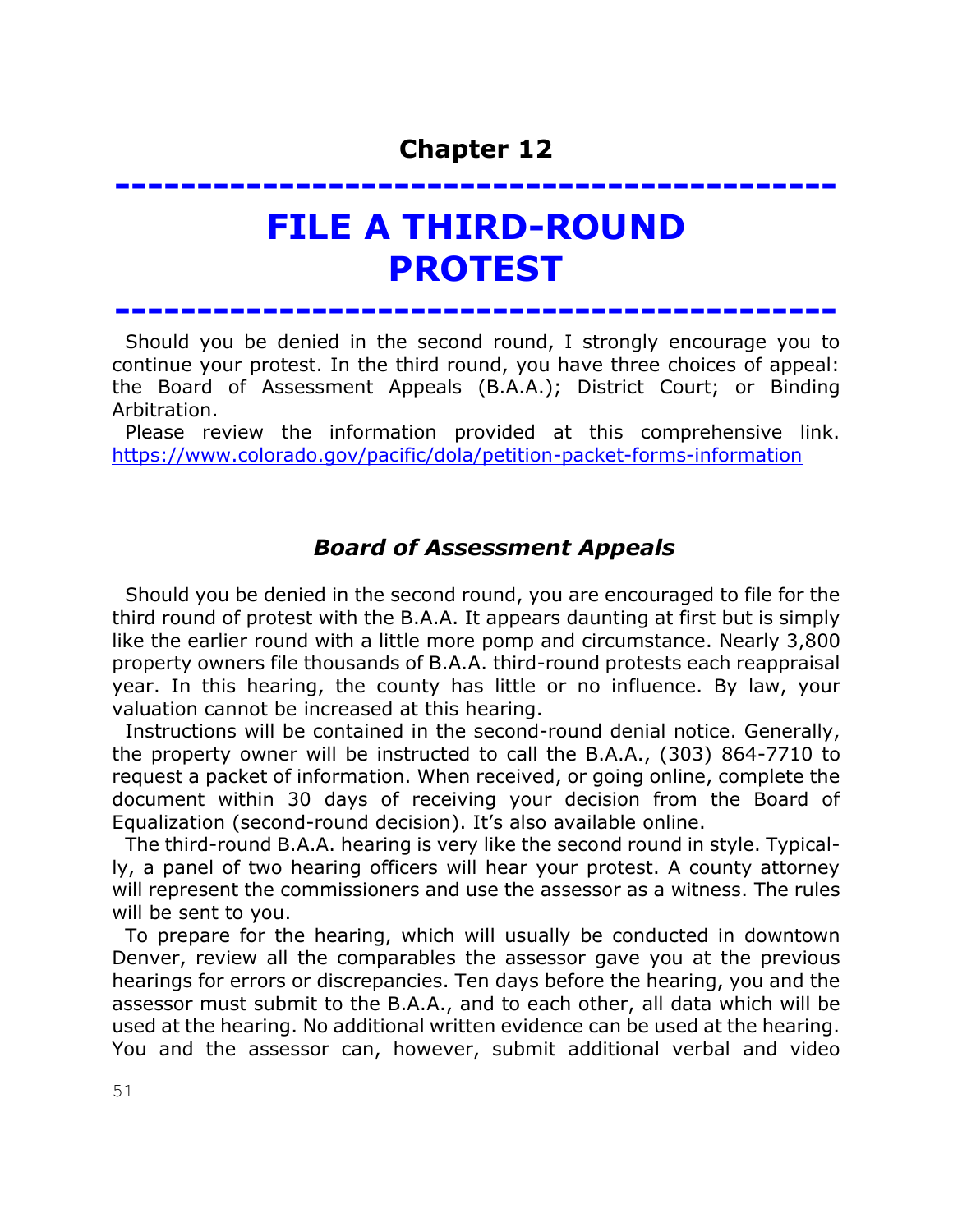evidence. Be sure to notify BAA if you will be using video two weeks in advance of hearing.

 Many BAA hearings are now live-streamed to YouTube! Email them at baa@state.co.us for the video link to watch the live-stream for a specific hearing.

 Many of the hearings are You can represent yourself in this round for free on your first two properties and \$33.75 for each additional property or employ the services of an attorney or tax agent at a hearing cost of \$101.25. In the case of a commercial property that is corporately owned, an attorney is always required. Actually, anyone with your written permission may represent you. Using an attorney may or may not be cost-effective. Identify the amount of your tax savings for which you are striving and compare it with the cost of the attorney. At the hearing the county will always be represented by a county attorney and will use assessor staff as the county expert.

 You may also bring in an expert witness(es) in support of your case. If you do use expert witnesses, be aware that they can only answer questions posed directly to them at this hearing. Prepare your questions carefully, and in such a way as to obtain the information you want the hearing officers to know.

 Your hearing will usually be scheduled within 12 months of filing. You will be notified by mail usually with several months' notice or at least 30 days in advance of the hearing. Often you can ask for which days of the week are best for you. Thirteen days before your hearing, pick up from the assessor the assessor's position and review it prior to your 10-day deadline to submit your data.

 Hearings are open to the public. Attending one or two will make you more comfortable with the process. Be sure to go to their website for two informative videos and other helpful information.

 If you conduct your protest in 2020, and are successful in this round, do not forget to file a "Petition for Abatement or Refund of Taxes" form to obtain the refund on your taxes. Many assessors will automatically do this for you.

You can also request a pre-hearing conference with the county.

## *District Court*

 District Court is expensive, risky, and generally utilized only with large commercial and industrial properties, large apartment buildings, large land holdings or state assessed property. Your third-round denial notice will provide more information.

 Appeals here should be reserved for properties that have legal issues as well as valuation issues as the court is more effective with dealing these legal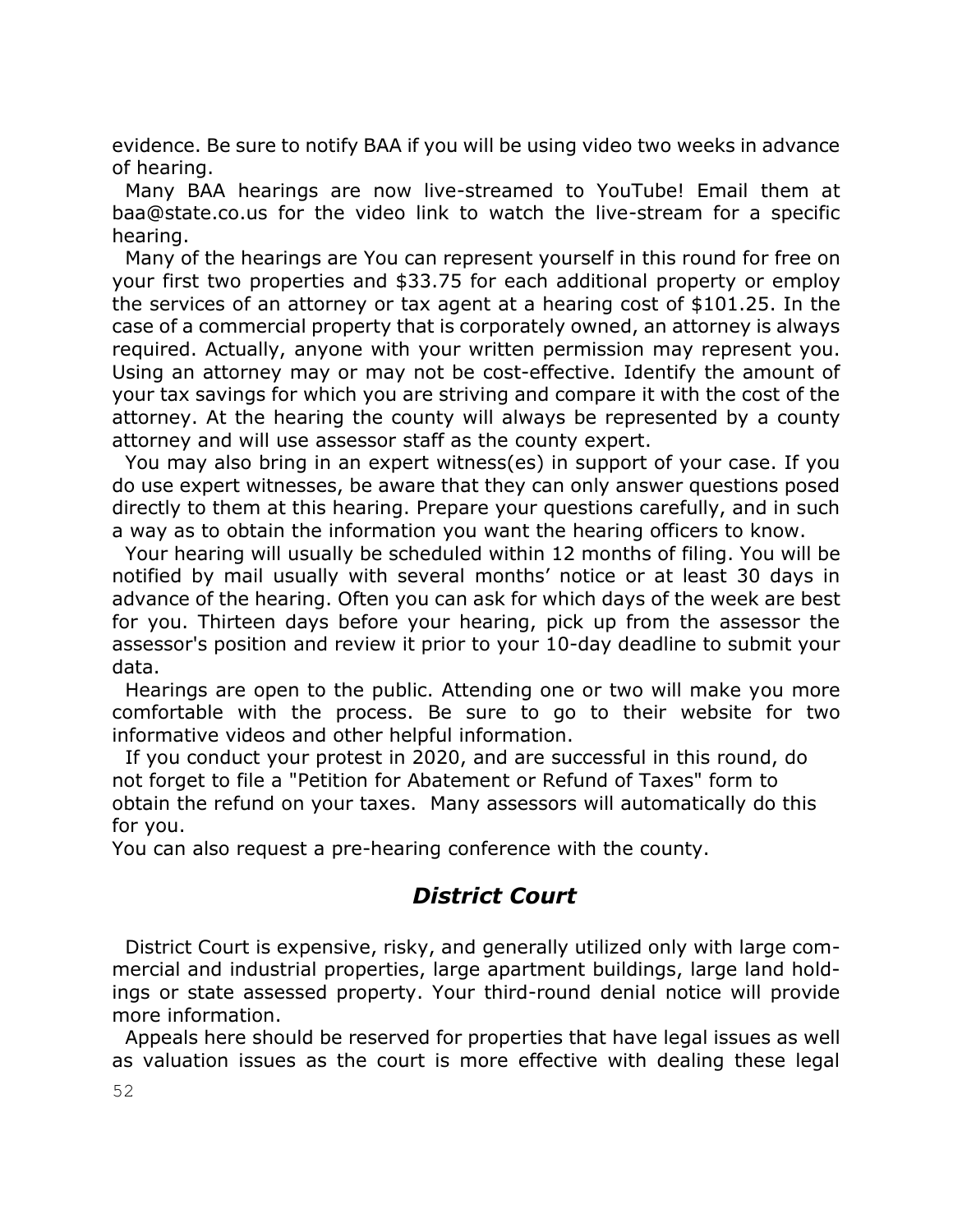issues. The decision of the District Court can be appealed further. Call a property tax attorney for additional advice on this procedure.

## *Binding Arbitration*

 After you meet with the Board of Equalization (second round), you could choose to go to binding arbitration instead of the B.A.A. or District Court. If you choose this arbitration route, it will be your last form of protest. You cannot advance further if you do not agree with the decision.

 Arbitration carries a maximum cost of \$150 for residential properties, and \$250 for commercial and industrial properties usually payable in the form of a deposit by the property owner. Fees for all other types of properties are as agreed to by the parties involved. After the hearing takes place, the arbitrator will make a final determination on the arbitration payment allocation between the parties involved; the property owner may end up receiving a full or partial refund.

 If you do choose arbitration, check the qualifications of the potential arbitrators carefully. The list of potential arbitrators is a county commissioner approved list of attorneys, retired judges or a real estate broker. Try to obtain an arbitrator who is a member of the Institute of Real Estate Appraisers, or ones with any of these designations: MAI, SRA or SRPA who has experience and qualifications with the type of property you own (e.g., agricultural, commercial, industrial or residential). The format of the hearing is the same as that of the second round of protest. These hearings are informal and may be confidential and closed to the public if there is mutual agreement between the county representative and the taxpayer.

 If you win your protest through arbitration in 2019, do not forget to file "Petition for Abatement or Refund of Taxes" form to obtain your refund on last year's taxes.

 I recommend binding arbitration only if the arbitrator (hearing officer) is a member of the Institute of Real Estate Appraisers or ones with these designations: MAI, SRA or SRPA and if you are already experienced in and comfortable with the protest and assessment system. I do not recommend it in general, and definitely not for property owners filing a protest for the first time.

 The third-round B.A.A. protest leaves the door open for the fourth round if necessary; once you go to arbitration, you forfeit your right to all future rounds of protest for this year.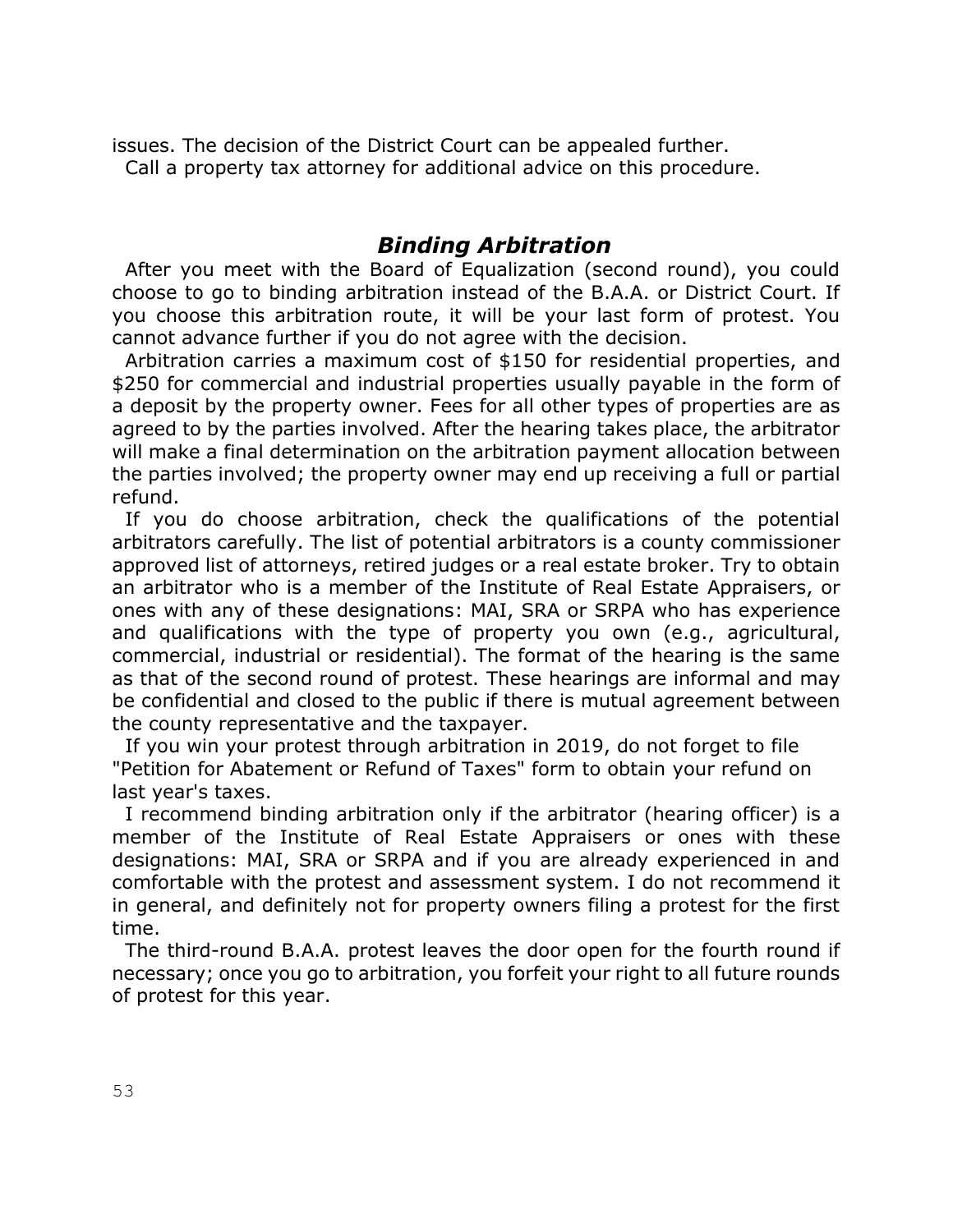# **-------------------------------------------- FILE A FOURTH-ROUND PROTEST (Court of Appeals)**

You may go to the Court of Appeals only after a third-round decision of the B.A.A. or District Court has been made. The Court provides a judicial review of your case, reading the transcripts of the third-round B.A.A. or District Court hearing and reviewing the documentation to determine if facts are true and the law was followed. No new information can be presented here.

**--------------------------------------------** 

Call a property tax attorney for additional advice on this procedure.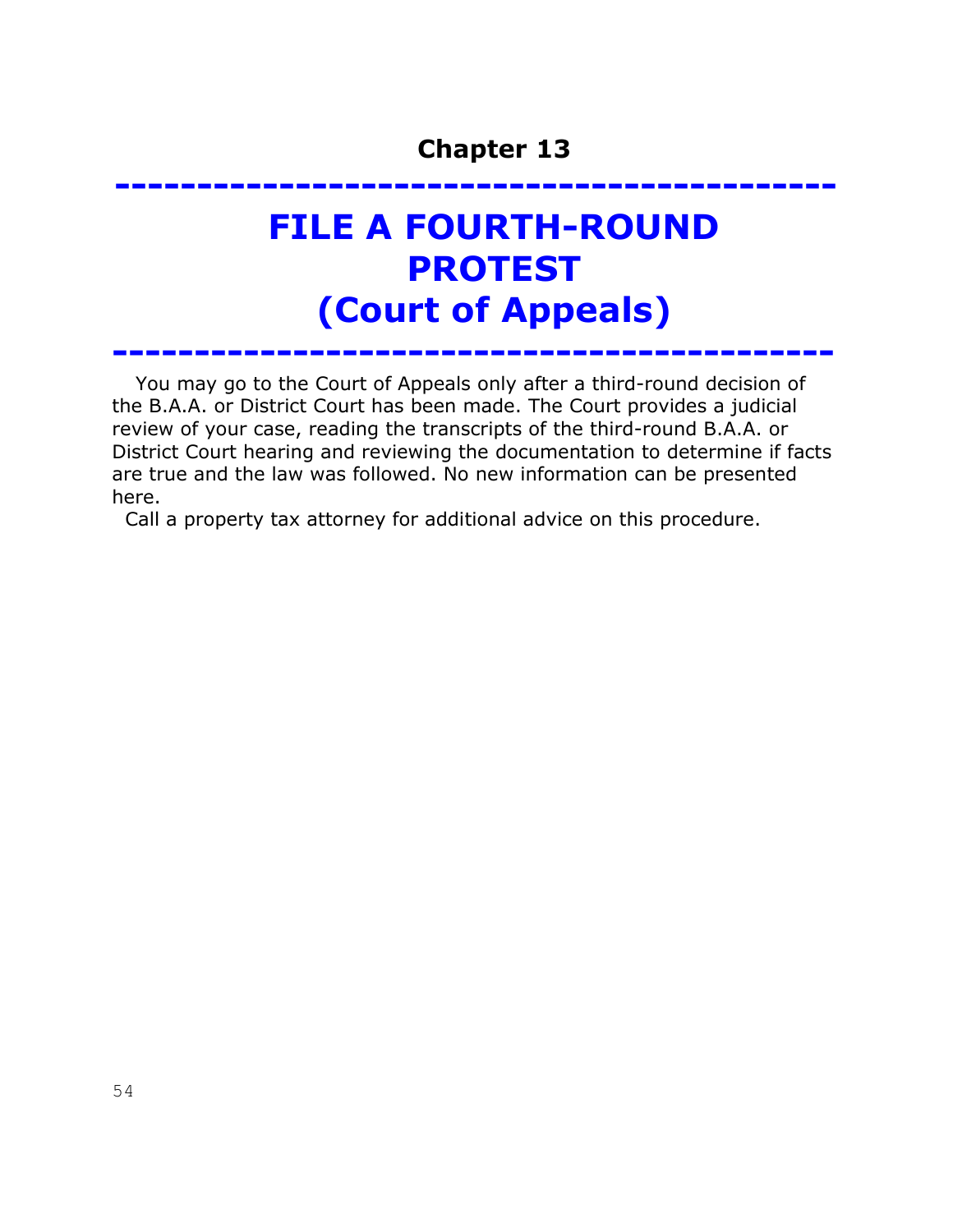## **AFTERWORD**

**--------------------------------------------**

**--------------------------------------------**

 I have written *Your Guide to Honest Property Tax Reductions by Understanding and Effectively Protesting Your Assessment* out of a sincere desire to help people in Colorado understand and reduce their property taxes. I set out to write the most comprehensive manual available on the subject, and believe I have succeeded.

 Growth is a never-ending process, so, as laws change and more information becomes available, I will be updating the book as necessary. Please check the date for the latest edition. Although I cannot guarantee you success, the methods outlined here have worked for tens of thousands of people who have used them in the past. Take your time, have fun, and pursue the money that belongs to you!

 If you need help, contact me. I do residential properties for free, if you will interview me to buy or sell property someday, or refer me to others. Contact me for a referral on large commercial, industrial or state assessed properties with values over five million. Please contact me at [Ed@EdTomlinson.com](mailto:Ed@EdTomlinson.com) 303 596 5555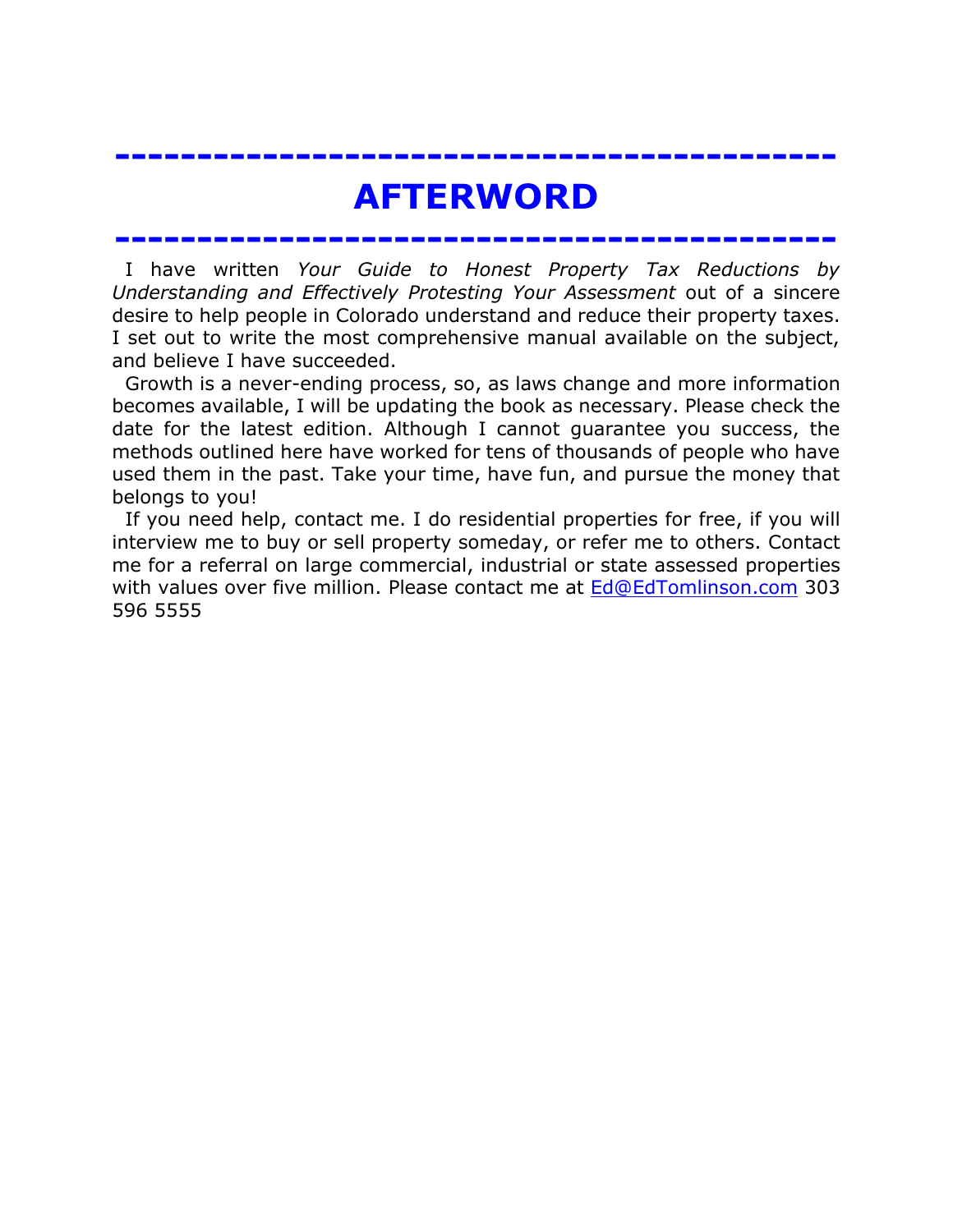# **GLOSSARY**

**--------------------------------------------**

**--------------------------------------------**

**A**

*Appraisal***-**the dollar value assigned to a property by the county assessor; it is *not* the property's current fair market value. Also referred to as "assessor's appraisal," "total actual value," "actual value," "appraised value," and "assessor's value."

*Appraisal card***-**the assessor's written inventory of information about a piece of property, usually including land size and contour, square feet of buildings, number of baths, etc. This may only be available electronically.

*Arbitration* **-** the non-judicial submission of a controversy to selected third parties for their determination.

*Arm's-length transaction***-**a transaction involving two parties who are unrelated to one another, and whose mutual dealings with each other are influenced only by the independence of each.

*Assessment***-**an official valuation of real property for tax purposes, based on appraisals. Multiplying the appraisal by the *assessment rate* determines the assessment.

*Assessment rate***-**the percentage of a property's total value used to calculate a property's assessed value (assessment). The assessment rate is at 7.96 percent for residential properties and 29 percent for commercial, industrial and vacant land properties. Multiplying the appraisal by the assessment rate determines the assessment.

*Assessor's appraisal***-**See "Appraisal" *Assessor's value***-**See "Appraisal"

**B**

**Base period-**the time period used in calculating appraisals; the period of property sale dates that each county assessor uses in collecting data to determine property values. Example: January 1, 2018-June 30, 2018.

*Board of Assessment Appeals***-**a state agency set up to allow a taxpayer to seek relief from the county Board of Equalization's opinion of value (decision rendered in the second round of protest); the third round of protest.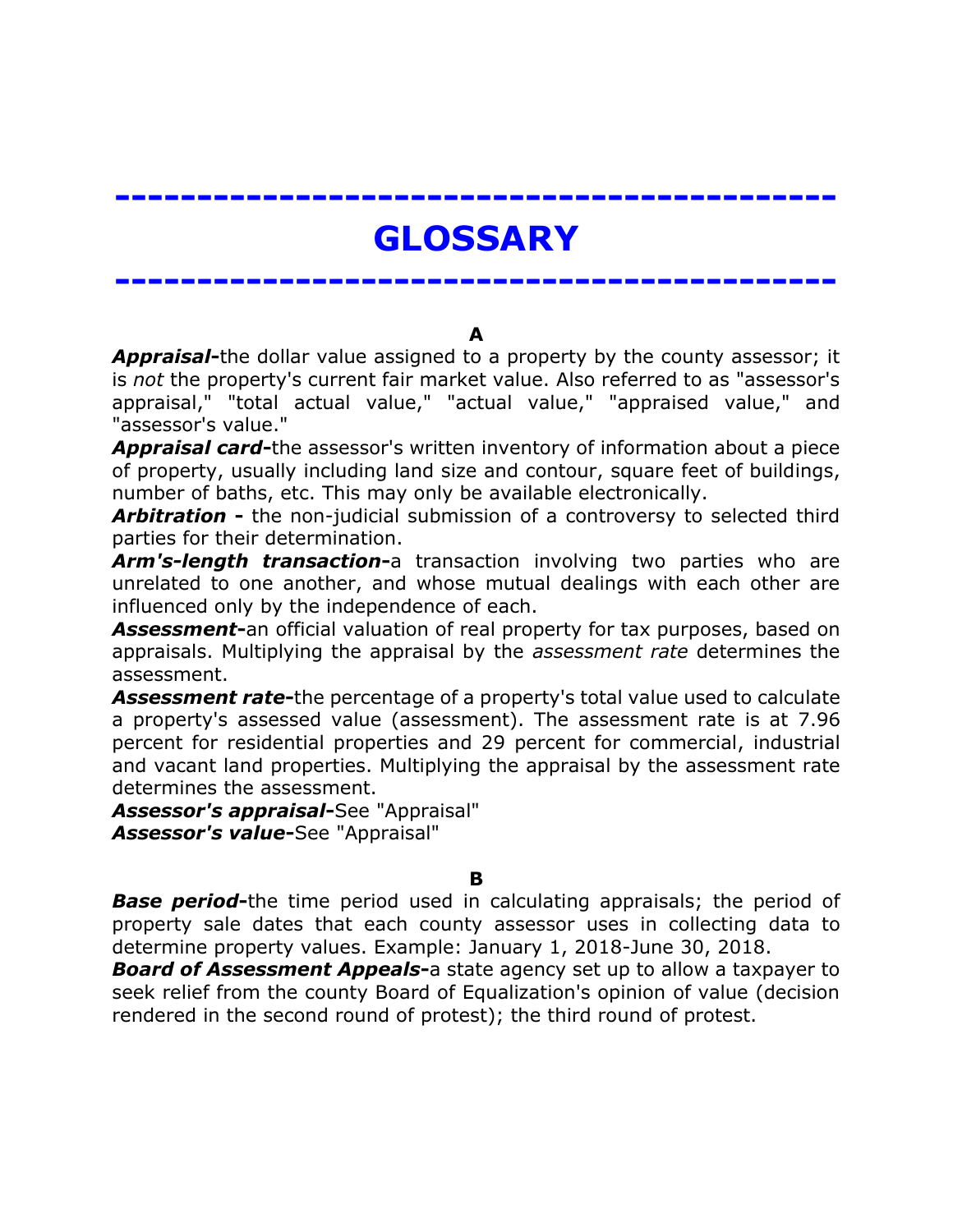*Board of Equalization* **(County)-**the county reviewing agency holding the authority to adjust inequities in property assessments. The Board is overseen by county commissioners and usually operated by the county attorney's office for the purpose of listening to taxpayer appeals of the county assessor's valuation on property; the second round of protest.

*C*

*Capitalization rate***-**the rate of return that an investor wants on his/her cash outlay; calculated to include the purchase price and closing costs in a cash transaction.

*Comparables***-**sold properties that are similar to a particular property being evaluated and are used to indicate a reasonable fair market value for the subject property.

*Cost approach***-**an approach to the evaluation of property based on the property's reproduction cost; generally, the current reproduction cost of a building, minus depreciation plus the value of the land.

*Court of Appeal***s-**a court possessing jurisdiction to review the law as applied to a prior determination of the same case (fourth round of protest).

#### **D**

*Denial notice***-**a negative answer to a taxpayer's protest.

**Depreciation -** a loss in value due to any cause; any condition that adversely affects the value of an improvement.

#### **E**

*Equalization***-**the adjustment of the appraised valuation of real property to achieve a parity with the level of appraisal of other similar properties, without regard to the properties' true value.

**Expert witness-**a person having special knowledge of a subject about which he/she is to testify.

#### **F**

**Foreclosure-**selling of property to the general public in order to satisfy a debt.

**G**

*Goodwill***-**an intangible asset arising from the reputation of a business; the expectation of continued public patronage; including other intangible assets such as trade name, relationship within the community, supplier relations, etc.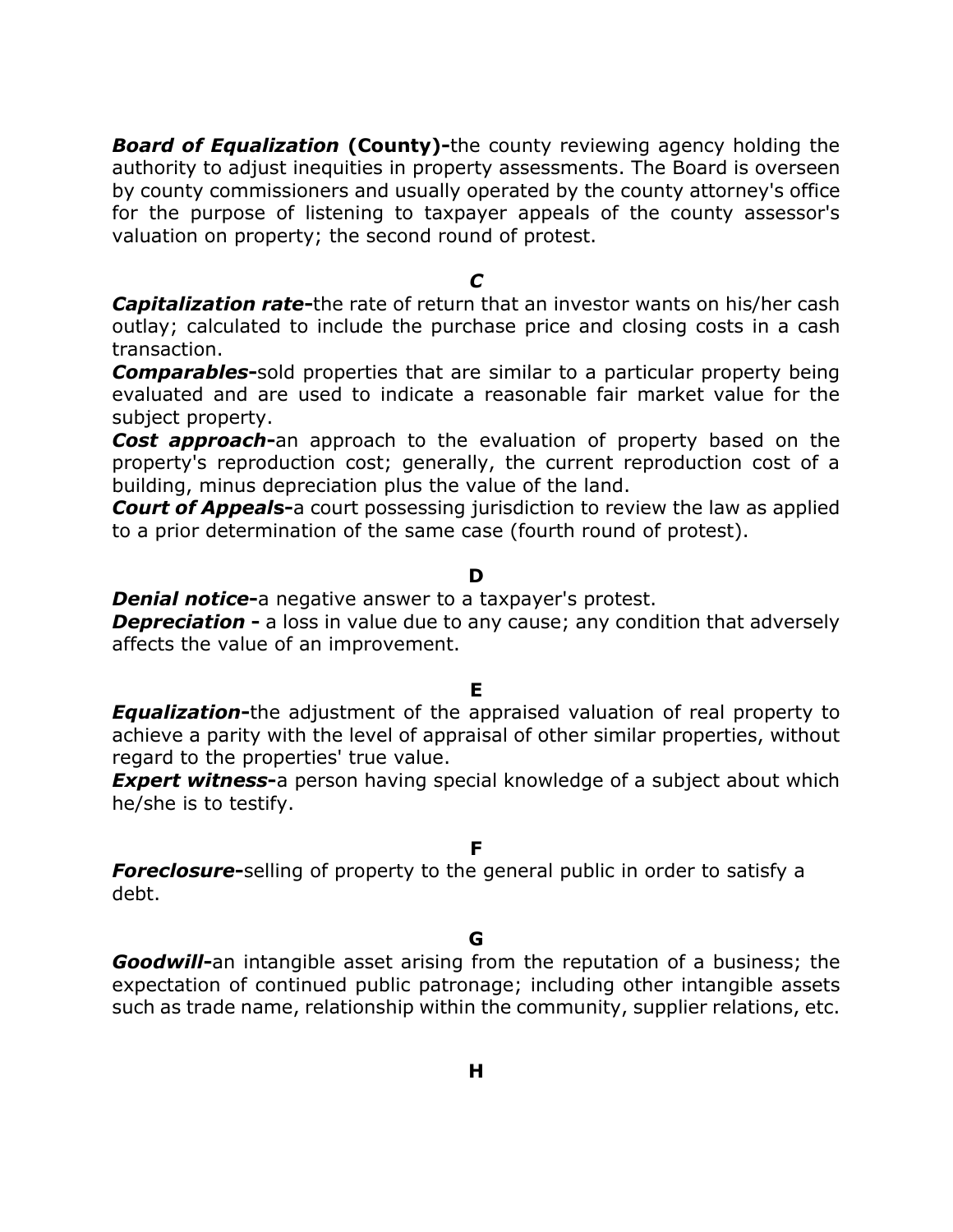*Hearing***-**a conference, meeting, or proceeding wherein evidence is taken for the purpose of determining an issue and reaching a decision based on that evidence.

*Hearing officer***-**the individual(s) who have been granted authority to make recommendations to the county commissioners as a result of information gained at a hearing.

**I**

**Improvements**-valuable additions made to property which amount to more than repairs, costing labor and money, and are intended to enhance the value of property.

*Income approach***-**an approach to the valuation or appraisal of real property as determined by the amount of net income the property will produce over its remaining economic life.

**L**

*Land valuation***-**that value applied to land as determined by the assessor as if the land were vacant.

#### **M**

*Market approach***-**an approach to the valuation or appraisal of real property based on comparing sale prices of similar properties which were sold.

*Mass appraisal method***-**the computer-assisted method of appraising large numbers of properties**.**

**Mill levy-**one-tenth of a cent (.001); multiplied by the assessment to determine property taxes. or the number of dollars a taxpayer must pay for every \$1000 of assessed value.

#### **N**

*Neighborhood adjustment (NHAJ)***-**a technical term having the purpose of adjusting the difference in value of one similar neighborhood to another.

*Notice of valuation* **-** a statement offering the assessor's opinion of the total actual value of a piece of property.

#### **O**

*Official appraisal date***-**the day and year selected for tax purposes to establish a property's value as of that moment in time. The date is determined by state law.

**Personal property-items which are real and often movable; property which**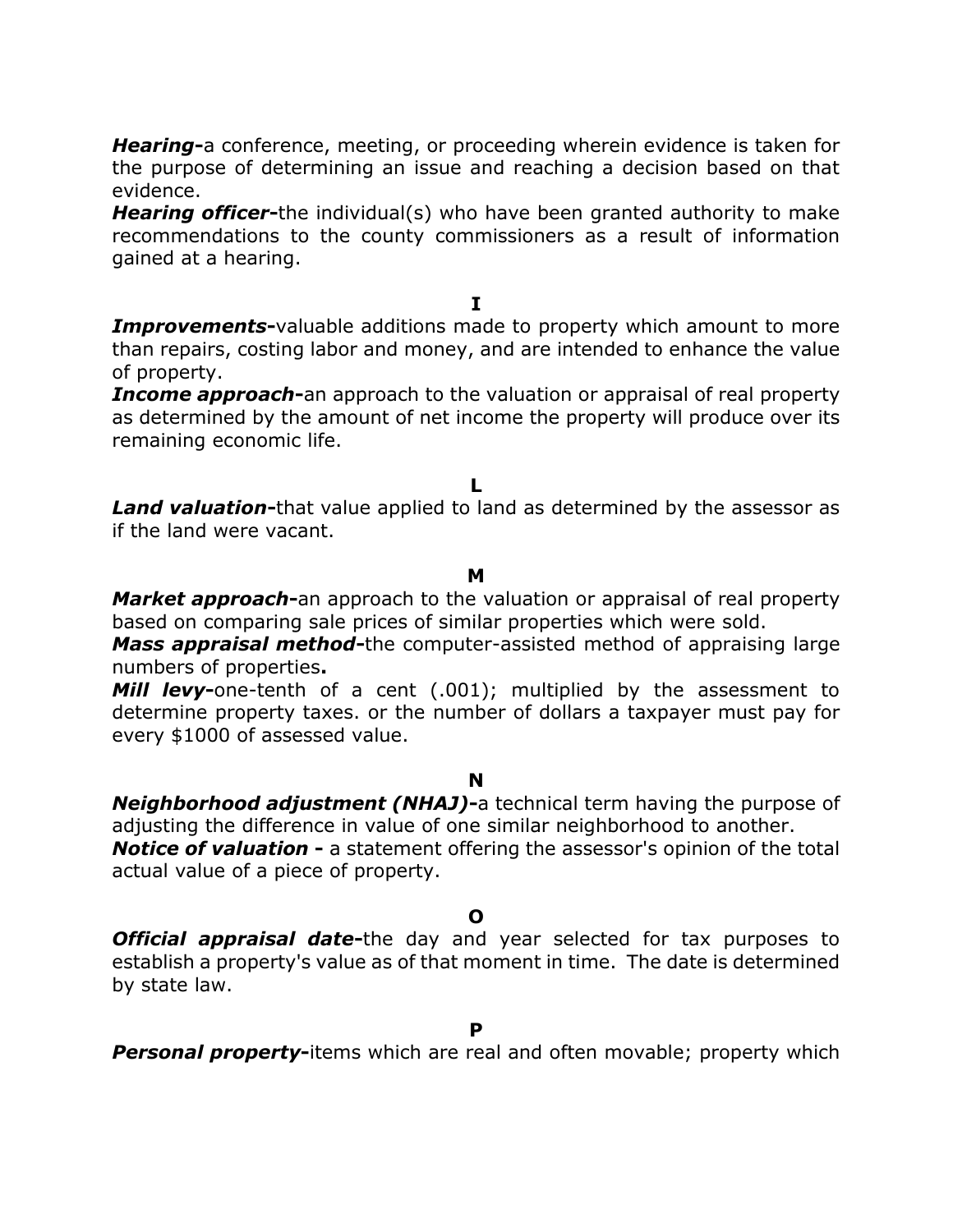is not classified as real property.

*Petition for Abatement or Refund of Taxes Form***-**form used for the purpose of seeking relief or refund of property taxes.

**Property identification number-the number used by the assessor to** identify a specific piece of property. Often referred to as "schedule number."

#### **R**

*Real property***-**the earth's surface, the air above, and the ground below, as well as almost all attachments to the land, including buildings, structures, fixtures, fences, and improvements erected upon or affixed to the same.

*Real Property Transfer Declaration Form***-**form used to convey information to the assessor about the purchase a buyer has made.

*Reappraisal***-**a new determination of value, based on a new date of value.

*Reappraisal date***-**see "Official appraisal date"

*Request to Combine Property Form***-**form used to combine separately taxed pieces of property.

*Residential property***-**single-family houses, duplexes, triplexes, apartment buildings, and mobile homes.

#### **S**

*Sales ratio analysis***-**a list of properties sold within a base period for the purpose of comparing the assessor's value with the actual sale price in that same time period.

**State Assessed Property-**values all public utilities and rail transportation companies doing business in Colorado. The company valuations are then apportioned to the counties for collection of the local property taxes. Ex. Airlines

*Stipulation***-**an agreement, admission, or concession made by all parties for valuation purposes; enforceable only for said year.

**T**

*Taxing district***-**the geographic location or boundaries in which a tax can be imposed on property.

*Total actual value***-**See "Appraisal"

**V**

*Valuation***-**See "Appraisal"